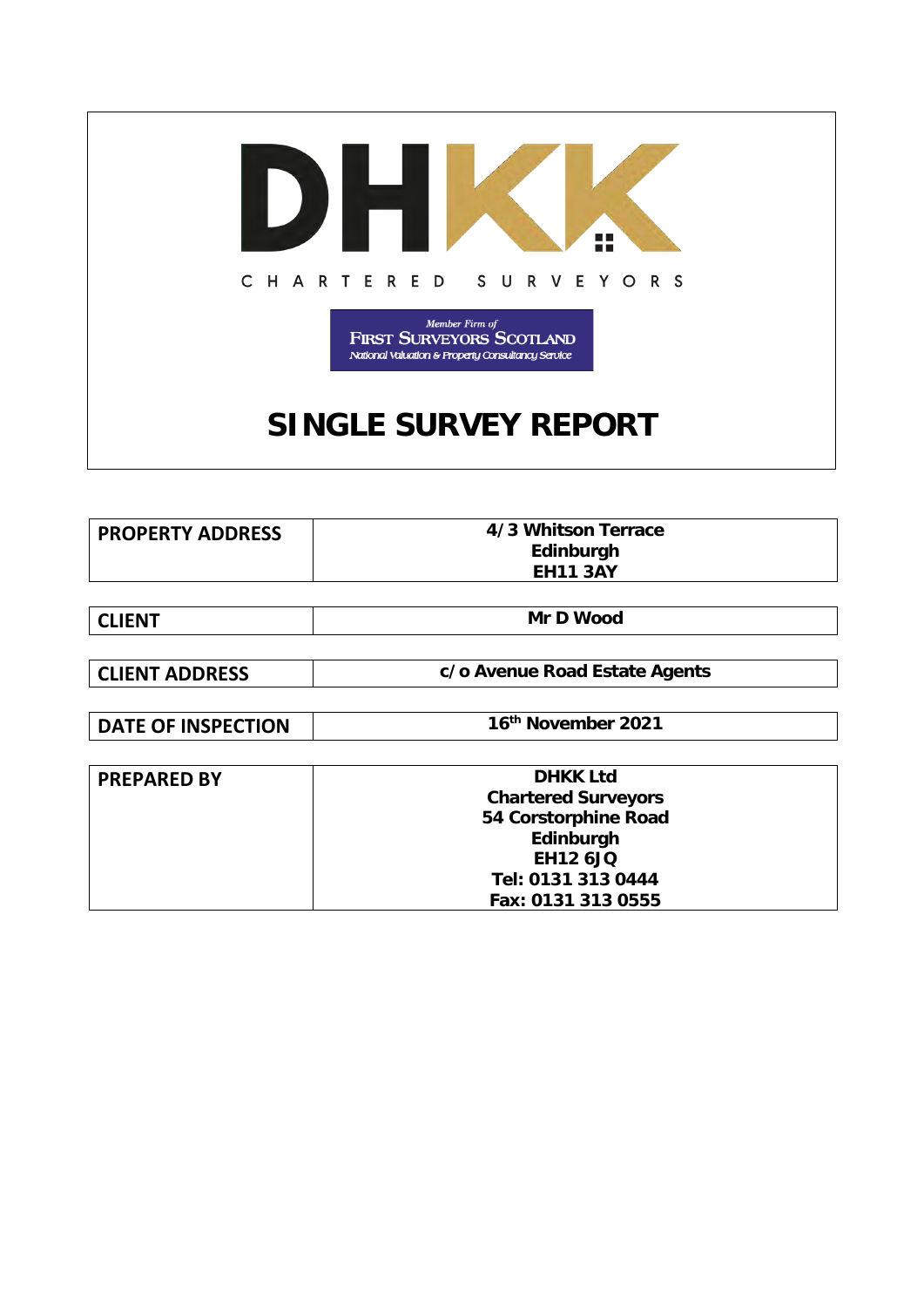# **1. INFORMATION AND SCOPE OF INSPECTION**

**This section tells you about the type, accommodation, neighbourhood, age and construction of the property. It also tells you about the extent of the inspection and highlights anything that the surveyor could not inspect.** 

**All references to visual inspection refer to an inspection from within the property without the need to move any obstructions and externally from ground level within the site and adjoining public areas. Any references to left or right are taken facing the front of the property.**

**The inspection is carried out without causing damage to the building or its contents and without endangering the occupiers or the surveyor. Heavy furniture, stored items and insulation are not moved. Unless identified in the report the surveyor will assume that no harmful or hazardous materials or techniques have been used in the construction. The presence or possible consequences of any site contamination will not be researched.**

**Services such as TV/cable connection, internet connection, swimming pools and other leisure facilities etc. were not inspected or reported on.**

| <b>Description</b>               |       | The subjects comprise a first floor flat contained within a purpose<br>built three storey mid terraced block which is all in residential use.                                                                                                                                                                                                                                                                                                                                      |
|----------------------------------|-------|------------------------------------------------------------------------------------------------------------------------------------------------------------------------------------------------------------------------------------------------------------------------------------------------------------------------------------------------------------------------------------------------------------------------------------------------------------------------------------|
| Accommodation                    |       | Entrance Hall, Living Room, 2 Bedrooms, Kitchen and Bathroom.                                                                                                                                                                                                                                                                                                                                                                                                                      |
| Gross internal<br>area $(m^2)$   | floor | 66 $m^2$ approximately.                                                                                                                                                                                                                                                                                                                                                                                                                                                            |
| Neighbourhood<br><b>location</b> | and   | The property is situated in a well-established residential area of<br>Edinburgh to the west of the city centre. Surrounding properties are<br>of a similar age, type and character and all amenities and facilities<br>are available within easy reach.<br>The property forms part of a residential estate of flats which was<br>originally built for by the Local Authority for letting purposes,<br>however, the incidence of owner occupation now appears to be fairly<br>high. |
| Age                              |       | 85 years approximately.                                                                                                                                                                                                                                                                                                                                                                                                                                                            |
| Weather                          |       | It was dry and overcast at the time of inspection.                                                                                                                                                                                                                                                                                                                                                                                                                                 |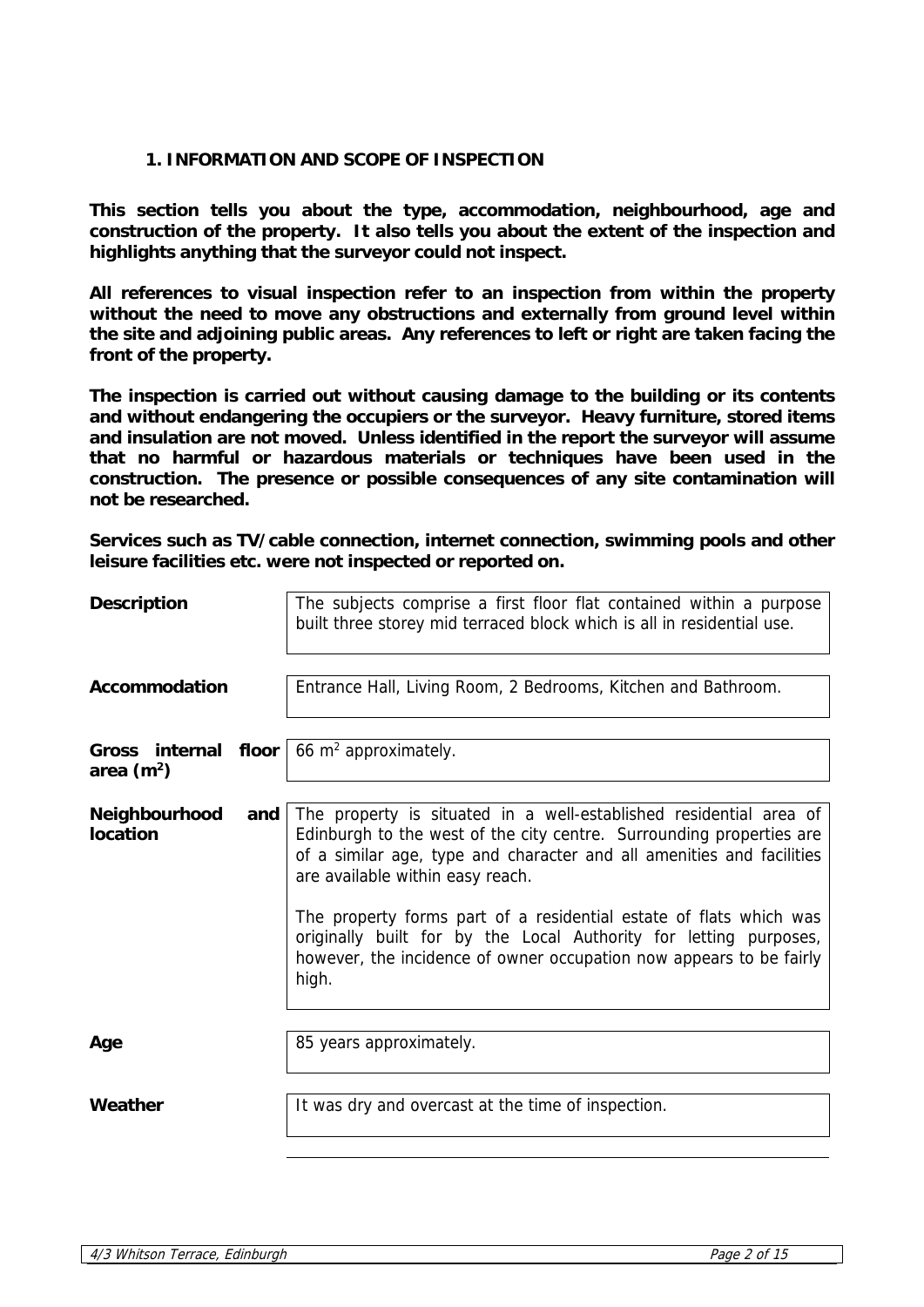| Visually inspected with the aid of binoculars where appropriate.                                                                                                                                                                                                                                                                |
|---------------------------------------------------------------------------------------------------------------------------------------------------------------------------------------------------------------------------------------------------------------------------------------------------------------------------------|
| There are mutual chimney stacks positioned on the party walls which<br>are of masonry construction and rendered with roughcast.                                                                                                                                                                                                 |
|                                                                                                                                                                                                                                                                                                                                 |
| Sloping roofs were visually inspected with the aid of binoculars where<br>appropriate.<br>Flat roofs were visually inspected from vantage points within the<br>property and where safe and reasonable to do so from a 3m ladder<br>externally.                                                                                  |
| Roof spaces were visually inspected and were entered where there<br>was safe and reasonable access, normally defined as being from a<br>3m ladder within the property. If this is not possible, then physical<br>access to the roof space may be taken by other means if the<br>Surveyor deems it safe and reasonable to do so. |
| The roof is of pitched timber truss design and covered with slates.                                                                                                                                                                                                                                                             |
| No safe access was available into the roof space or onto the roof.                                                                                                                                                                                                                                                              |
|                                                                                                                                                                                                                                                                                                                                 |
| Visually inspected with the aid of binoculars where appropriate.                                                                                                                                                                                                                                                                |
| The rainwater fittings are of cast iron manufacture.                                                                                                                                                                                                                                                                            |
| Visually inspected with the aid of binoculars where appropriate.<br>Foundations and concealed parts were not exposed or inspected.                                                                                                                                                                                              |
| The main walls appear to be of traditional cavity brick construction<br>and rendered with roughcast externally.                                                                                                                                                                                                                 |
|                                                                                                                                                                                                                                                                                                                                 |
| Internal and external doors were opened and closed where keys<br>were available.<br>Random windows were opened and closed where possible.<br>Doors and windows were not forced open.                                                                                                                                            |
| The window frames are of replacement uPVC double glazed design.<br>The entrance door is of timber and glazed construction.                                                                                                                                                                                                      |
|                                                                                                                                                                                                                                                                                                                                 |
| Visually inspected.                                                                                                                                                                                                                                                                                                             |
| The rainwater fittings and other areas of external woodwork have a<br>paint finish.                                                                                                                                                                                                                                             |
|                                                                                                                                                                                                                                                                                                                                 |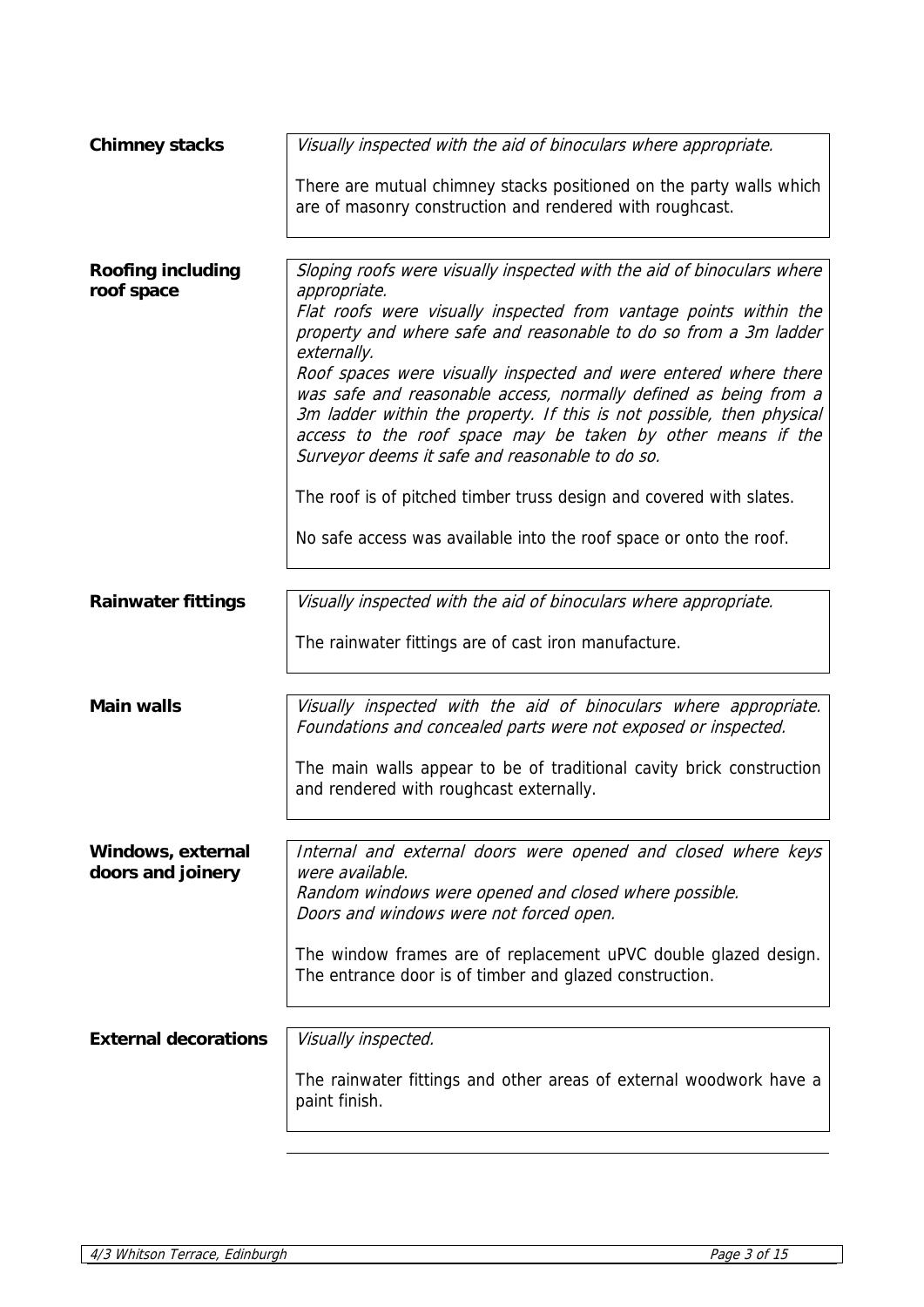| Conservatories /                       | Visually inspected.                                                                                                                                                                                                                                                                                                                                                                                                                                                                                                                                                                                                              |
|----------------------------------------|----------------------------------------------------------------------------------------------------------------------------------------------------------------------------------------------------------------------------------------------------------------------------------------------------------------------------------------------------------------------------------------------------------------------------------------------------------------------------------------------------------------------------------------------------------------------------------------------------------------------------------|
| porches                                | Not applicable.                                                                                                                                                                                                                                                                                                                                                                                                                                                                                                                                                                                                                  |
| <b>Communal areas</b>                  | Circulation areas visually inspected.                                                                                                                                                                                                                                                                                                                                                                                                                                                                                                                                                                                            |
|                                        | A common stair gives access to the flats within the building. There is<br>no door entryphone system.                                                                                                                                                                                                                                                                                                                                                                                                                                                                                                                             |
| <b>Garages and</b>                     | Visually inspected.                                                                                                                                                                                                                                                                                                                                                                                                                                                                                                                                                                                                              |
| permanent<br>outbuildings              | No garage or space for one. No outbuildings.                                                                                                                                                                                                                                                                                                                                                                                                                                                                                                                                                                                     |
| <b>Outside areas and</b><br>boundaries | Visually inspected.                                                                                                                                                                                                                                                                                                                                                                                                                                                                                                                                                                                                              |
|                                        | There is a mutual drying area to the rear of the property which is<br>bounded by fencing.                                                                                                                                                                                                                                                                                                                                                                                                                                                                                                                                        |
| Ceilings                               | Visually inspected from floor level.                                                                                                                                                                                                                                                                                                                                                                                                                                                                                                                                                                                             |
|                                        | The ceilings are of plaster construction.                                                                                                                                                                                                                                                                                                                                                                                                                                                                                                                                                                                        |
| <b>Internal walls</b>                  | Visually inspected from floor level.<br>Using a moisture meter, walls were randomly tested for dampness                                                                                                                                                                                                                                                                                                                                                                                                                                                                                                                          |
|                                        | where considered appropriate.                                                                                                                                                                                                                                                                                                                                                                                                                                                                                                                                                                                                    |
|                                        | The internal walls are of solid construction and plastered on the hard.                                                                                                                                                                                                                                                                                                                                                                                                                                                                                                                                                          |
| Floors including sub<br>floors         | Surfaces of exposed floors were visually inspected. No carpets or<br>floor coverings were lifted.<br>Sub-floor areas were inspected only to the extent visible from a<br>readily accessible and unfixed hatch by way of an inverted "head and<br>shoulders" inspection at the access point.<br>Physical access to the sub floor area may be taken if the Surveyor<br>deems it is safe and reasonable to do so, and subject to a minimum<br>clearance of 1m between the underside of floor joists and the solum<br>as determined from the access hatch.<br>The floors are of suspended timber construction with fitted coverings. |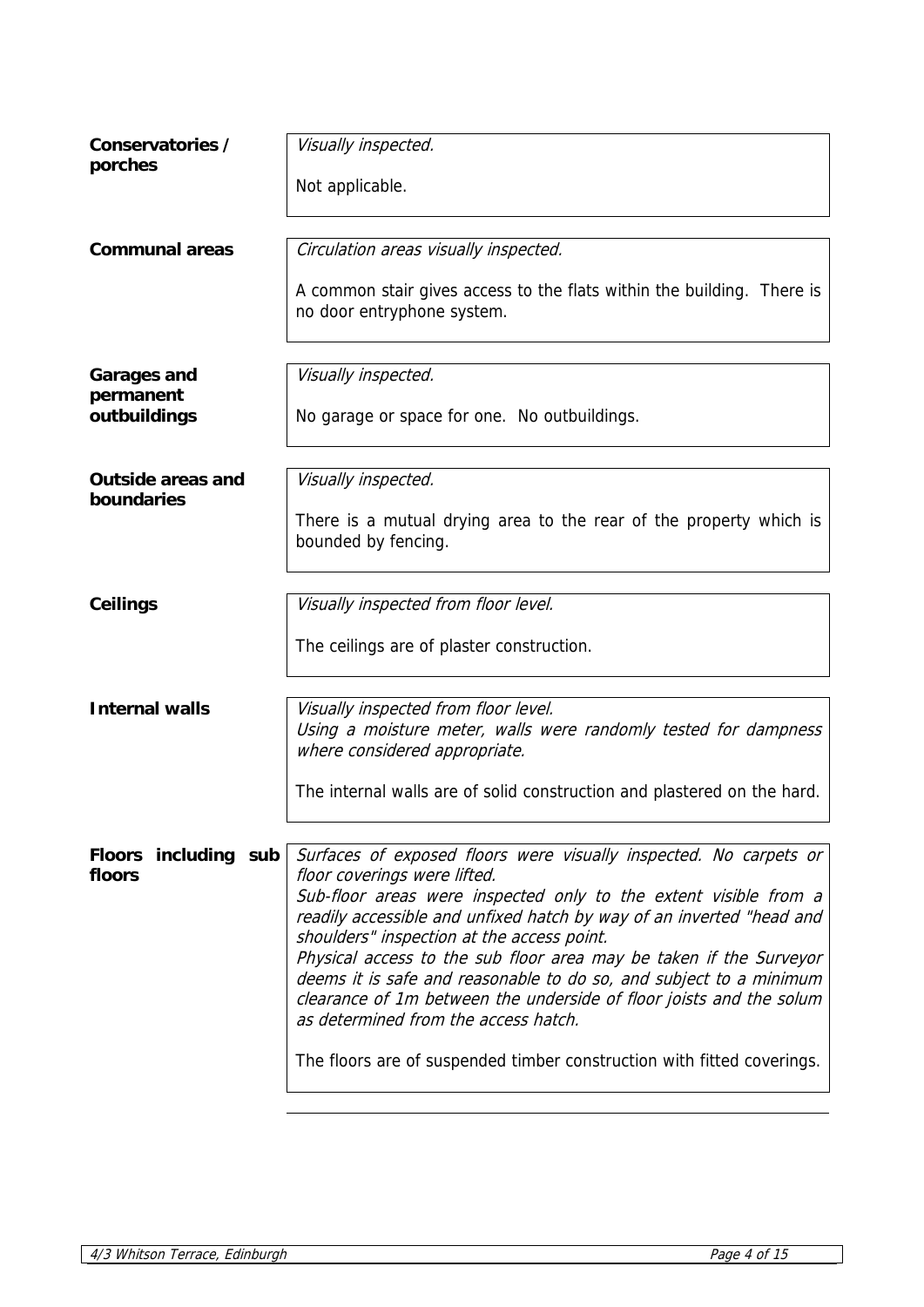| Internal joinery and<br>kitchen fittings | Built-in cupboards were looked into but no stored items were moved.<br>Kitchen units were visually inspected excluding appliances.                                                                                                                                                                                                                                                                                                            |
|------------------------------------------|-----------------------------------------------------------------------------------------------------------------------------------------------------------------------------------------------------------------------------------------------------------------------------------------------------------------------------------------------------------------------------------------------------------------------------------------------|
|                                          | The internal joinery in terms of doors, facings, skirtings etc is<br>generally in keeping with the style and character of the property.                                                                                                                                                                                                                                                                                                       |
|                                          | The kitchen is fitted with a range of wall and base units and work<br>surfaces.                                                                                                                                                                                                                                                                                                                                                               |
| Chimney breasts and<br>fireplaces        | Visually inspected. No testing of the flues or fittings was carried out.                                                                                                                                                                                                                                                                                                                                                                      |
|                                          | There is a fireplace in the living room which is fitted with a gas fire.                                                                                                                                                                                                                                                                                                                                                                      |
| <b>Internal decorations</b>              | Visually inspected.                                                                                                                                                                                                                                                                                                                                                                                                                           |
|                                          | The walls and ceilings have emulsion painted finishes.<br>The<br>woodwork has a paint finish.                                                                                                                                                                                                                                                                                                                                                 |
| <b>Cellars</b>                           | Visually inspected where there was safe and purpose-built access.                                                                                                                                                                                                                                                                                                                                                                             |
|                                          | There is no cellarage.                                                                                                                                                                                                                                                                                                                                                                                                                        |
| <b>Electricity</b>                       | Accessible parts of the wiring were visually inspected without<br>removing fittings. No tests whatsoever were carried out to the<br>system or appliances. Visual inspection does not assess any services<br>to make sure they work properly and efficiently and meet modern<br>standards. If any services are turned off, the surveyor will state that<br>in the report and will not turn them on.                                            |
|                                          | Mains electricity is connected to the property.                                                                                                                                                                                                                                                                                                                                                                                               |
| Gas                                      | Accessible parts of the system were visually inspected without<br>removing fittings. No tests whatsoever were carried out to the<br>system or appliances. Visual inspection does not assess any services<br>to make sure they work properly and efficiently and meet modern<br>standards. If any services are turned off, the surveyor will state that<br>in the report and will not turn them on.<br>Mains gas is connected to the property. |
|                                          |                                                                                                                                                                                                                                                                                                                                                                                                                                               |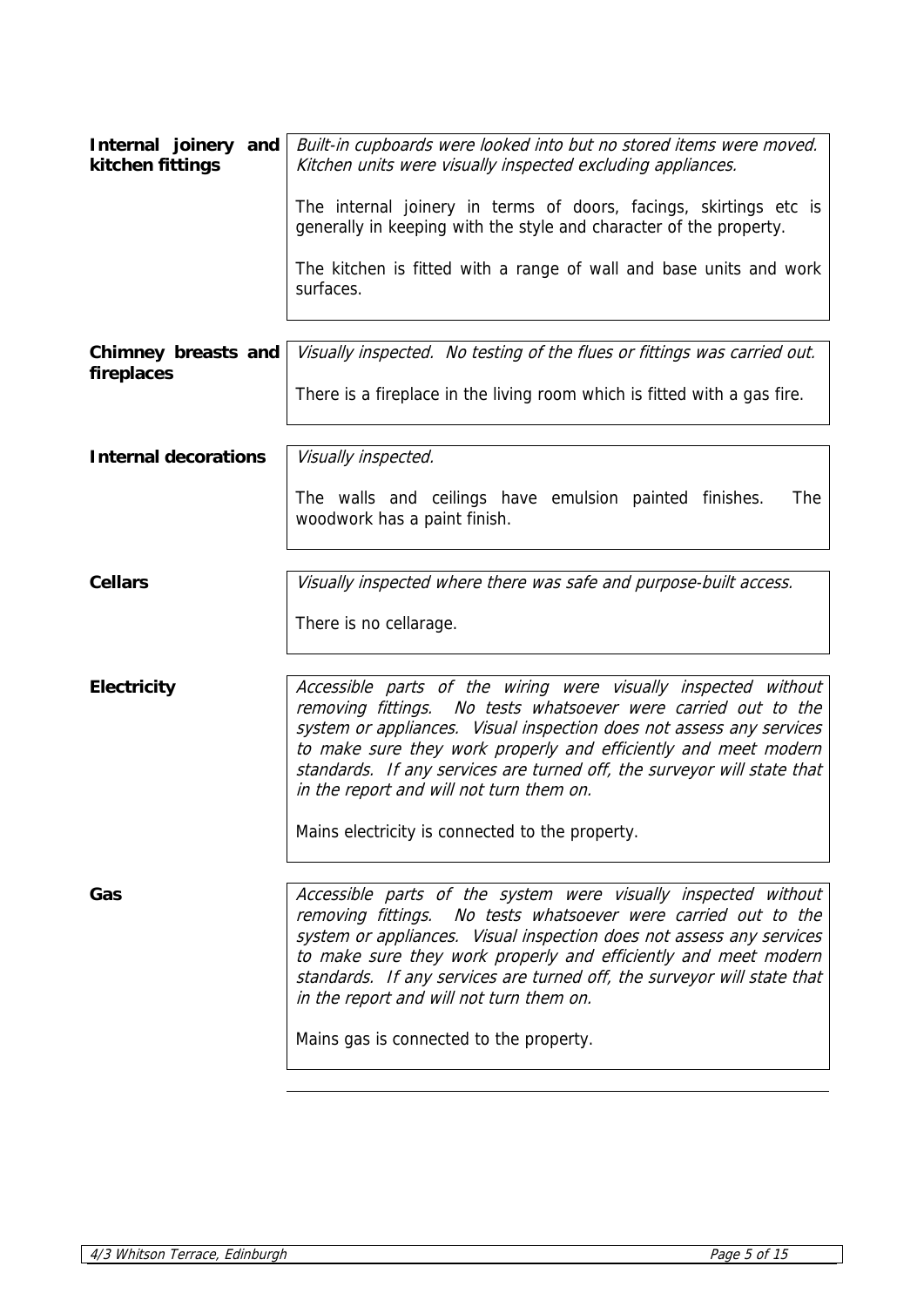| Water, plumbing and<br>bathroom fittings | Visual inspection of the accessible pipework, water tanks, cylinders<br>and fittings without removing any insulation.<br>No tests whatsoever were carried out to the system or appliances.<br>Mains water is connected to the property.<br>The plumbing system, where visible, is to modern standards.<br>The bathroom is fitted with white sanitaryware.                                                                                                                                                                                                                                                       |
|------------------------------------------|-----------------------------------------------------------------------------------------------------------------------------------------------------------------------------------------------------------------------------------------------------------------------------------------------------------------------------------------------------------------------------------------------------------------------------------------------------------------------------------------------------------------------------------------------------------------------------------------------------------------|
| <b>Heating and hot</b><br>water          | Accessible parts of the system were visually inspected apart from<br>communal systems, which were not inspected.<br>No tests whatsoever were carried out to the system or appliances.<br>There is a gas fired central heating system and it would appear that<br>there is a Baxi back boiler fitted to the fireplace in the living room<br>serving panel radiators in all rooms, except for the kitchen.<br>It is<br>assumed that hot water is supplied by the central heating boiler and<br>that there is a back-up immersion heater to the hot water cylinder<br>which is housed in the living room cupboard. |
| <b>Drainage</b>                          | Drainage covers etc were not lifted.<br>Neither drains nor drainage systems were tested.<br>Drainage is to the main public sewer – not inspected or tested.                                                                                                                                                                                                                                                                                                                                                                                                                                                     |
| Fire, smoke and<br>burglar alarms        | Visually inspected.<br>No tests whatsoever were carried out to the system or appliances.<br>There is no burglar alarm system. A smoke detector has been<br>affixed to the hall ceiling.                                                                                                                                                                                                                                                                                                                                                                                                                         |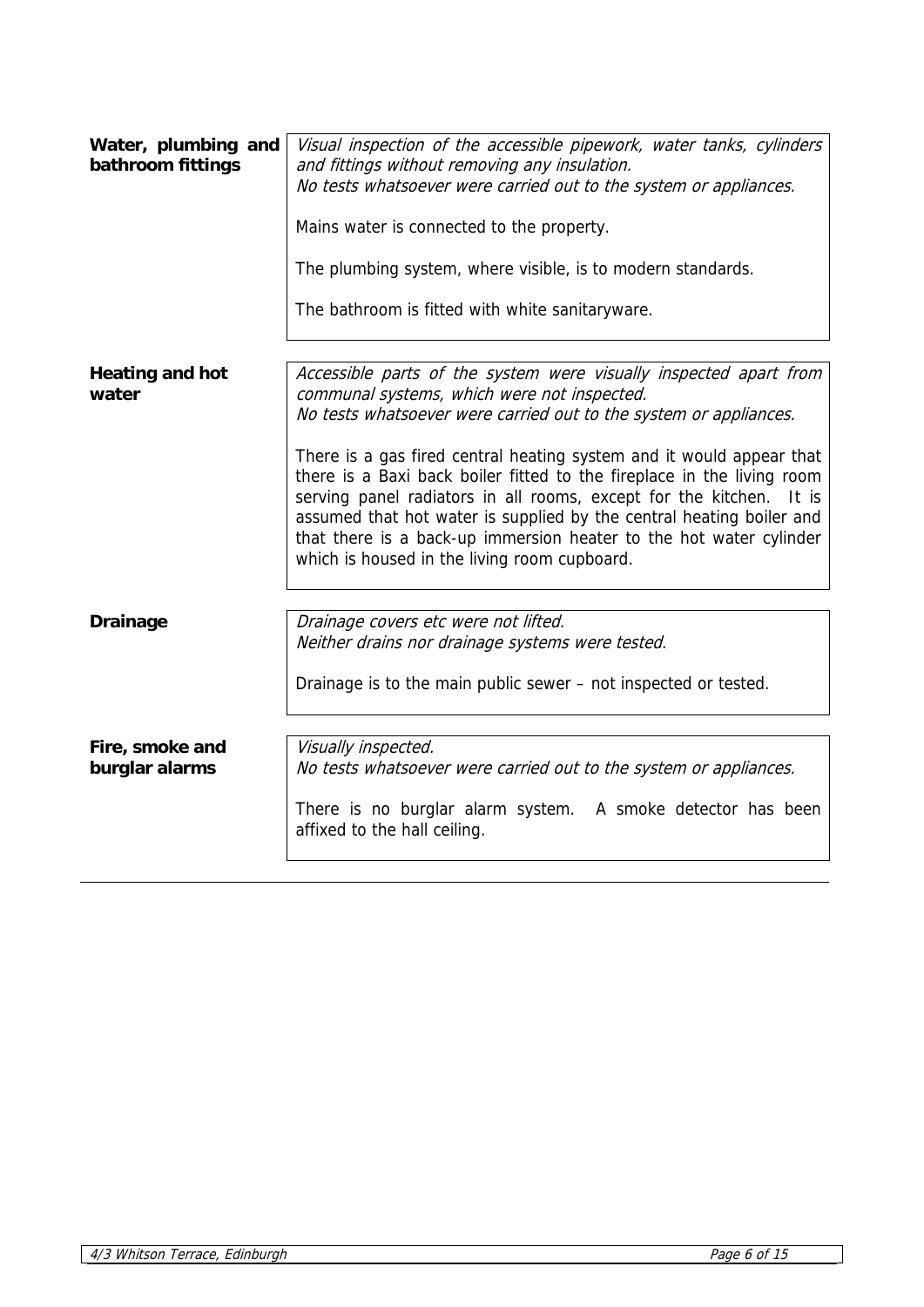# **Any additional limits to inspection:**

Only the subject flat and internal communal areas giving access to the flat were inspected.

If the roof space or under-building / basement is communal, reasonable and safe access is not always possible. If no inspection was possible, this will be stated. If no inspection was possible, the surveyor will assume that there are no defects that will have a material effect on the valuation.

The building containing the flat, including any external communal areas, was visually inspected only to the extent that the surveyor is able to give an opinion on the general condition and standard of maintenance.

An inspection for Japanese Knotweed was not carried out. This is a plant which is subject to control regulation, is considered to be invasive and one which can render a property unsuitable for some mortgage lenders. It is therefore assumed that there is no Japanese Knotweed within the boundaries of the property or its neighbouring property. Identification of Japanese Knotweed is best undertaken by a specialist contractor. If it exists removal must be undertaken in a controlled manner by specialist contractors. This can prove to be expensive.

The valuation assumes that no deleterious nor hazardous materials nor techniques have been used in the construction, and that the land is not contaminated.

It is outwith the scope of this inspection to determine whether or not asbestos based products are present within the property. Asbestos was widely used in the building industry until around 1999, when it became a banned substance. If you have any concerns you should engage the services of a qualified asbestos surveyor.

The roof and other external areas were viewed from ground floor level only.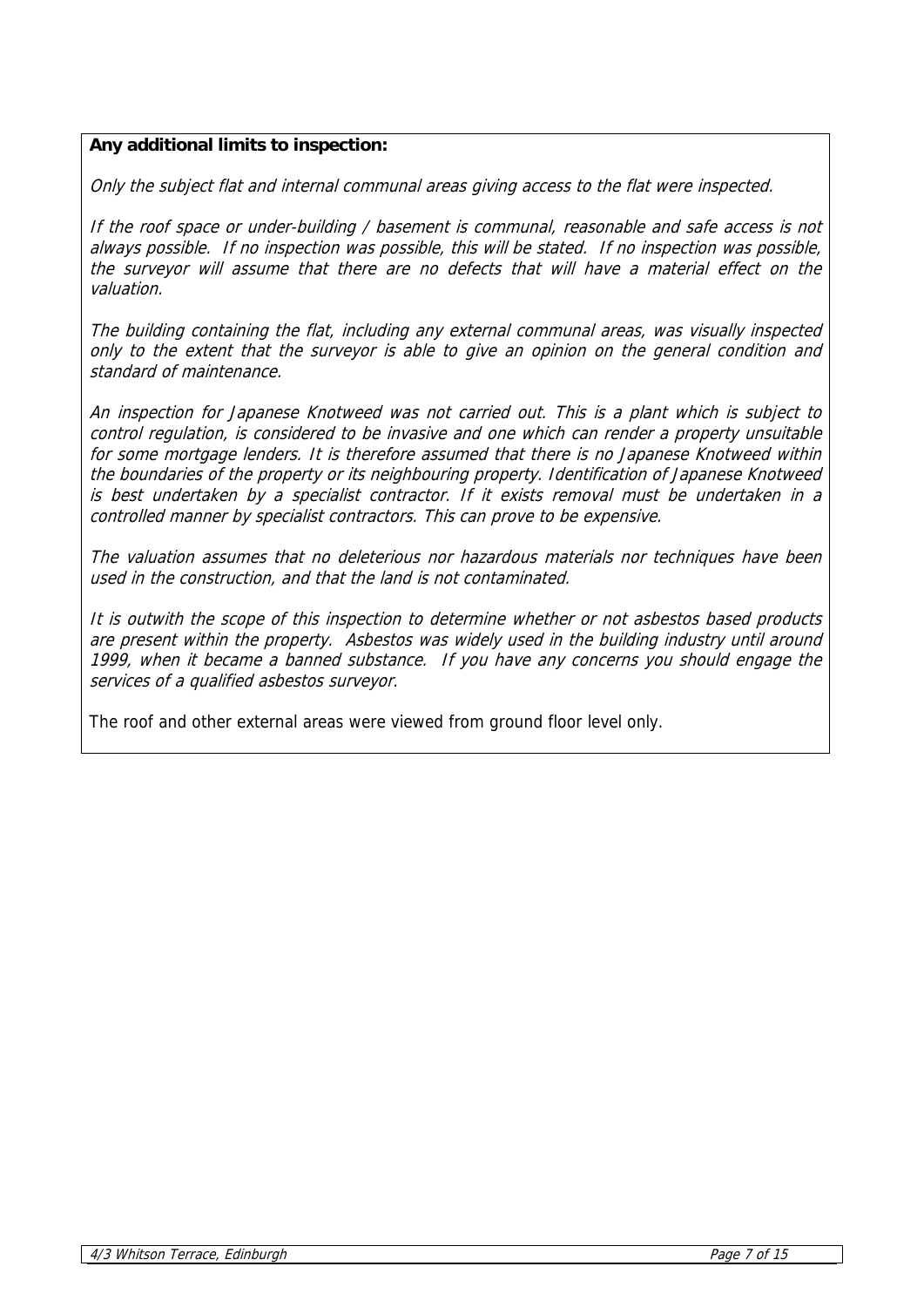# **Sectional diagram showing elements of a typical house**



**Reference may be made in this report to some or all of the above component parts of the property. This diagram may assist you in locating and understanding these terms.**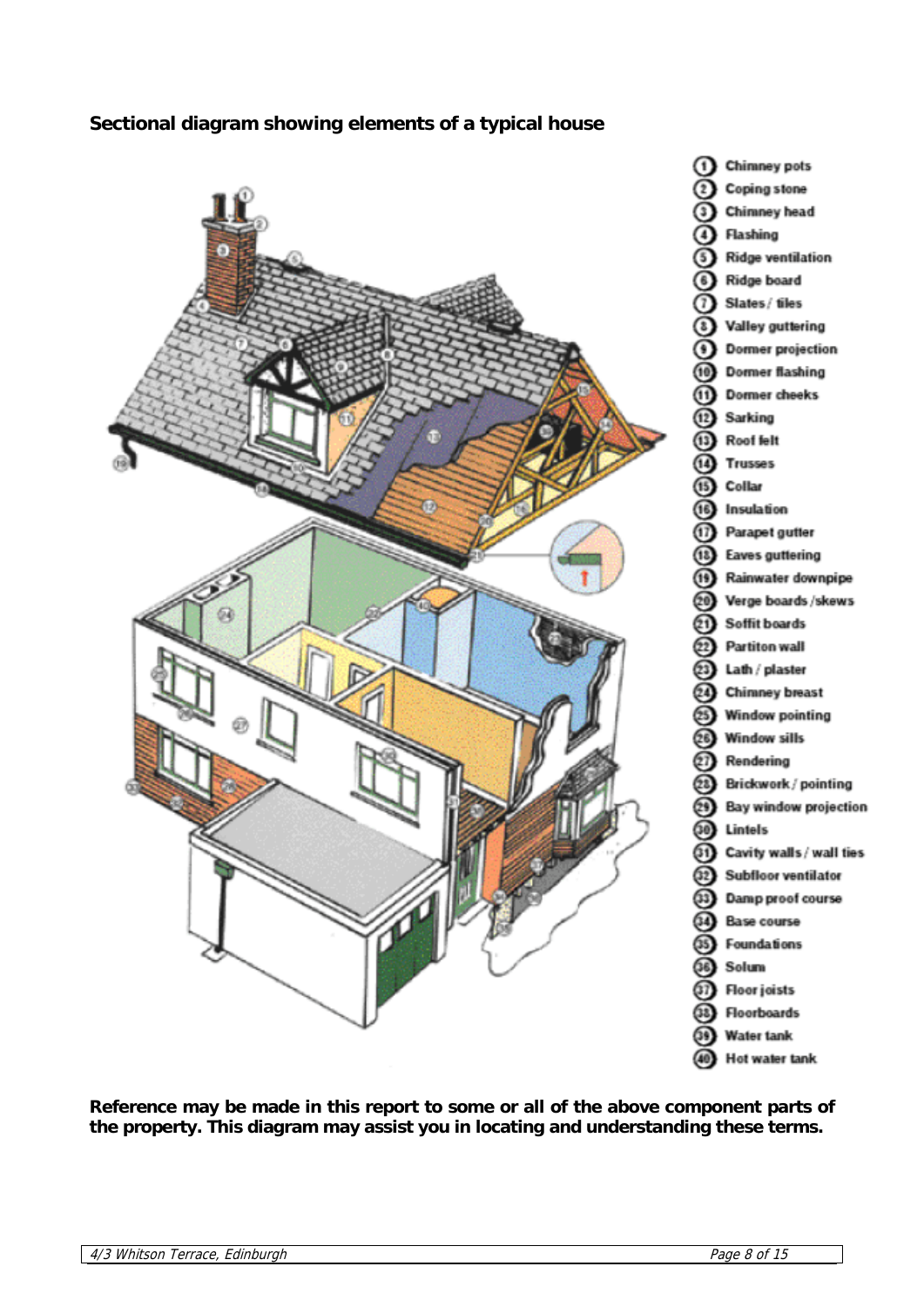# **2. CONDITION**

**This section identifies problems and tells you about the urgency of any repairs by using one of three categories.**

| <b>Structural movement</b> |                                                                                                                                                                                                                                                          |
|----------------------------|----------------------------------------------------------------------------------------------------------------------------------------------------------------------------------------------------------------------------------------------------------|
|                            |                                                                                                                                                                                                                                                          |
| Repair category            | 1                                                                                                                                                                                                                                                        |
| Notes:                     | No signs of any significant structural movement were noted on the basis<br>of a single inspection.                                                                                                                                                       |
|                            | Dampness, rot and infestation                                                                                                                                                                                                                            |
| <b>Repair category</b>     | 1                                                                                                                                                                                                                                                        |
| Notes:                     | No evidence was found of any significant dampness, rot or timber<br>infestation within the limitations of the inspection.                                                                                                                                |
|                            | <b>Chimney stacks</b>                                                                                                                                                                                                                                    |
| <b>Repair category:</b>    | 1                                                                                                                                                                                                                                                        |
| Notes:                     | The chimney stacks, as viewed from ground level, appear to be in<br>reasonable condition.                                                                                                                                                                |
|                            | Roofing including roof space                                                                                                                                                                                                                             |
| <b>Repair category:</b>    | $\overline{2}$                                                                                                                                                                                                                                           |
| Notes:                     | The roof coverings, as viewed from ground level, appear to be in fair<br>order although there are a number of slipped and broken slates. In the<br>circumstances it should be anticipated that a high level of ongoing<br>maintenance will be necessary. |
|                            | <b>Rainwater fittings</b>                                                                                                                                                                                                                                |
| <b>Repair category:</b>    | $\overline{2}$                                                                                                                                                                                                                                           |
| <b>Notes:</b>              | It was noted that the rainwater fittings are choked up with vegetation<br>growth in a few areas and therefore a clearing out will be necessary. In<br>addition, signs of corrosion were noted, particularly to the joints of the<br>front ogee gutter.   |
| <b>Main walls</b>          |                                                                                                                                                                                                                                                          |
| <b>Repair category:</b>    |                                                                                                                                                                                                                                                          |
| <b>Notes:</b>              | It appears that the walls have been reharled in the more recent past. No<br>signs of any significant defects were noted.                                                                                                                                 |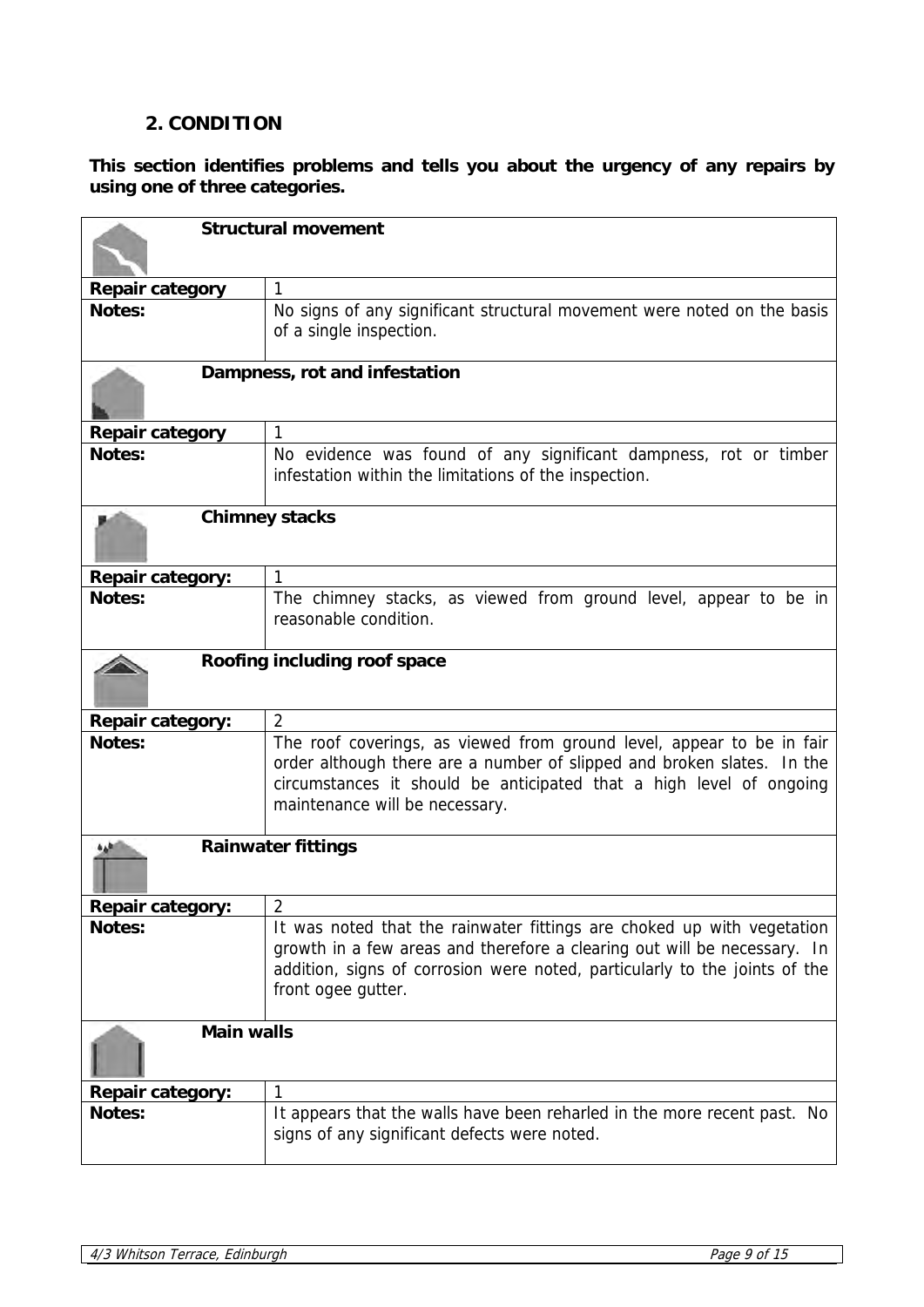| Windows, external doors and joinery |                                                                                                                                                                         |
|-------------------------------------|-------------------------------------------------------------------------------------------------------------------------------------------------------------------------|
| <b>Repair category:</b>             | $\mathbf{1}$                                                                                                                                                            |
| Notes:                              | The window frames and door appear to be in reasonable condition.                                                                                                        |
|                                     | <b>External decorations</b>                                                                                                                                             |
| <b>Repair category:</b>             | 1                                                                                                                                                                       |
| Notes:                              | The rainwater fittings will require repainting in the foreseeable future<br>and the stair doors would also benefit from repainting.                                     |
|                                     | Conservatories / porches                                                                                                                                                |
| <b>Repair category:</b>             | Not applicable.                                                                                                                                                         |
| Notes:                              | Not applicable.                                                                                                                                                         |
|                                     | <b>Communal areas</b>                                                                                                                                                   |
| <b>Repair category:</b>             | $\overline{2}$                                                                                                                                                          |
| Notes:                              | The stair windows will benefit from an overhaul and the stair doors<br>would benefit from repainting together with renewal of the missing<br>glazing to the front door. |
|                                     | Garages and permanent outbuildings                                                                                                                                      |
| Repair category:                    | Not applicable.                                                                                                                                                         |
| Notes:                              | Not applicable.                                                                                                                                                         |
| <b>Outside areas and boundaries</b> |                                                                                                                                                                         |
| <b>Repair category:</b>             | $\mathbf{1}$                                                                                                                                                            |
| Notes:                              | No signs of any significant defects were noted.                                                                                                                         |
| <b>Ceilings</b>                     |                                                                                                                                                                         |
| <b>Repair category:</b>             | 1                                                                                                                                                                       |
| Notes:                              | The ceiling surfaces are in reasonable condition although general<br>cosmetic repairs may be required prior to commencement of any<br>redecoration programme.           |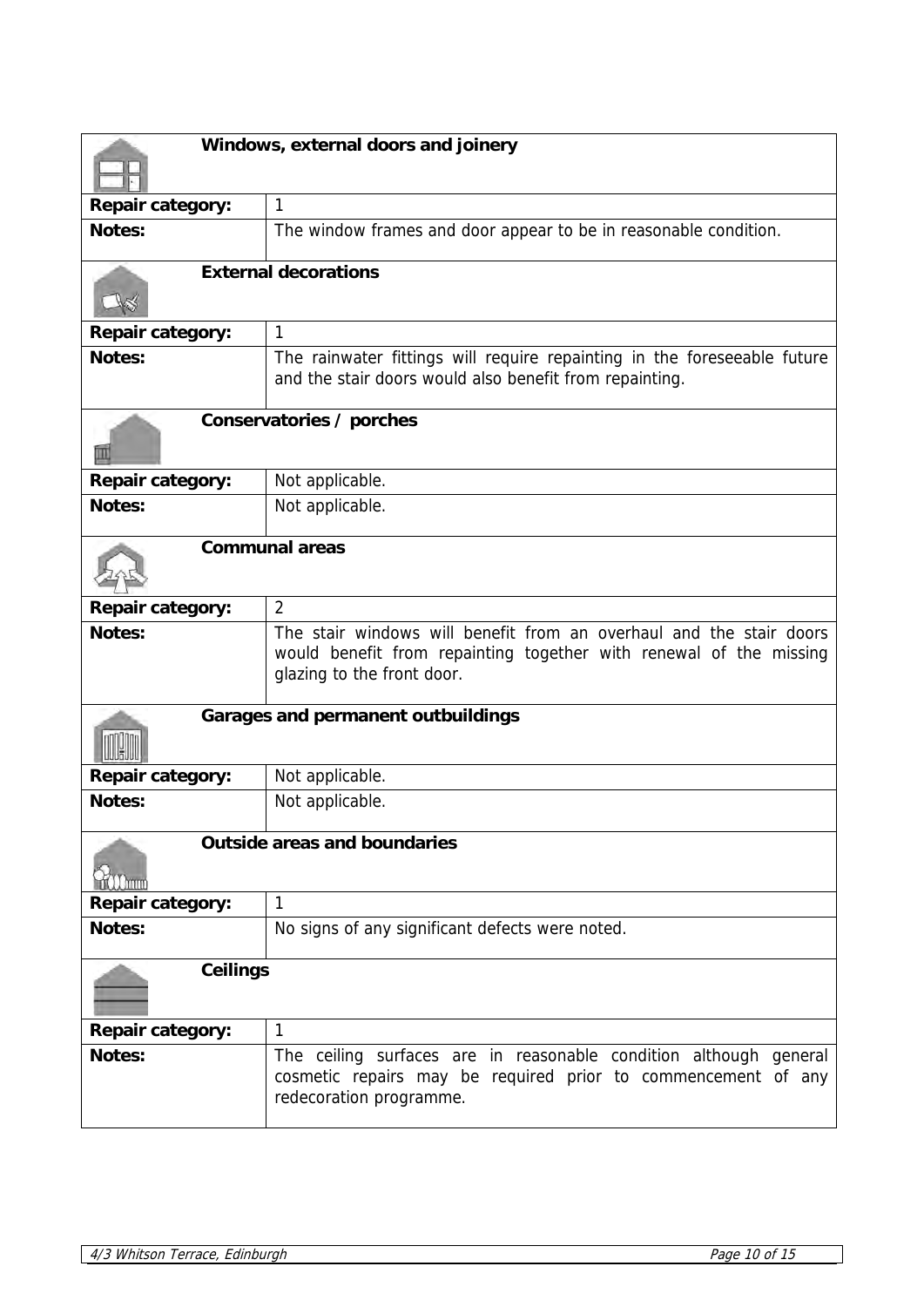| <b>Internal walls</b>              |                                                                                                                                                             |  |
|------------------------------------|-------------------------------------------------------------------------------------------------------------------------------------------------------------|--|
|                                    |                                                                                                                                                             |  |
| <b>Repair category:</b>            | $\mathbf{1}$                                                                                                                                                |  |
| Notes:                             | The internal walls are in reasonable condition although general cosmetic<br>repairs may be required prior to commencement of any redecoration<br>programme. |  |
| <b>Floors including sub-floors</b> |                                                                                                                                                             |  |
| <b>Repair category:</b>            | $\mathbf{1}$                                                                                                                                                |  |
| Notes:                             | No significant defects were noted although there are some loose sections<br>of flooring.                                                                    |  |
|                                    | Internal joinery and kitchen fittings                                                                                                                       |  |
| <b>Repair category:</b>            | $\mathbf{1}$                                                                                                                                                |  |
| Notes:                             | The internal joinery is in reasonable order.                                                                                                                |  |
|                                    | The kitchen fitments are of a modern style.                                                                                                                 |  |
| <b>In</b>                          | <b>Chimney breasts and fireplaces</b>                                                                                                                       |  |
| <b>Repair category:</b>            | $\mathbf{1}$                                                                                                                                                |  |
| Notes:                             | No signs of any defects were noted.                                                                                                                         |  |
| <b>Internal decorations</b>        |                                                                                                                                                             |  |
| <b>Repair category:</b>            | 1                                                                                                                                                           |  |
| Notes:                             | It is anticipated that upgrading of the décor and finishes will be carried                                                                                  |  |
|                                    | out.                                                                                                                                                        |  |
| <b>Cellars</b>                     |                                                                                                                                                             |  |
| <b>Repair category:</b>            | Not applicable.                                                                                                                                             |  |
| Notes:                             | Not applicable.                                                                                                                                             |  |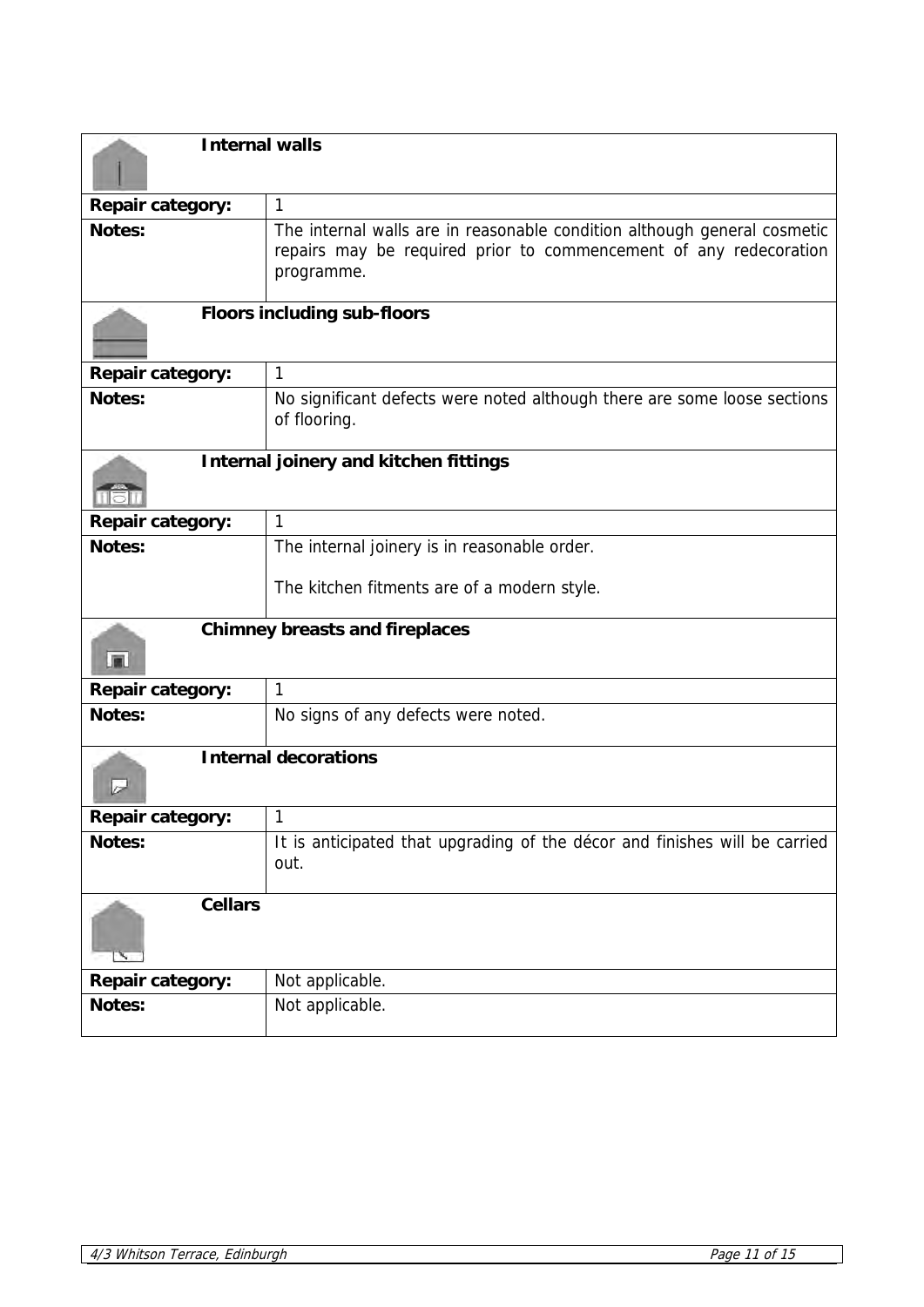| <b>Electricity</b>           |                                                                                                                                                                                                                                                                                                                                                                                                                                                                                                                           |  |
|------------------------------|---------------------------------------------------------------------------------------------------------------------------------------------------------------------------------------------------------------------------------------------------------------------------------------------------------------------------------------------------------------------------------------------------------------------------------------------------------------------------------------------------------------------------|--|
| <b>Repair category:</b>      | $\overline{2}$                                                                                                                                                                                                                                                                                                                                                                                                                                                                                                            |  |
| Notes:                       | The electrical wiring installation serves 13 amp sockets although these<br>are very limited in number and therefore it is anticipated that upgrading<br>works will be necessary to suit future requirements. There is a modern<br>circuit breaker system. Regulations with regard to electrical installations<br>are constantly upgraded and it is always prudent to have an electrical<br>system checked and tested on a periodic basis by an electrical contractor<br>to ensure compliance with the latest regulations. |  |
| Gas                          |                                                                                                                                                                                                                                                                                                                                                                                                                                                                                                                           |  |
| <b>Repair category:</b>      | 1                                                                                                                                                                                                                                                                                                                                                                                                                                                                                                                         |  |
| Notes:                       | The gas supply appears up-to-date.                                                                                                                                                                                                                                                                                                                                                                                                                                                                                        |  |
|                              | Water, plumbing and bathroom fittings                                                                                                                                                                                                                                                                                                                                                                                                                                                                                     |  |
| <b>Repair category:</b>      | 1                                                                                                                                                                                                                                                                                                                                                                                                                                                                                                                         |  |
| Notes:                       | The plumbing system, where visible, appears to run using modern<br>materials. There was no evidence of any leakage from the pipework.<br>The bathroom suite is of a modern style. It should be ensured that the<br>finishes are kept<br>protection<br>watertight<br>otherwise<br>splash<br>any<br>leaks/spillage could lead to future problems.                                                                                                                                                                           |  |
| <b>Heating and hot water</b> |                                                                                                                                                                                                                                                                                                                                                                                                                                                                                                                           |  |
| <b>Repair category:</b>      | $\overline{2}$                                                                                                                                                                                                                                                                                                                                                                                                                                                                                                            |  |
| Notes:                       | The central heating system appears to be in serviceable condition<br>although it is recommended that the installation is checked and tested as<br>a matter of routine by a Gas Safe registered engineer to ensure safe<br>operation and compliance with the latest regulations. It is anticipated,<br>however, that an upgrade of the system will be envisaged to remove the<br>back boiler and install a modern combi boiler, upgrading of the old style<br>radiators and replacing the missing radiator in the kitchen. |  |
| <b>Drainage</b>              |                                                                                                                                                                                                                                                                                                                                                                                                                                                                                                                           |  |
| <b>Repair category:</b>      | 1                                                                                                                                                                                                                                                                                                                                                                                                                                                                                                                         |  |
| Notes:                       | The foul and surface water drainage appears to be satisfactory.<br><b>The</b><br>system was not inspected although we noted no surface defects at the<br>time of visit.                                                                                                                                                                                                                                                                                                                                                   |  |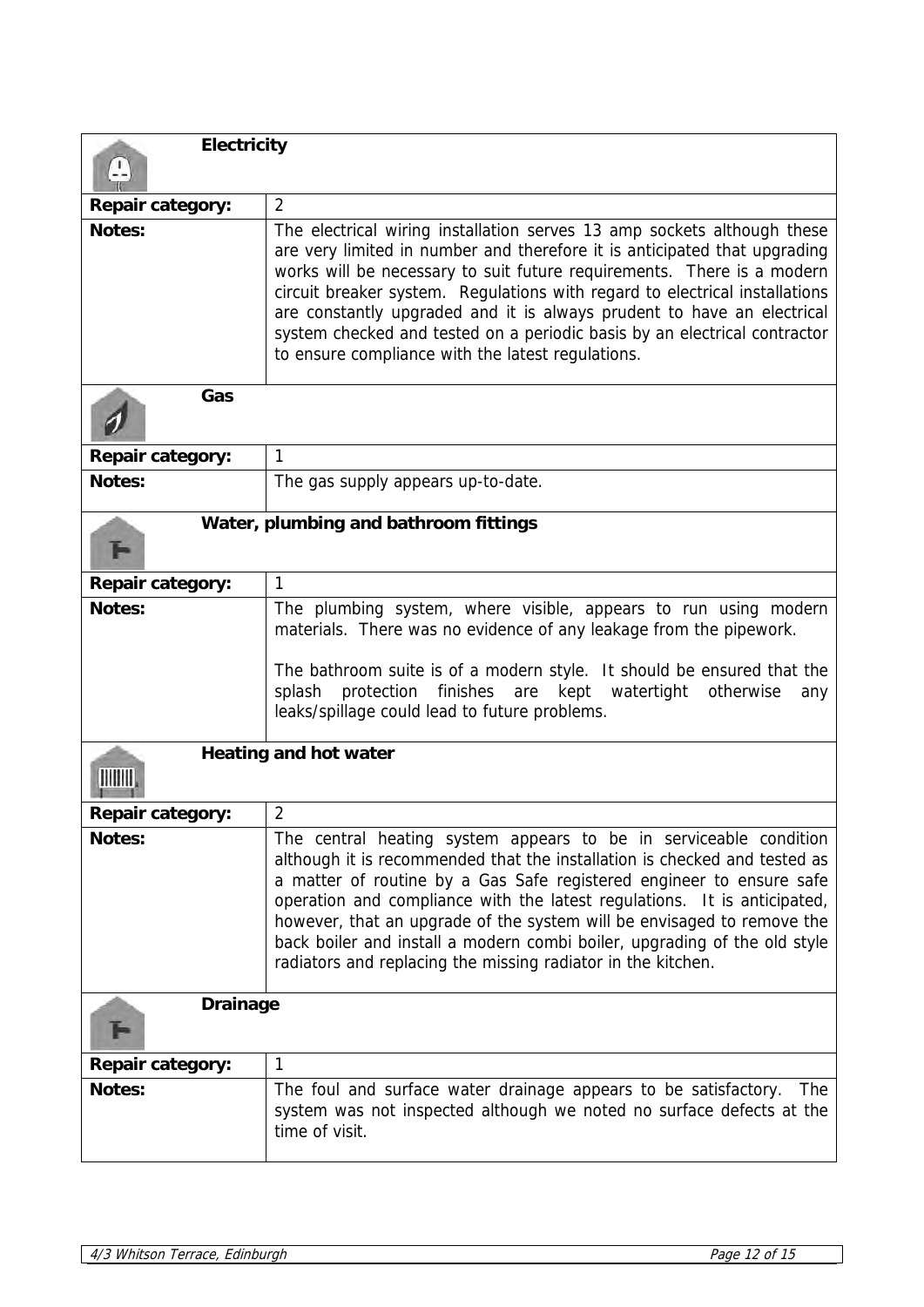**Set out below is a summary of the condition of the property which is provided for reference only. You should refer to the comments above for detailed information.**

| <b>Structural movement</b>                | 1               | <b>Repair Categories</b> |
|-------------------------------------------|-----------------|--------------------------|
| Dampness, rot and infestation             | 1               | Category 3:              |
| <b>Chimney stacks</b>                     | 1               | Urgent Repairs or        |
| Roofing including roof space              | $\overline{2}$  | replacement<br>are       |
| <b>Rainwater fittings</b>                 | $\overline{2}$  | needed now. Failure      |
| <b>Main walls</b>                         | 1               | to deal with them        |
| Windows, external doors and joinery       | 1               | may cause problems       |
| <b>External decorations</b>               | 1               | to other parts of the    |
| Conservatories / porches                  | Not applicable. | property or cause a      |
| <b>Communal areas</b>                     |                 | safety<br>hazard.        |
| <b>Garages and permanent outbuildings</b> | Not applicable. | Estimates for repairs    |
| <b>Outside areas and boundaries</b>       |                 | or replacement are       |
| <b>Ceilings</b>                           |                 | needed now.              |
| <b>Internal walls</b>                     | 1               | Category 2:              |
| <b>Floors including sub-floors</b>        | 1               | Repairs<br>or            |
| Internal joinery and kitchen fittings     | 1               | replacement              |
| <b>Chimney breasts and fireplaces</b>     |                 | requiring<br>future      |
| <b>Internal decorations</b>               |                 | attention,<br>but        |
| <b>Cellars</b>                            | Not applicable. | estimates<br>are still   |
| <b>Electricity</b>                        | $\overline{2}$  | advised.                 |
| Gas                                       | 1               |                          |
| Water, plumbing and bathroom fittings     | 1               | Category 1:              |
| <b>Heating and hot water</b>              | $\overline{2}$  | No immediate action      |
| <b>Drainage</b>                           | 1               | or repair is needed.     |
|                                           |                 |                          |

# **Remember**

**The cost of repairs may influence the amount someone is prepared to pay for the property. We recommend that relevant estimates and reports are obtained in your own name.**

# **Warning**

**If left unattended, even for a relatively short period, Category 2 repairs can rapidly develop into more serious Category 3 repairs. The existence of Category 2 or Category 3 repairs may have an adverse effect on marketability, value and the sale price ultimately achieved for the property. This is particularly true during slow market conditions where the effect can be considerable.**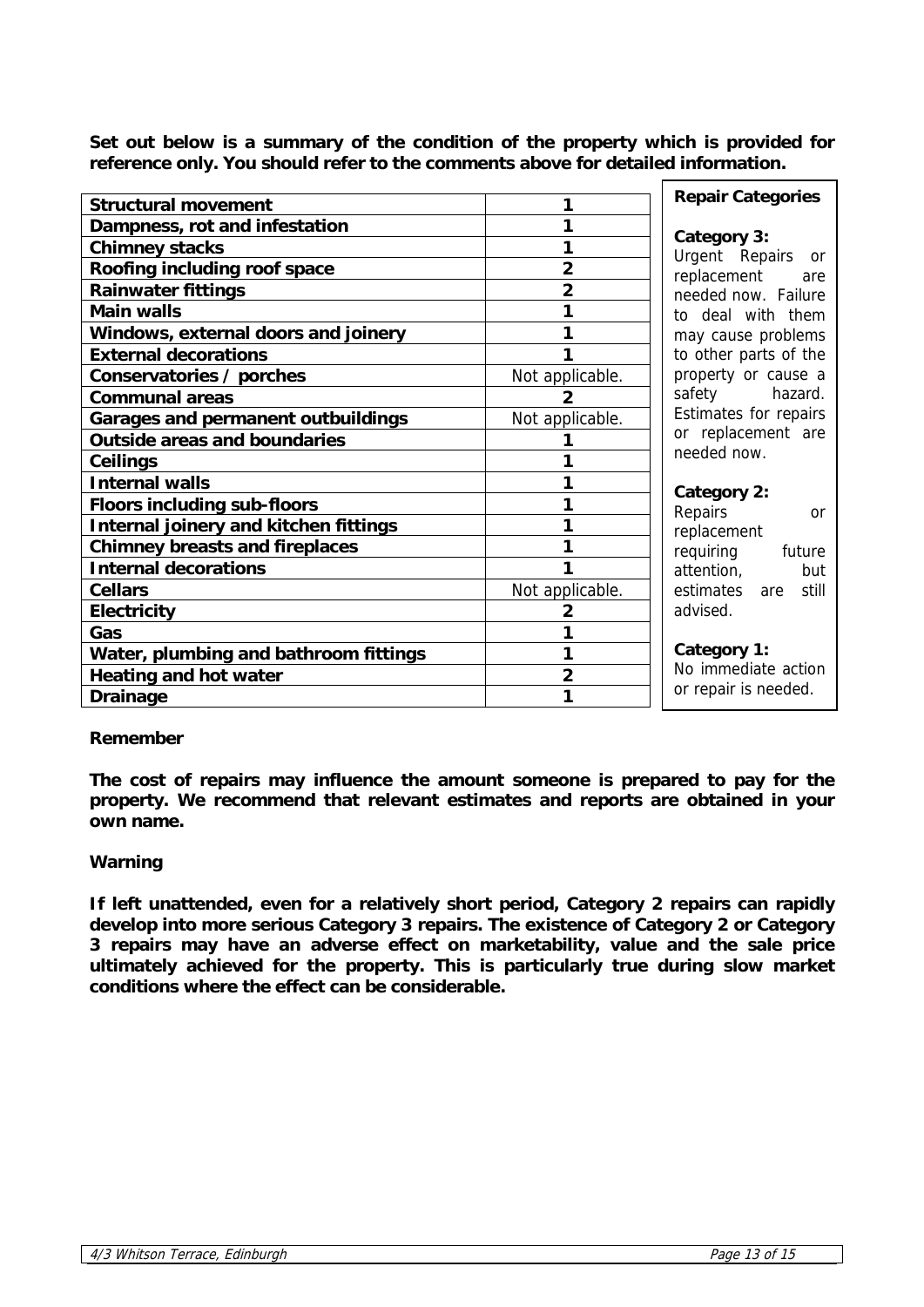# **3. ACCESSIBILITY INFORMATION**

# **Guidance Notes on Accessibility Information**

**Three steps or fewer to a main entrance door of the property: In flatted developments the 'main entrance' would be the flat's own entrance door, not the external door to the communal stair. The 'three steps or fewer' are counted from external ground level to the flat's entrance door. Where a lift is present, the count is based on the number of steps climbed when using the lift.** 

**Unrestricted parking within 25 metres: For this purpose, 'Unrestricted parking' includes parking available by means of a parking permit. Restricted parking includes: Parking that is subject to parking restrictions, as indicated by the presence of solid yellow, red or white lines at the edge of the road or by a parking control sign, parking meters or other coin-operated machines.**

|    | 1. Which floor(s) is the living accommodation on?                                      | First floor. |
|----|----------------------------------------------------------------------------------------|--------------|
| 2. | Are there three steps or fewer to a main entrance door of<br>the property?             | No.          |
|    | 3. Is there a lift to the main entrance door of the property?                          | No.          |
|    | 4. Are all door openings greater than 750mm?                                           | <b>No</b>    |
| 5. | Is there a toilet on the same level as the living room and<br>kitchen?                 | <b>Yes</b>   |
|    | 6. Is there a toilet on the same level as a bedroom?                                   | <b>Yes</b>   |
| 7. | Are all rooms on the same level with no internal steps or<br>stairs?                   | <b>Yes</b>   |
| 8. | Is there unrestricted parking within 25 metres of an<br>entrance door to the building? | <b>Yes</b>   |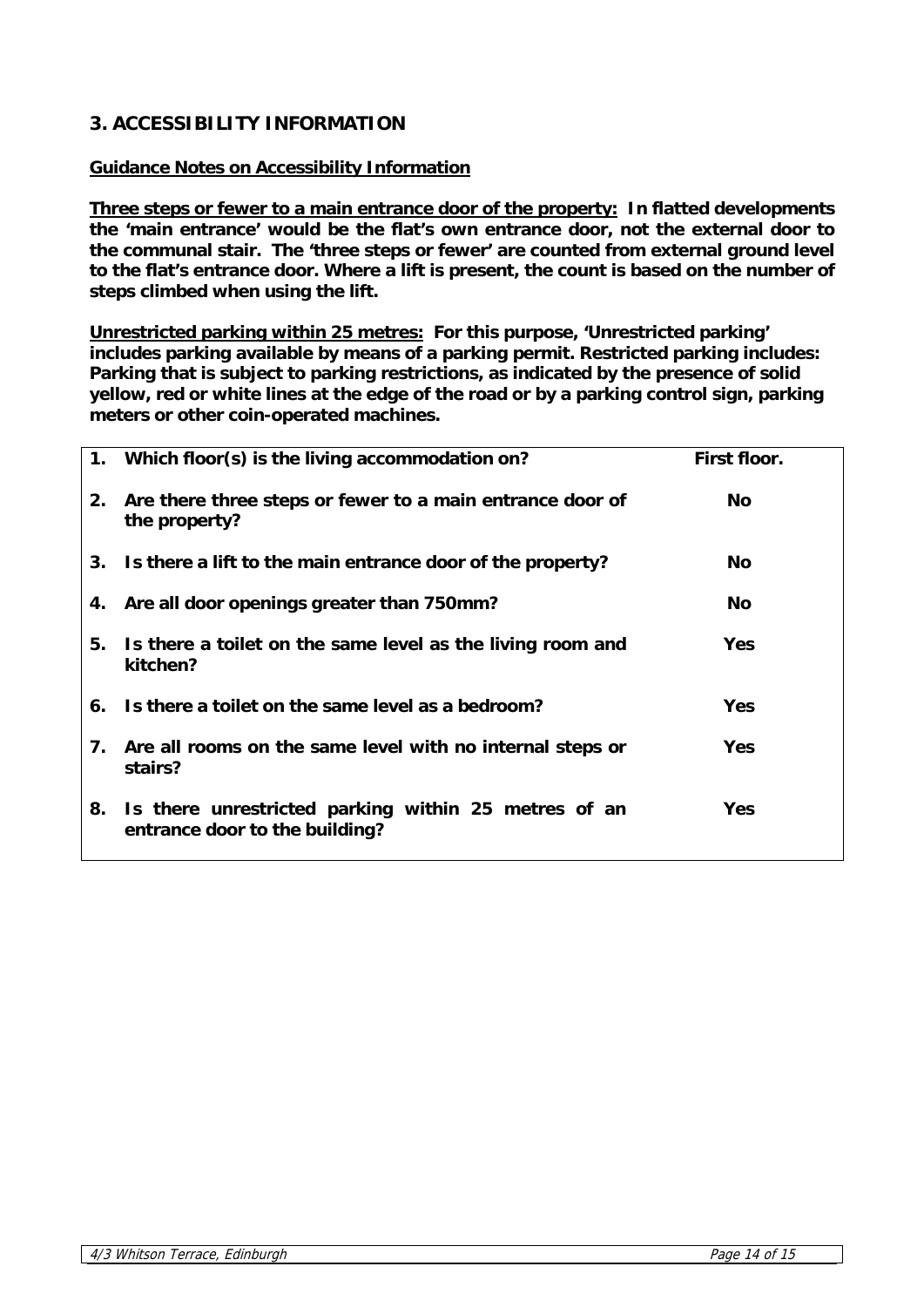# **4. VALUATION AND CONVEYANCER ISSUES**

**This section highlights information that should be checked with a solicitor or licensed conveyancer. It also gives an opinion of market value and an estimated reinstatement cost for insurance purposes.** 

# **Matters for a solicitor or licensed conveyancer**

The layout of the flat appears to be original.

It was noted that replacement double glazed windows have been installed.

# **Estimated re-instatement cost for insurance purposes**

£160,000 (ONE HUNDRED AND SIXTY THOUSAND POUNDS).

# **Valuation and market comments**

The market value of the heritable property, reflecting current market conditions, is reasonably stated at £155,000 (ONE HUNDRED AND FIFTY FIVE THOUSAND POUNDS).

Property market activity has been impacted due to the current response to Covid-19. This has resulted in an unprecedented set of circumstances on which to make a valuation judgement. The advice is therefore reported on the basis of "material valuation uncertainty" as per the RICS Red Book Global definition. Consequently, less certainty can be attached to the valuation than would otherwise be the case. It is recommended that the valuation of this property is kept under frequent review as more market evidence becomes available.

**Report author: JOHN B DIXON Ref: 18665/JBD/AM**

**Address: DHKK Limited 54 Corstorphine Road, Edinburgh EH12 6JQ**

**Signed:**

I there LD.

**Date of report:** 1

| 17 <sup>th</sup> November 2021 |  |
|--------------------------------|--|
|--------------------------------|--|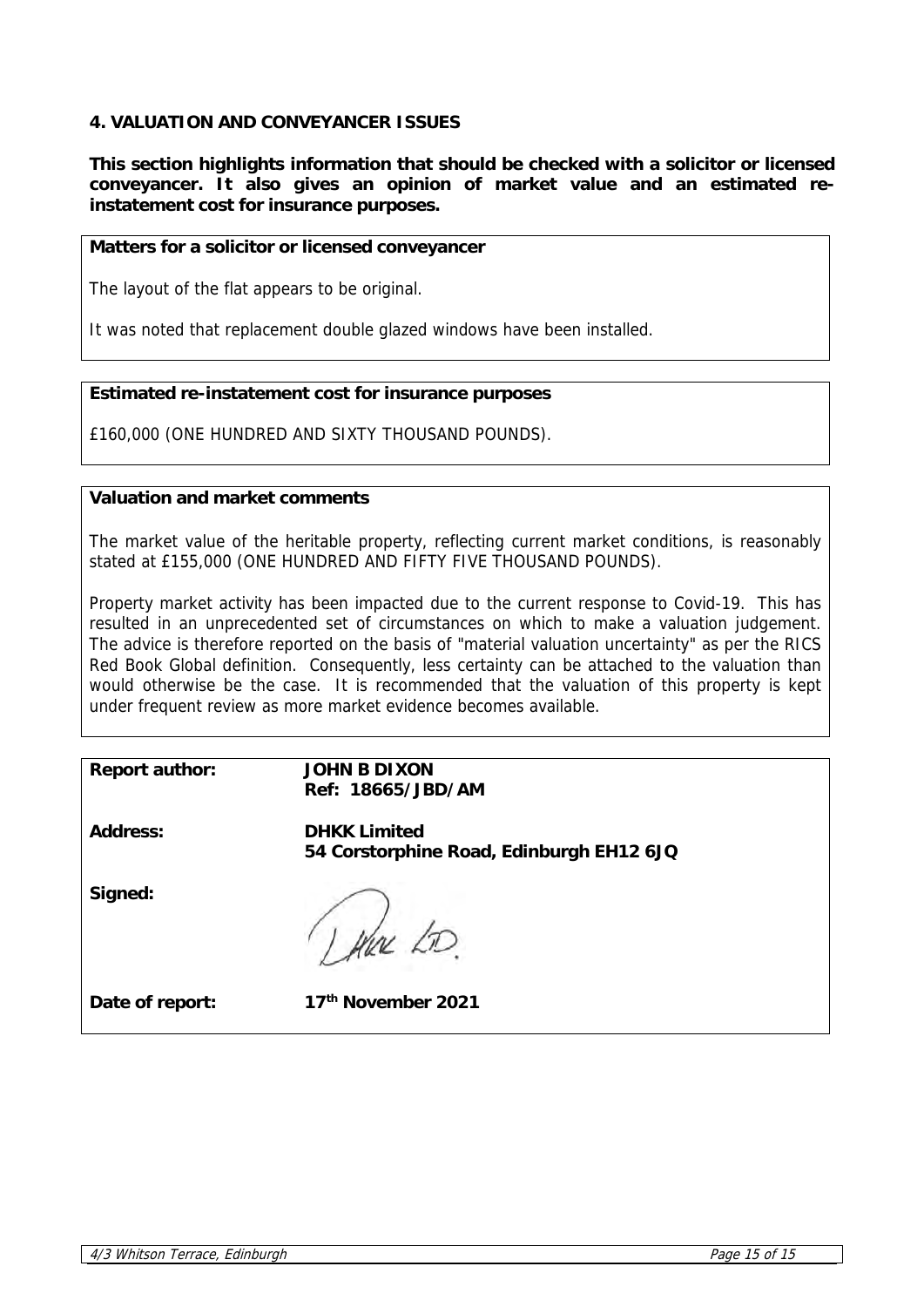

### **PART 1 – GENERAL**

### **1.1 THE SURVEYORS**

The seller has engaged the surveyors to provide the Single Survey Report and a generic Mortgage Valuation Report for lending purposes. The seller has also engaged the surveyors to provide an energy report in the format prescribed by the accredited energy assessment company.

The surveyors are authorised to provide a transcript or retype of the generic Mortgage Valuation Report on a lender specific pro-forma. Transcript reports are commonly requested by brokers and lenders. The transcript report will be in the format required by the lender but will contain the same information, inspection date and valuation figure as the generic Mortgage Valuation Report and the Single Survey. The surveyors will decline any transcript request which requires the provision of information additional to the information in the Single Survey Report and the generic Mortgage Valuation Report until the seller has conditionally accepted an offer to purchase made in writing.

Once the seller has conditionally accepted an offer to purchase made in writing the purchaser's lender or conveyancer may request that the surveyors provide general comment on standard appropriate supplementary documentation. In the event of a significant amount of documentation being provided to the surveyors, an additional fee may be incurred by the purchaser. Any additional fee will be agreed in writing.

If information is provided to the surveyors during the conveyancing process which materially affects the valuation stated in the Single Survey Report and generic Mortgage Valuation Report, the surveyors reserve the right to reconsider the valuation. Where the surveyors require to amend the valuation in consequence of such information, they will issue an amended Single Survey Report and generic Mortgage Valuation Report to the seller. It is the responsibility of the seller to ensure that the amended Single Survey Report and generic Mortgage Valuation Report are transmitted to every prospective purchaser.

The individual surveyor will be a member or fellow of the Royal Institution of Chartered Surveyors who is competent to survey, value and report upon residential property.<sup>1</sup>

If the surveyors have had a previous business relationship within the past two years with the seller or seller's agent or relative to the property, they will be obliged to indicate this by ticking the adjacent box.

The surveyors have a written complaints handling procedure. This is available from the offices of the surveyors at the address stated.

### **1.2 THE REPORT**

The surveyors will not provide an amended Single Survey Report on the Property, except to correct factual inaccuracies.

The Single Survey Report will identify the nature and source of information relied upon in its preparation.

**√**

 $^1$  Which shall be in accordance with the current RICS Valuation Standards ("The Red Book") and RICS Codes of Conduct.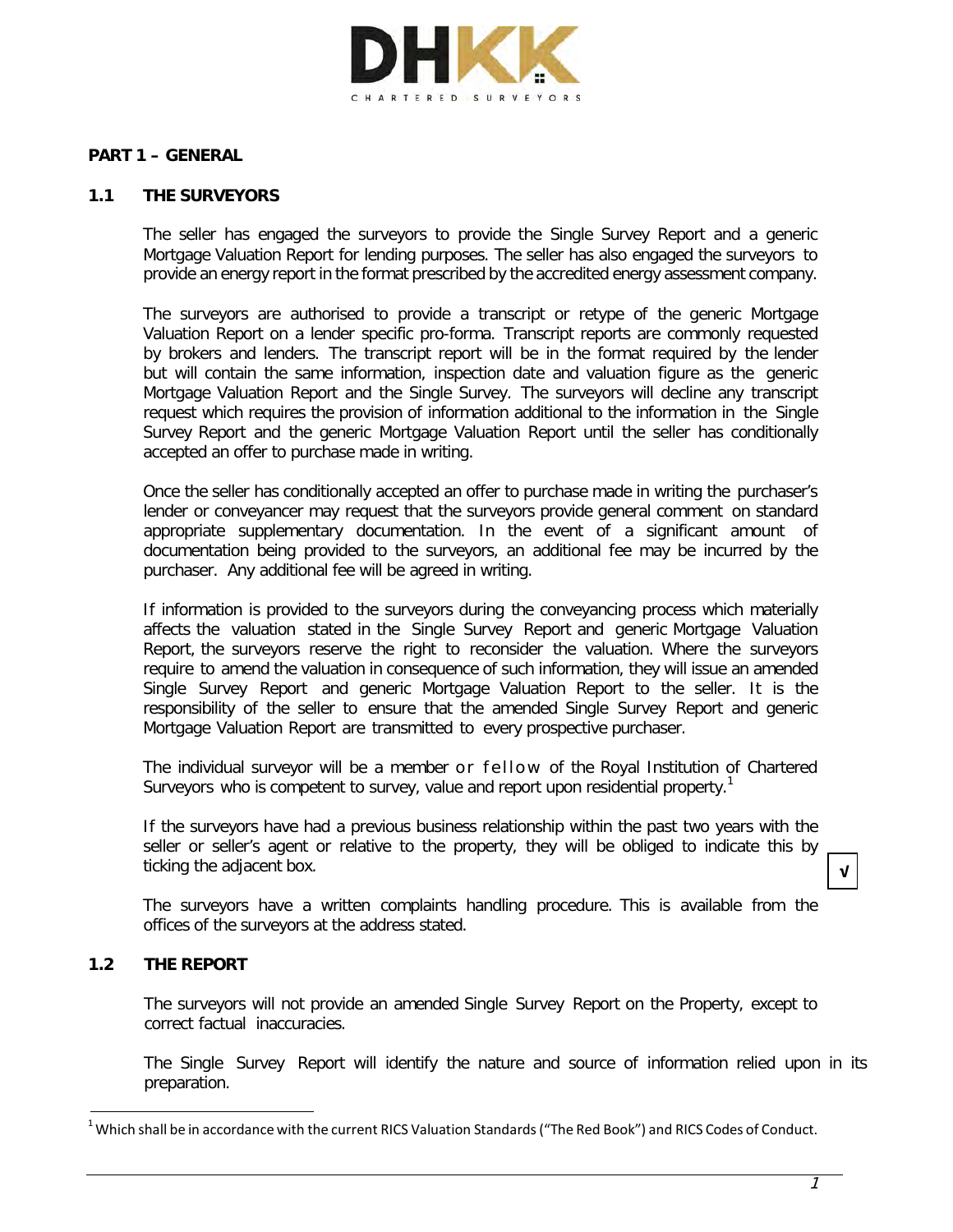

The surveyor shall provide a Market Value of the property, unless the condition of the property is such that it would be inappropriate to do so. A final decision on whether a loan will be granted rests with the lender who may impose retentions in line with their lending criteria. The date of condition and value of the property will be the date of inspection.

Prior to 1 December 2008, purchasers normally obtained their own report from their chosen surveyor. By contrast, a Single Survey is instructed by the seller and made available to all potential purchasers in the expectation that the successful purchaser will have relied upon it. The Royal Institution of Chartered Surveyors' rules require disclosure of any potential conflict of interest when acting for the seller and the purchaser in the same transaction. The Single Survey may give rise to a conflict of interest and if this is of concern to any party, they are advised to seek their own independent advice.

The report and any expressions or assessments in it are not intended as advice to the seller or purchaser or any other person in relation to an asking price or any other sales or marketing decisions.

The report is based solely on the property and is not to be relied upon in any manner whatsoever when considering the valuation or condition of any other property.

If certain minor matters are mentioned in the report, it should not be assumed that the property is free of other minor defects.

Neither the whole nor any part of the report may be published in any way, reproduced, or distributed by any party other than the seller, prospective purchasers and the purchaser and their respective professional advisers without the prior written consent of the surveyors.

# **1.3 LIABILITY**

The report is prepared with the skill and care reasonably to be expected of a competent residential surveyor who is a member of the Royal Institution of Chartered Surveyors.

The report is addressed to the seller and was prepared in the expectation that it (or a complete copy) along with these Terms and Conditions (or a complete copy) would (or, as the case might be, would have been) be disclosed and delivered to

- the seller:
- any person(s) noting an interest in purchasing the property from the seller;
- any person(s) who make(s) (or on whose behalf is made) an offer to purchase the property, whether or not that offer is accepted by the seller;
- the purchaser; and
- the professional advisers of any of these.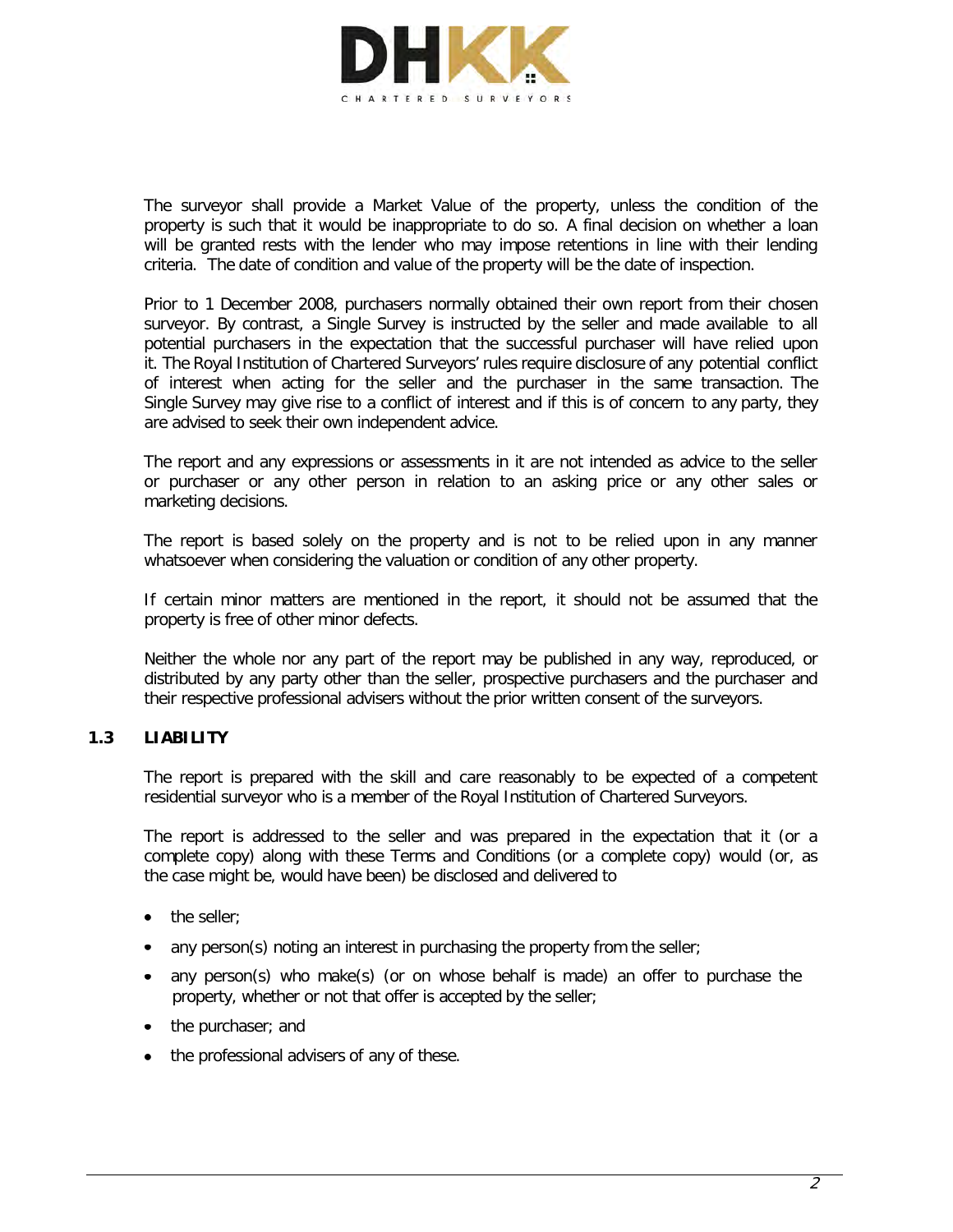

The surveyors acknowledge that their duty of skill and care in relation to the report is owed to the seller and to the purchaser. The surveyors accept no responsibility or liability whatsoever in relation to the report to persons other than the seller and the purchaser. The seller and the purchaser should be aware that if a lender seeks to rely on this report they do so at their own risk. In particular, the surveyors accept no responsibility or liability whatsoever to any lender in relation to the report. Any such lender relies upon the report entirely at their own risk.

### **1.4 GENERIC MORTGAGE VALUATION REPORT**

The surveyors undertake to the seller that they will prepare a generic Mortgage Valuation Report which will be issued along with the Single Survey. It is the responsibility of the seller to ensure that the generic Mortgage Valuation Report is provided to every potential purchaser.

### **1.5 TRANSCRIPT MORTGAGE VALUATION FOR LENDING PURPOSES**

The surveyors undertake that on being asked to do so by a prospective purchaser, or his/her professional adviser or lender, they will prepare a transcript Mortgage Valuation Report for lending purposes on terms and conditions to be agreed between the surveyors and lender and solely for the use of the lender and upon which the lender may rely. The decision as to whether finance will be provided is entirely a matter for the lender. The transcript Mortgage Valuation Report<sup>2</sup> will be prepared from information contained in the report and the generic Mortgage Valuation Report.

### **1.6 INTELLECTUAL PROPERTY**

All intellectual property rights whatsoever (including copyright) in and to the Single Survey Report, excluding the headings and rubrics, are the exclusive property of the surveyors and shall remain their exclusive property unless they assign the same to any other party in writing.

### **1.7 PAYMENT**

The surveyors are entitled to refrain from delivering the report to anyone until the fee and other charges for it notified to the seller have been paid. Additional fees will be charged for subsequent inspections and reports.

### **1.8 CANCELLATION**

The seller will be entitled to cancel the inspection by notifying the surveyor's office at any time before the day of the inspection.

 $^2$  Which shall be in accordance with the current RICS Valuation Standards ("The Red Book") and RICS Rules of Conduct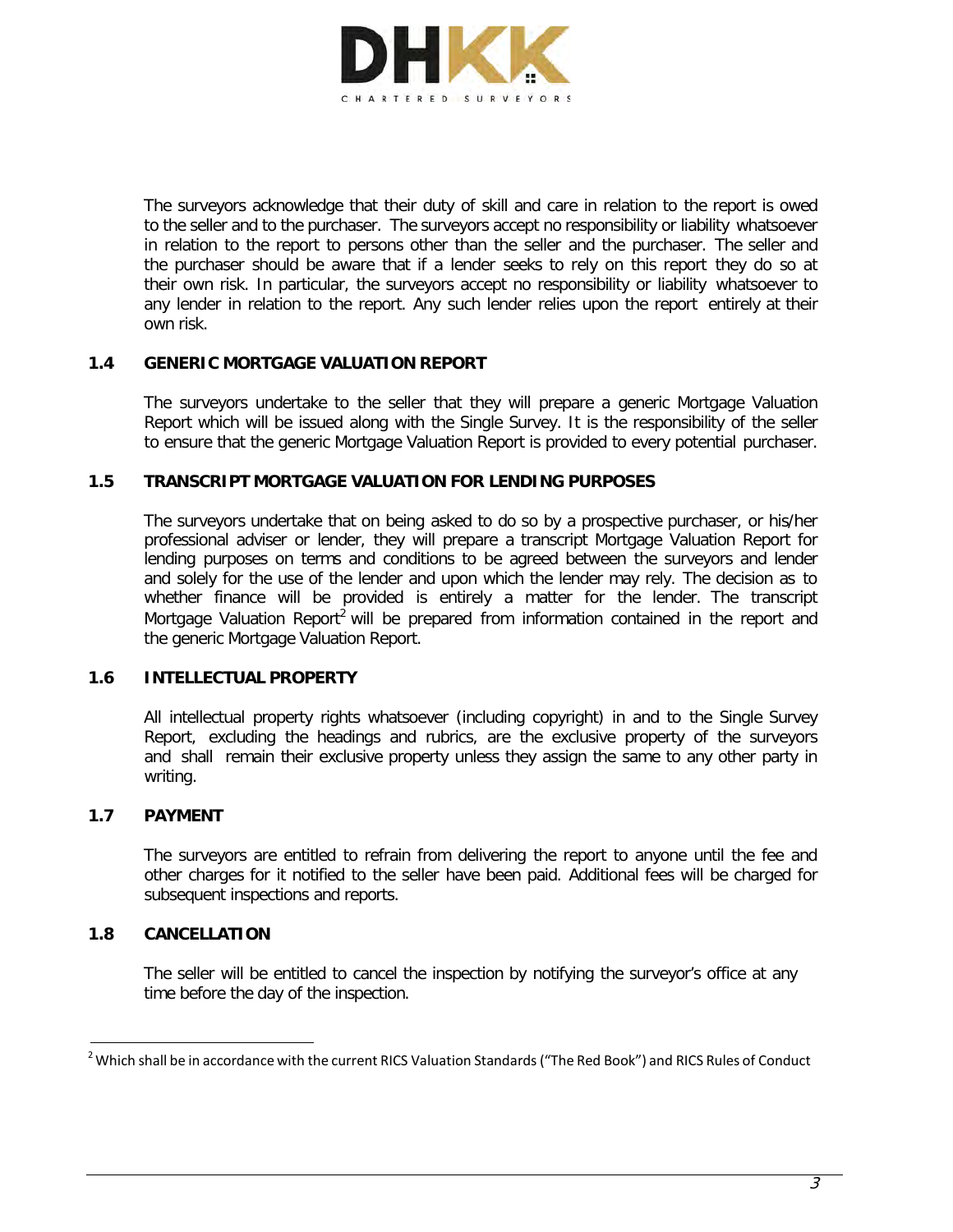

The surveyor will be entitled not to proceed with the inspection (and will so report promptly to the seller) if after arriving at the property, the surveyor concludes that it is of a type of construction of which the surveyor has insufficient specialist knowledge to be able to provide the inspection satisfactorily. The surveyor will also be entitled not to proceed if after arriving at the property, the surveyor concludes that the property is exempt under Part 3 of The Housing (Scotland) Act 2006 as detailed in the (Prescribed Documents) Regulations 2008. If there is a potential threat to their health or personal safety, the inspection may be postponed or cancelled, at the surveyor's discretion.

In the case of cancellation or the inspection not proceeding, the surveyor will refund any fees paid by the seller for the inspection and report, except for expenses reasonably incurred and any fee due in the light of the final paragraph of this section.

In the case of cancellation by the seller, for whatever reason, after the inspection has taken place but before a written report is issued, the surveyor will be entitled to raise an invoice equivalent to 80% of the agreed fee.

# **1.9 PRECEDENCE**

If there is any incompatibility between these Terms and Conditions and the report, these Terms and Conditions take precedence.

### **1.10 DEFINITIONS**

- the "lender" is the party who has provided or intends or proposes to provide financial assistance to the purchaser towards the purchase of the property and in whose favour a standard security will be granted over the property;
- the "transcript Mortgage Valuation Report for lending purposes" means a separate report, prepared by the surveyor, prepared from information in the report and the generic Mortgage Valuation Report, but in a style and format required by the lender. The transcript Mortgage Valuation Report for lending purposes will be prepared with the skill and care reasonably to be expected from a surveyor who is a member of the Royal Institution of Chartered Surveyors and who is competent to survey, value and report on the property;
- the "generic Mortgage Valuation Report" means a separate report, prepared by the surveyor from information in the report but in the surveyor's own format;
- the "Market Value" is the estimated amount for which a property should exchange on the date of valuation between a willing buyer and a willing seller in an arm's-length transaction after proper marketing wherein the parties had each acted knowledgeably, prudently and without compulsion;
- the "property" is the property which forms the subject of the report;
- the "purchaser" is the person (or persons) who enters into a contract to buy the property from the seller;
- $\bullet$  a "prospective purchaser" is anyone considering buying the property;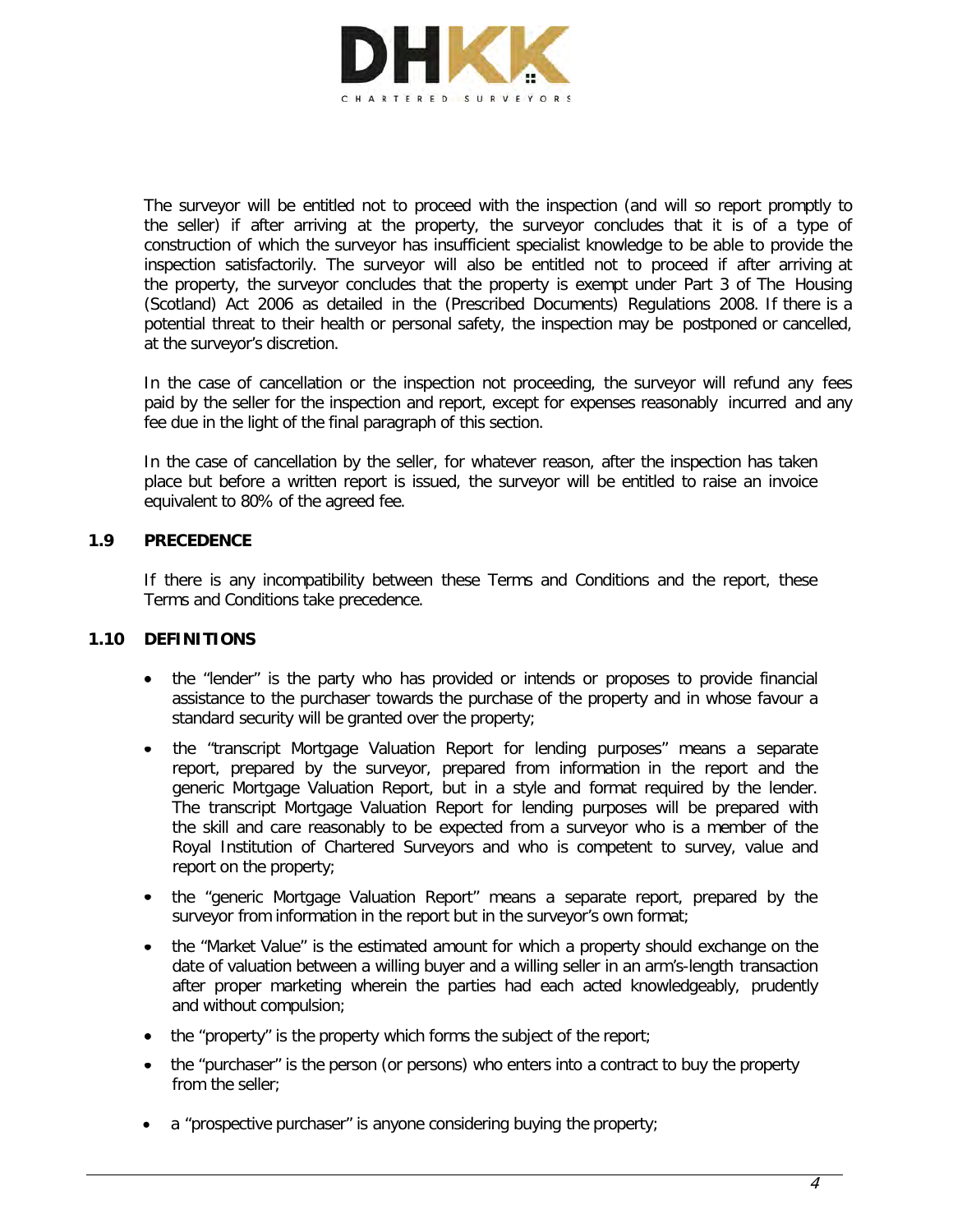

- the "report" is the report, of the kind described in Part 2 of these Terms and Conditions and in the form set out in Part 1 of Schedule 1 of the Housing (Scotland) Act 2006 (Prescribed Documents) Regulations 2008;
- the "seller" is/are the proprietor(s) of the property;
- the "surveyor" is the author of the report on the property; and
- the "surveyors" are the firm or company of which the surveyor is an employee, director, member or partner (unless the surveyor is not an employee, director, member or partner, when the surveyors means the surveyor) whose details are set out at the head of the report.
- The "energy report" is the advice given by the accredited energy assessment company, based on information collected by the surveyor during the inspection, and also includes an Energy Performance Certificate, in a Government approved format.

# **PART 2 – DESCRIPTION OF THE REPORT**

### **2.1 THE SERVICE**

The Single Survey is a report by an independent surveyor, prepared in an objective way regarding the condition and value of the property on the day of the inspection, and who is a member of the Royal Institution of Chartered Surveyors. It includes an energy report as required by statute and this is in the format of the accredited energy company. In addition, the surveyor has agreed to supply a generic mortgage valuation report.

### **2.2 THE INSPECTION**

The inspection is a general surface examination of those parts of the property which are accessible: in other words, visible and readily available for examination from ground and floor levels, without risk of causing damage to the property or injury to the surveyor.

All references to visual inspection refer to an inspection from within the property at floor level and from ground level within the site and adjoining public areas, without the need to move any obstructions. Any references to left or right are taken facing the front of the property.

The inspection is carried out with the seller's permission, without causing damage to the building or contents. Furniture, stored items and insulation are not moved.

Unless identified in the report the surveyor will assume that no harmful or hazardous materials have been used in the construction. The presence or possible consequences of any site contamination will not be researched.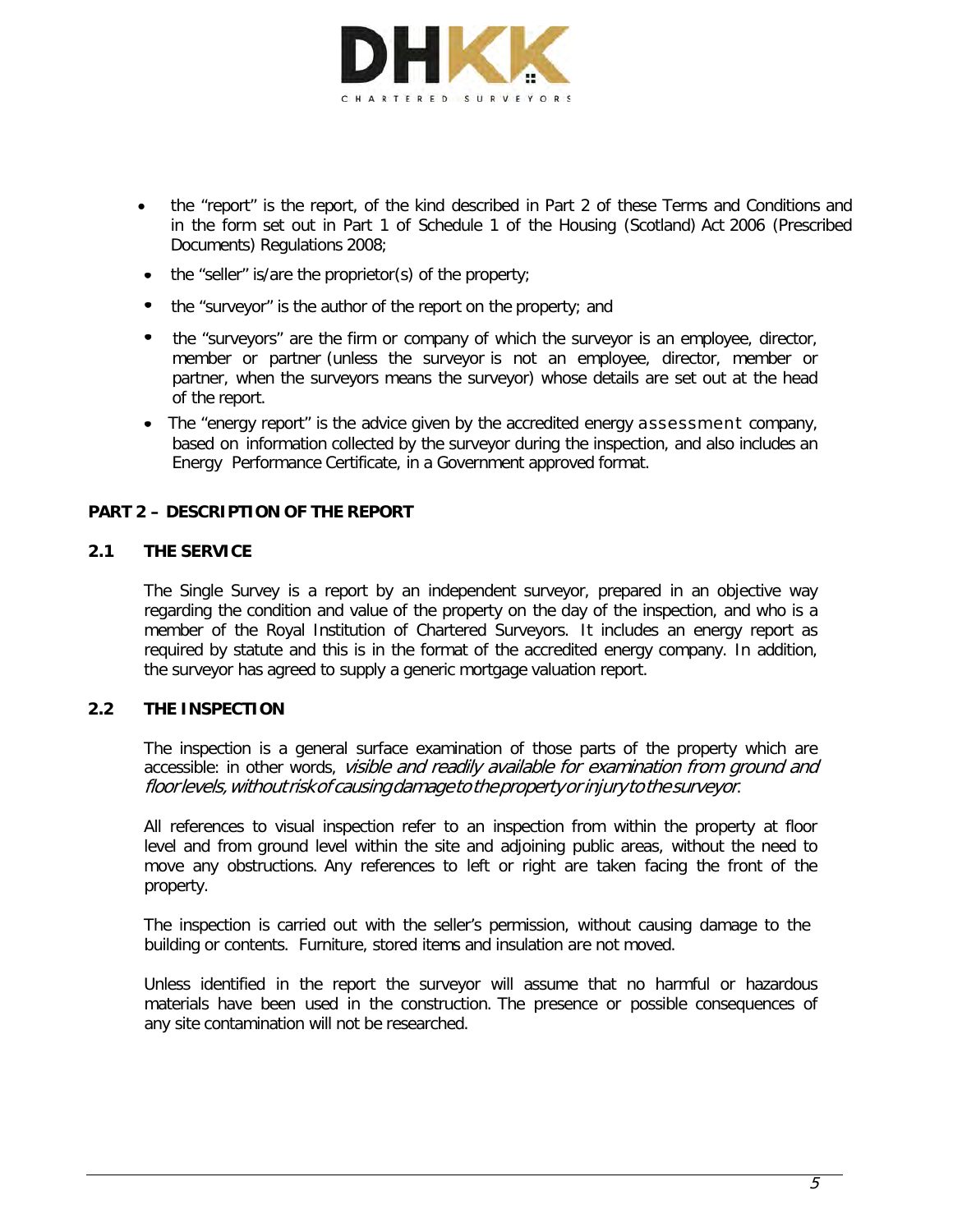

The surveyor will not carry out an asbestos inspection and will not be acting as an asbestos inspector in completing a Single Survey of properties that may fall within the Control of Asbestos in the Workplace Regulations. In the case of flats, it will be assumed that there is a duty holder, as defined in the Regulations and that a register of asbestos and effective management plan are in place, which does not require any expenditure, or pose a significant risk to health. No enquiry of the duty holder will be made.

# **2.3 THE REPORT**

The report will be prepared by the surveyor who carried out the property inspection and will describe various aspects of the property as defined by the headings of the Single Survey report with the comments being general and unbiased. The report on the location, style and condition of the property, will be concise and will be restricted to matters that could have a material effect upon value and will omit items that, in the surveyor's opinion, are not significant. If certain minor matters are mentioned, it should not be interpreted that the property is free of any other minor defects.

Throughout the report, the following repair categories will be used to give an overall opinion of the state of repair and condition of the property.

- 1. **Category 3:** Urgent repairs or replacement are needed now. Failure to deal with them may cause problems to other parts of the property or cause a safety hazard. Estimates for repairs or replacement are needed now.
- 2. **Category 2:** Repairs or replacement requiring future attention, but estimates are still advised.
- 3. **Category 1:** No immediate action or repair is needed.

**WARNING:** If left unattended, even for a relatively short period, Category 2 repairs can rapidly develop into more serious Category 3 repairs. The existence of Category 2 or Category 3 repairs may have an adverse effect on marketability, value and the sale price ultimately achieved for the property. This is particularly true during slow market conditions when the effect can be considerable.

Parts of the property, which cannot be seen or accessed, will not be reported upon and this will be stated. If the surveyor suspects that a defect may exist within an unexposed area and which could have a material effect upon the value, he may recommend further investigation by specialist contractors.

### **2.4 SERVICES**

Surveyors are not equipped or qualified to test the services and therefore no comment can be interpreted as implying that the design, installation and function of the services are in accordance/compliance with regulations, safety and efficiency expectations. However, comment is made where there is cause to suspect significant defects or shortcomings with the installations. No tests are made of any services or appliances.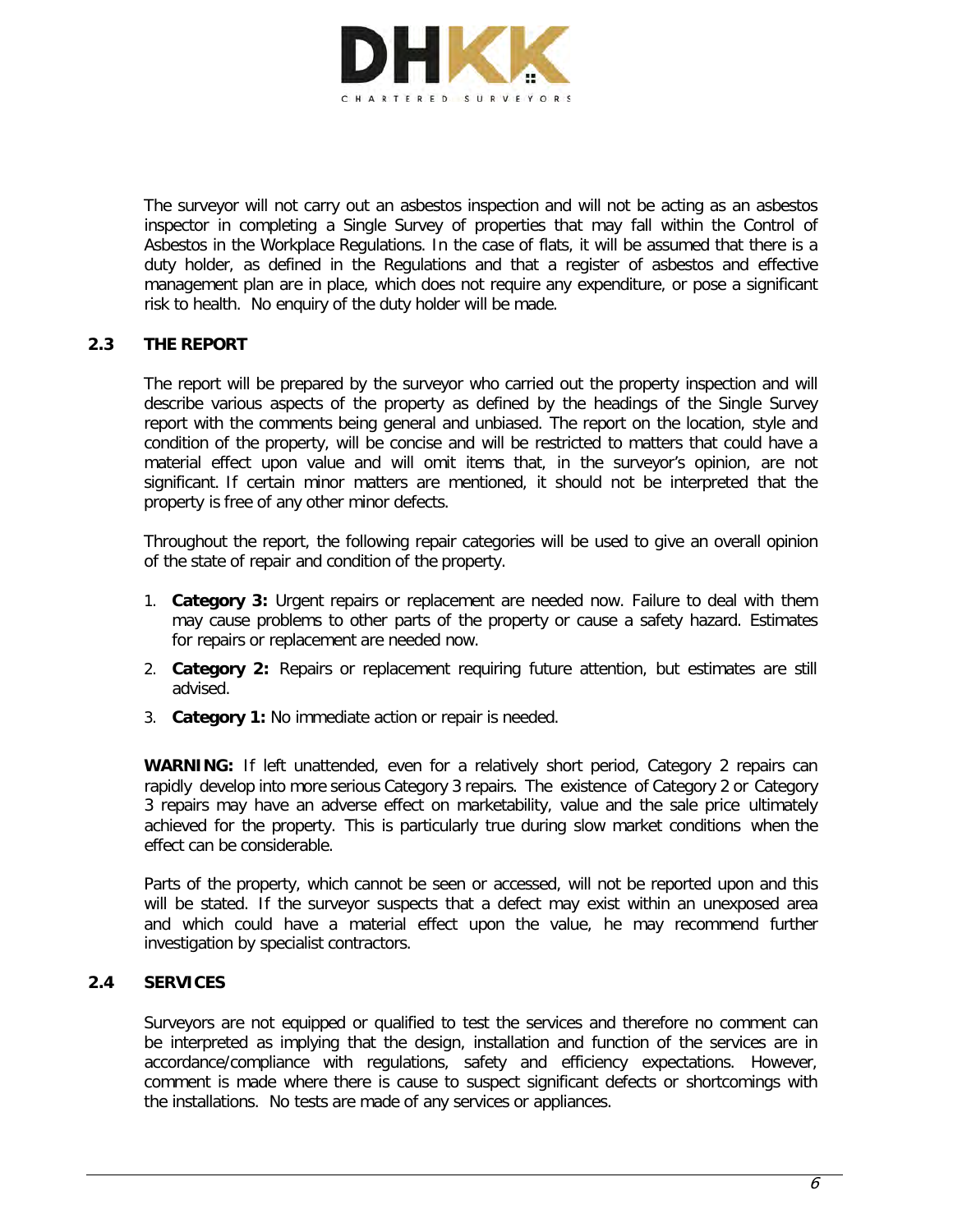

# **2.5 ACCESSIBILITY**

A section is included to help identify the basic information interested parties need to know to decide whether to view a property.

### **2.6 ENERGY REPORT**

A section is included that makes provision for an energy report, relative to the property. The surveyor will collect physical data from the property and provide such data in a format required by an accredited energy company.

The surveyor cannot of course accept liability for any advice given by the energy company.

# **2.7 VALUATION AND CONVEYANCER ISSUES**

The last section of the report contains matters considered relevant to the conveyancer (solicitor). It also contains the surveyor's opinion both of the market value of the property and of the re-instatement cost, as defined below.

"Market Value" is the estimated amount for which a property should exchange on the date of valuation between a willing buyer and a willing seller in an arm's-length transaction after propermarketingwherein thepartieshadeachacted knowledgeably,prudentlyandwithout compulsion. In arriving at the opinion of the Market Value the surveyor also makes various standard assumptions covering, for example, vacant possession; tenure and other legal considerations; contamination and hazardous materials; the condition of un-inspected parts; the right to use mains services; and the exclusion of curtains, carpets etc. from the valuation. In the case of flats, the following further assumptions are made that:

- $\triangleright$  \*There are rights of access and exit over all communal roadways, corridors, stairways etc. and to use communal grounds, parking areas and other facilities;
- $\triangleright$  \*There are no particularly troublesome or unusual legal restrictions;
- $\triangleright$  \*There is no current dispute between the occupiers of the flats or any outstanding claims or losses; and the costs of repairs to the building are shared among the coproprietors on an equitable basis.

Any additional assumption, or any found not to apply, is reported.

"Re-instatement cost" is an estimate for insurance purposes of the current cost of rebuilding the property in its present form unless otherwise stated. This includes the cost of rebuilding the garage and permanent outbuildings, site clearance and professional fees, but excludes VAT (except on the fees).

Sellers or prospective purchasers should note that the Single Survey is valid for 12 weeks from the date of inspection. Sellers or prospective purchasers may consider it prudent to instruct a reinspection and revaluation after a period of 12 weeks (or sooner if appropriate) to reflect changing circumstances in the market and/or in the physical condition of the property.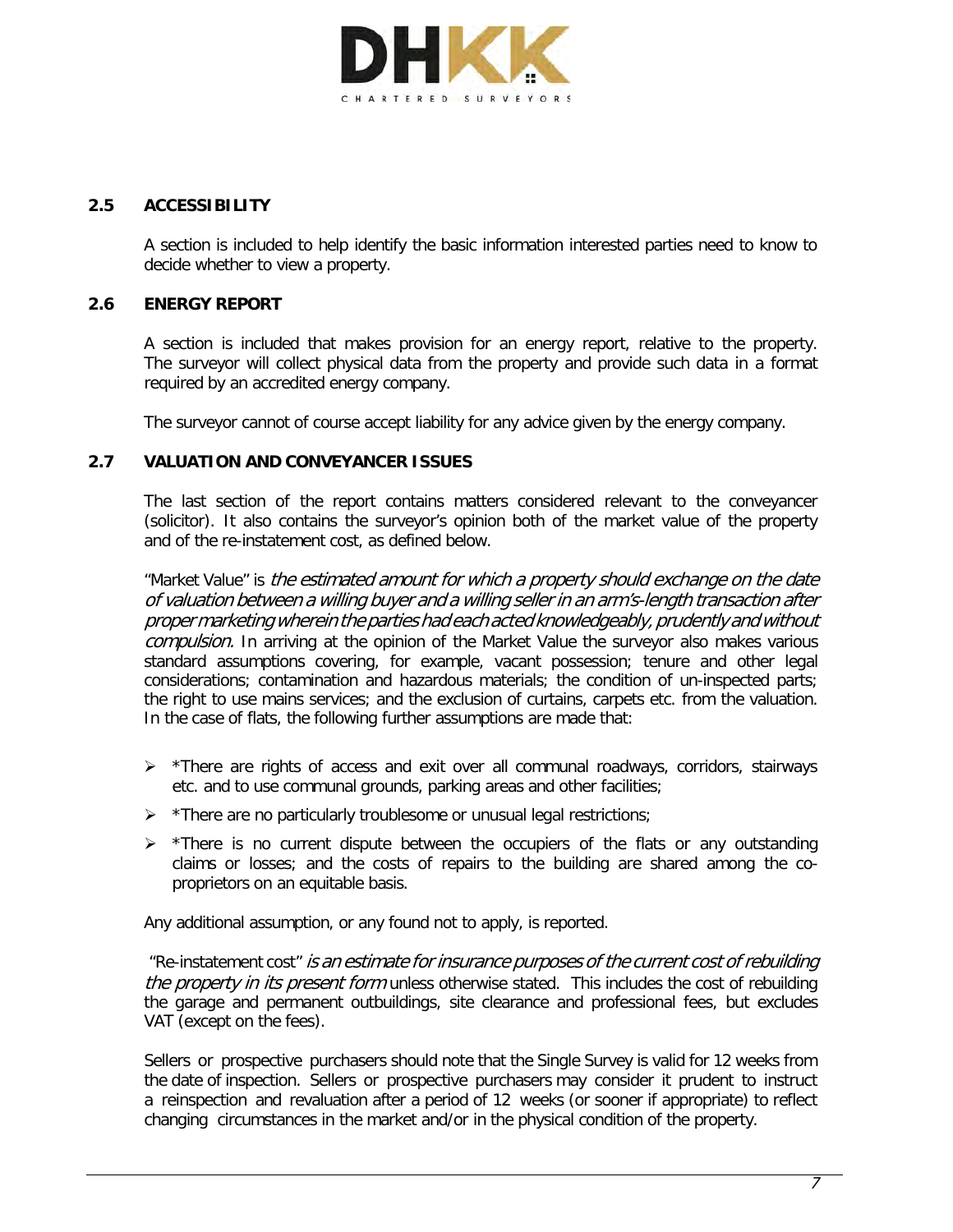**FIRST SURVEYORS SCOTLAND** National Valuation & Property Consultancy Service

**MORTGAGE VALUATION REPORT**



 $\overline{\phantom{a}}$ 

| <b>Property Address</b><br>Seller's Name(s)<br>Date of Inspection                                                                                                                                                                                                                   | 18665/JBD/AM<br>4/3 Whitson Terrace, Edinburgh, EH11 3AY<br>Ref No<br>Mr D Wood<br>16th November 2021                                                                                                                                                                                                                                                                                                                     |  |  |
|-------------------------------------------------------------------------------------------------------------------------------------------------------------------------------------------------------------------------------------------------------------------------------------|---------------------------------------------------------------------------------------------------------------------------------------------------------------------------------------------------------------------------------------------------------------------------------------------------------------------------------------------------------------------------------------------------------------------------|--|--|
| <b>Property Details</b>                                                                                                                                                                                                                                                             |                                                                                                                                                                                                                                                                                                                                                                                                                           |  |  |
| Property Type                                                                                                                                                                                                                                                                       | Detached<br>If Flat/Maisonette<br><b>Purpose Built</b><br>⊠<br>House<br>Semi Detached<br><b>Bungalow</b><br>Converted<br>Flat<br>Mid Terrace<br>1 <sup>st</sup><br>$\boxtimes$<br>Floor of subject property<br>β<br><b>End Terrace</b><br>Maisonette<br>No of floors in block<br>Other*<br>6<br>$\mathsf{L}$<br>*Specify under General<br>No of Flats in block<br>Comments<br>Lift in block<br>Yes $\square$ No $\square$ |  |  |
|                                                                                                                                                                                                                                                                                     | Commercial in Block Yes $\Box$ No $\boxtimes$<br>Traditional<br>⊠<br>*Non Traditional<br>Type of Construction (*Specify under General Comments)<br>Property built for the public sector. Yes $\boxtimes$ No $\Box$                                                                                                                                                                                                        |  |  |
| <b>Tenure</b><br>Absolute Owner                                                                                                                                                                                                                                                     | ⊠<br>Leasehold<br>85 years approximately<br>Age                                                                                                                                                                                                                                                                                                                                                                           |  |  |
| Living Rooms <sup>1</sup>                                                                                                                                                                                                                                                           | <b>Accommodation - (specify number of rooms)</b><br>Kitchens $\sqrt{1}$<br>Bedrooms <sup>2</sup><br>Bathrooms 1<br><b>WCs</b><br>Other<br>(Specify in General                                                                                                                                                                                                                                                             |  |  |
|                                                                                                                                                                                                                                                                                     | Remarks)<br>Gross Floor Area (excluding garages & outbuildings)<br>m <sup>2</sup><br>Internal<br>External<br>m <sup>2</sup>                                                                                                                                                                                                                                                                                               |  |  |
| Garage(s) / Outbuildings                                                                                                                                                                                                                                                            | $\overline{0}$<br>Parking Space 0<br>Garden Yes $\Box$<br>No $\boxtimes$                                                                                                                                                                                                                                                                                                                                                  |  |  |
|                                                                                                                                                                                                                                                                                     | Residential Element – greater than 40% Yes $\boxtimes$<br>$No$ $\Box$                                                                                                                                                                                                                                                                                                                                                     |  |  |
| <b>Construction</b><br>Walls<br>Roof<br>Tile                                                                                                                                                                                                                                        | Brick $\boxtimes$<br>Timber-framed<br>Stone<br>Concrete<br>Other (specify in General Remarks)<br>$\boxtimes$<br>Slate<br>Asphalt<br>h.<br>l 1<br>Felt<br>∐<br>Other (specify in General Remarks)                                                                                                                                                                                                                          |  |  |
| <b>Subsidence, Settlement and Landslip</b><br>Does the property show signs of, or is the property located near any area subject to landslip, heave, settlement,<br>subsidence, flooding, mining?<br>Yes $\square$<br>If yes, please clarify in General Remarks<br>$\boxtimes$<br>No |                                                                                                                                                                                                                                                                                                                                                                                                                           |  |  |
| the supply in General Remarks)                                                                                                                                                                                                                                                      | Services (Based on visual inspection only. If any services appear to be non-mains, please comment on the type and location of                                                                                                                                                                                                                                                                                             |  |  |
| Drainage                                                                                                                                                                                                                                                                            | Mains $\boxtimes$<br>Private<br>Private<br>None<br>П<br>Water<br>Mains<br>⊠<br>None<br>$\perp$<br>ΙI                                                                                                                                                                                                                                                                                                                      |  |  |
| Gas                                                                                                                                                                                                                                                                                 | Mains $\boxtimes$<br>Mains<br>⊠<br>Private $\square$<br>Private<br>None<br>$\perp$<br>Electricity<br>None<br>$\sqcup$<br>$\mathbf{L}$                                                                                                                                                                                                                                                                                     |  |  |
| Solar Panels                                                                                                                                                                                                                                                                        | $\boxtimes$<br>Yes $\Box$<br>No<br>Owned $\Box$<br>Leased $\Box$                                                                                                                                                                                                                                                                                                                                                          |  |  |
| <b>Central Heating</b>                                                                                                                                                                                                                                                              | ⊠<br>None $\square$<br><b>Brief Description</b><br>Partial<br>П<br>Gas fired system.<br>Yes                                                                                                                                                                                                                                                                                                                               |  |  |
| <b>Location</b>                                                                                                                                                                                                                                                                     | <b>Residential Suburb</b><br>$\Box$<br>⊠<br>Mixed residential/commercial<br>Residential within town/city<br>$\Box$<br>Mainly commercial<br>□<br>Commuter village<br>Remote village<br>П<br>$\Box$<br>Isolated rural property<br>□<br>(Specify in General Remarks)<br>Other<br>$\Box$                                                                                                                                      |  |  |
| <b>Roads</b><br>Made up<br>Adopted                                                                                                                                                                                                                                                  | X<br>Unmade road<br>Partly completed new road<br>$\Box$<br>$\mathbf{I}$<br>$\boxtimes$<br>Pedestrian access only<br>$\Box$<br>Unadopted<br><b>I</b>                                                                                                                                                                                                                                                                       |  |  |
| <b>Planning issues</b>                                                                                                                                                                                                                                                              | Has the property been extended / converted / altered?<br>Yes<br>$\boxtimes$<br>No<br>If yes, please comment in General Remarks                                                                                                                                                                                                                                                                                            |  |  |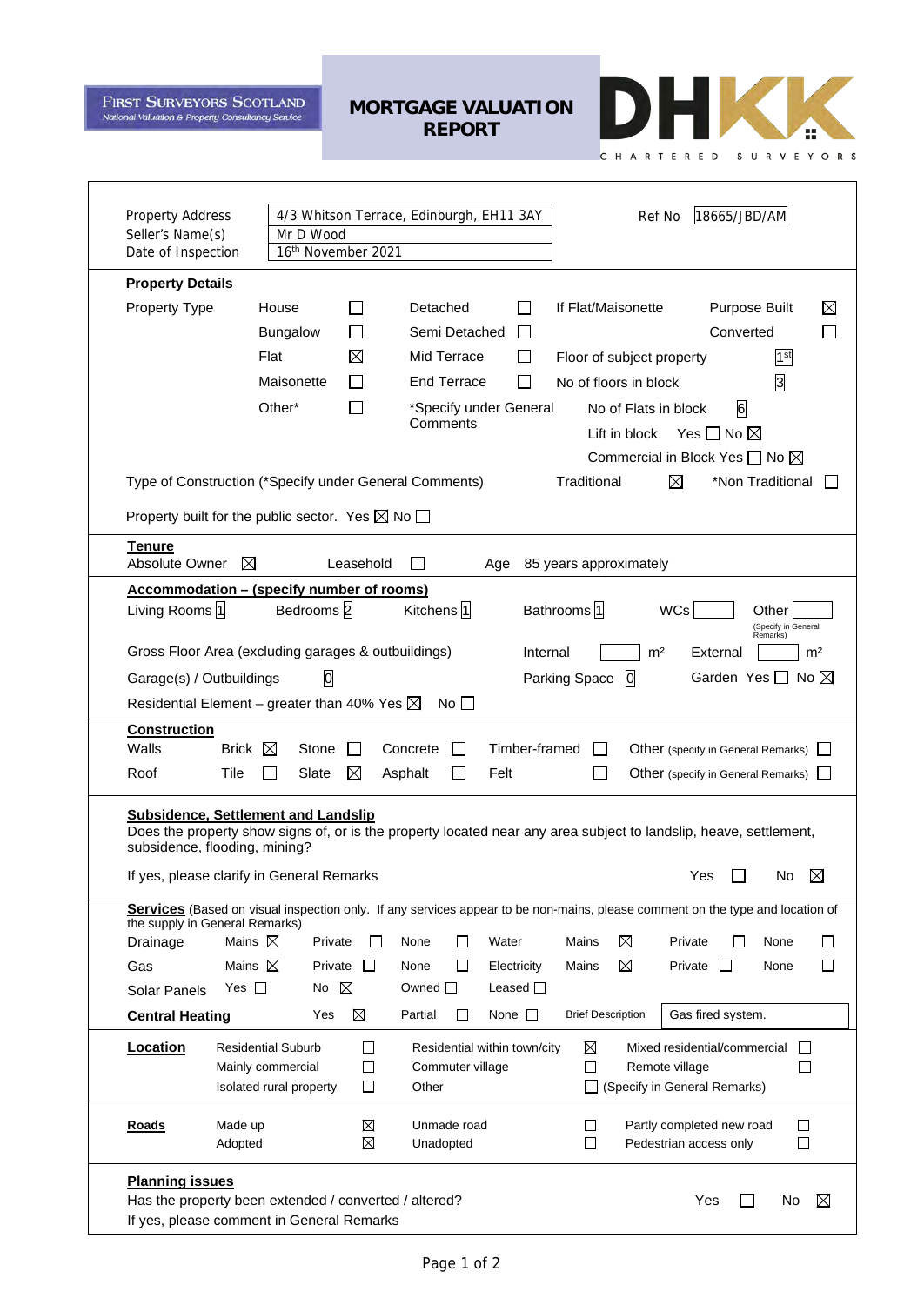**FIRST SURVEYORS SCOTLAND** National Valuation & Property Consultancy Service

**MORTGAGE VALUATION REPORT**



### **General Remarks**

The general condition appears consistent with its age and type of construction, but some works of repair and maintenance are required. Elements of the property are aging and likely to require attention.

The layout of the flat appears to be original.

It was noted that replacement double glazed windows have been installed.

| <b>Essential Repairs</b>                                                                                              |               |          |
|-----------------------------------------------------------------------------------------------------------------------|---------------|----------|
| None.                                                                                                                 |               |          |
|                                                                                                                       |               |          |
|                                                                                                                       |               |          |
|                                                                                                                       |               |          |
| Estimated cost of essential repairs £<br>Retention recommended Yes                                                    | No.<br>$\Box$ | Amount £ |
| <b>Comment on Mortgageability</b>                                                                                     |               |          |
| The property forms suitable security for mortgage purposes subject to specific lending criteria of any given mortgage |               |          |
| provider.                                                                                                             |               |          |
| <b>Valuations (Assuming Vacant Possession)</b>                                                                        |               |          |
| Market value in present condition                                                                                     | £155,000      |          |
| Market value on completion of essential repairs                                                                       |               |          |
| Insurance Reinstatement value                                                                                         | £160,000      |          |
| (to include the cost of total rebuilding, site clearance, professional fees, ancillary<br>charges plus VAT)           |               |          |
| Is a Reinspection necessary?                                                                                          | Yes           | M<br>No. |
|                                                                                                                       |               |          |

| <b>IMPORTANT – THIS IS A CONFIDENTIAL REPORT PREPARED FOR MORTGAGE PURPOSES</b> |                         |                |                    |  |
|---------------------------------------------------------------------------------|-------------------------|----------------|--------------------|--|
| Signed                                                                          |                         |                |                    |  |
| <b>Valuers Name and Qualifications</b>                                          | John B Dixon, BSc MRICS |                |                    |  |
| Date of Inspection                                                              | 16th November 2021      | Date of Report | 17th November 2021 |  |
| Company Name                                                                    | <b>DHKK Ltd</b>         |                |                    |  |
| Address                                                                         | 54 Corstorphine Road    |                |                    |  |
|                                                                                 | Edinburgh               |                |                    |  |
|                                                                                 | <b>EH12 6JQ</b>         | Tel No         | 0131 313 0444      |  |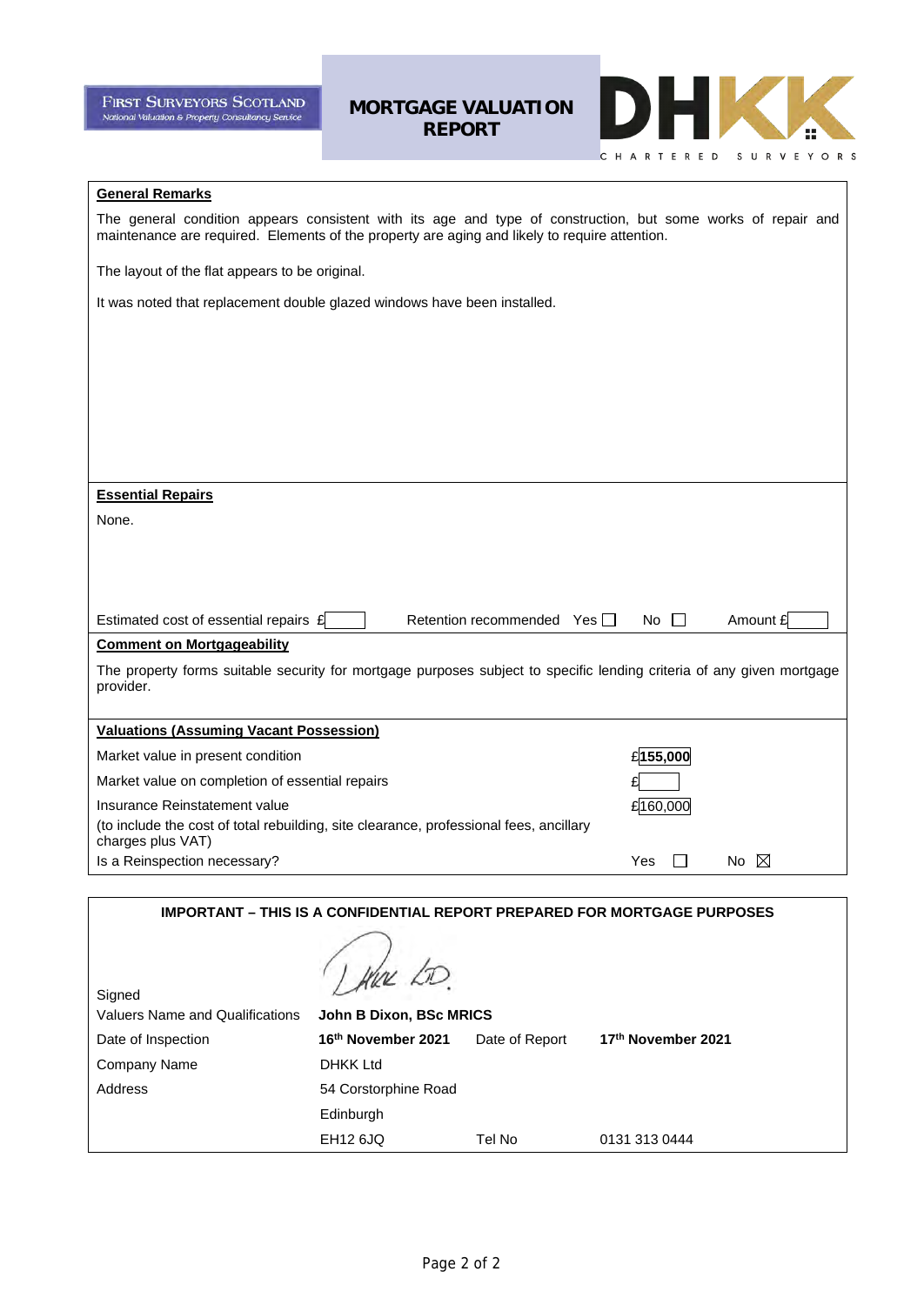# **Energy Performance Certificate (EPC)**

# **Scotland**

#### **Dwellings**

### **1F2 , 4 WHITSON TERRACE, STENHOUSE, EDINBURGH, EH11 3AY**

| <b>Dwelling type:</b>            | Mid-floor flat               |
|----------------------------------|------------------------------|
| Date of assessment:              | 16 November 2021             |
| Date of certificate:             | 17 November 2021             |
| Total floor area:                | $66 \text{ m}^2$             |
| <b>Primary Energy Indicator:</b> | 217 kWh/m <sup>2</sup> /year |

**Type of assessment:** RdSAP, existing dwelling **Approved Organisation:** Elmhurst

**Reference number:** 9160-2016-5090-2199-8031 **Main heating and fuel:** Boiler and radiators, mains gas

### **You can use this document to:**

**(39-54 E**

**(21-38) F**

Not environmentally friendly - higher  $\mathsf{CO}_2$  emissions

**(1-20) G**

- **Compare current ratings of properties to see which are more energy efficient and environmentally friendly**
- **Find out how to save energy and money and also reduce CO2 emissions by improving your home**

| <b>Estimated energy costs for your home for 3 years</b> * | £1,785      | See vour<br>recommendations    |
|-----------------------------------------------------------|-------------|--------------------------------|
| Over 3 years you could save*                              | <b>£606</b> | report for more<br>information |

the based upon the cost of energy for heating, hot water, lighting and ventilation, calculated using standard assumptions



# **Energy Efficiency Rating**

This graph shows the current efficiency of your home, taking into account both energy efficiency and fuel costs. The higher this rating, the lower your fuel bills are likely to be.

Your current rating is **band C (71)**. The average rating for EPCs in Scotland is **band D (61).**

The potential rating shows the effect of undertaking all of the improvement measures listed within your recommendations report.

# **Environmental Impact (CO2) Rating**

This graph shows the effect of your home on the environment in terms of carbon dioxide  $(CO<sub>2</sub>)$ emissions. The higher the rating, the less impact it has on the environment.

Your current rating is **band C (71)**. The average rating for EPCs in Scotland is **band D (59).**

The potential rating shows the effect of undertaking all of the improvement measures listed within your recommendations report.

# **Top actions you can take to save money and make your home more efficient**

| Recommended measures                   | Indicative cost  | Typical savings over 3 years |
|----------------------------------------|------------------|------------------------------|
| 1 Cavity wall insulation               | £500 - £1,500    | £192.00                      |
| 2 Internal or external wall insulation | £4,000 - £14,000 | £84.00                       |
| 3 Low energy lighting                  | £20              | £102.00                      |

A full list of recommended improvement measures for your home, together with more information on potential cost and savings and advice to help you carry out improvements can be found in your recommendations report.

To find out more about the recommended measures and other actions you could take today to stop wasting energy and money, visit greenerscotland.org or contact Home Energy Scotland on 0808 808 2282.

**THIS PAGE IS THE ENERGY PERFORMANCE CERTIFICATE WHICH MUST BE AFFIXED TO THE DWELLING AND NOT BE REMOVED UNLESS IT IS REPLACED WITH AN UPDATED CERTIFICATE**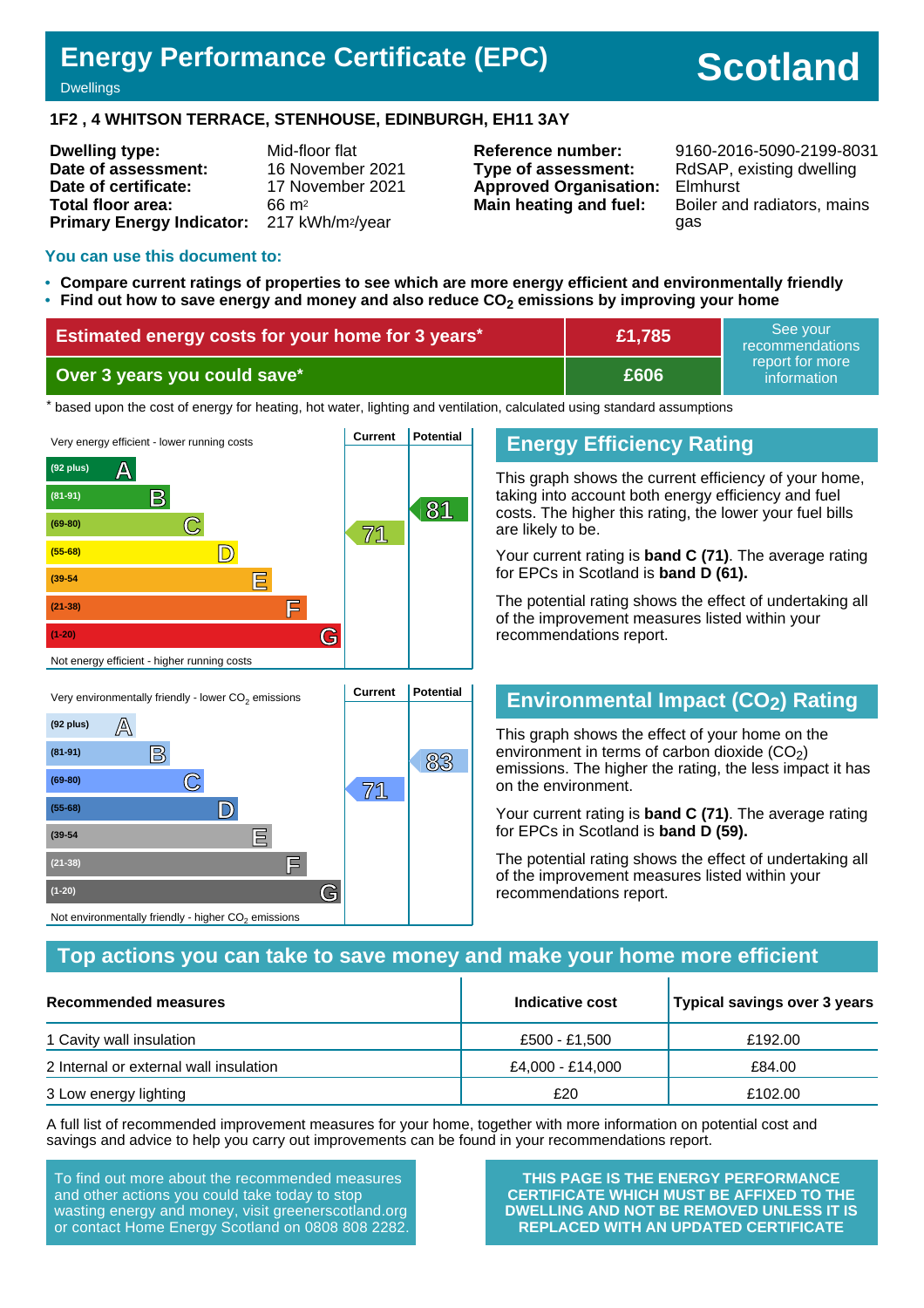# 1F2 , 4 WHITSON TERRACE, STENHOUSE, EDINBURGH, EH11 3AY 17 November 2021 RRN: 9160-2016-5090-2199-8031

# **Summary of the energy performance related features of this home**

This table sets out the results of the survey which lists the current energy-related features of this home. Each element is assessed by the national calculation methodology; 1 star = very poor (least efficient), 2 stars = poor, 3 stars = average, 4 stars = good and 5 stars = very good (most efficient). The assessment does not take into consideration the condition of an element and how well it is working. 'Assumed' means that the insulation could not be inspected and an assumption has been made in the methodology, based on age and type of construction.

| <b>Element</b>        | <b>Description</b>                                                                               | <b>Energy Efficiency</b> | Environmental  |
|-----------------------|--------------------------------------------------------------------------------------------------|--------------------------|----------------|
| Walls                 | Cavity wall, as built, no insulation (assumed)<br>Solid brick, as built, no insulation (assumed) | ★★☆☆☆<br>★★☆☆☆           | ★★☆☆☆<br>★★☆☆☆ |
| Roof                  | (another dwelling above)                                                                         |                          |                |
| Floor                 | (another dwelling below)                                                                         |                          |                |
| <b>Windows</b>        | Fully double glazed                                                                              | ★★★★☆                    | ★★★★☆          |
| Main heating          | Boiler and radiators, mains gas                                                                  | ★★★★☆                    | ★★★★☆          |
| Main heating controls | Programmer and room thermostat                                                                   | ★★★☆☆                    | ★★★☆☆          |
| Secondary heating     | Room heaters, mains gas                                                                          |                          |                |
| Hot water             | From main system                                                                                 | ★★★☆☆                    | ★★★☆☆          |
| Lighting              | Low energy lighting in 33% of fixed outlets                                                      | ★★★☆☆                    | ★★★☆☆          |

# **The energy efficiency rating of your home**

Your Energy Efficiency Rating is calculated using the standard UK methodology, RdSAP. This calculates energy used for heating, hot water, lighting and ventilation and then applies fuel costs to that energy use to give an overall rating for your home. The rating is given on a scale of 1 to 100. Other than the cost of fuel for electrical appliances and for cooking, a building with a rating of 100 would cost almost nothing to run.

As we all use our homes in different ways, the energy rating is calculated using standard occupancy assumptions which may be different from the way you use it. The rating also uses national weather information to allow comparison between buildings in different parts of Scotland. However, to make information more relevant to your home, local weather data is used to calculate your energy use,  $CO<sub>2</sub>$  emissions, running costs and the savings possible from making improvements.

# **The impact of your home on the environment**

One of the biggest contributors to global warming is carbon dioxide. The energy we use for heating, lighting and power in our homes produces over a quarter of the UK's carbon dioxide emissions. Different fuels produce different amounts of carbon dioxide for every kilowatt hour (kWh) of energy used. The Environmental Impact Rating of your home is calculated by applying these 'carbon factors' for the fuels you use to your overall energy use.

The calculated emissions for your home are 38 kg  $CO<sub>2</sub>/m<sup>2</sup>/yr$ .

The average Scottish household produces about 6 tonnes of carbon dioxide every year. Based on this assessment, heating and lighting this home currently produces approximately 2.5 tonnes of carbon dioxide every year. Adopting recommendations in this report can reduce emissions and protect the environment. If you were to install all of these recommendations this could reduce emissions by 1.1 tonnes per year. You could reduce emissions even more by switching to renewable energy sources.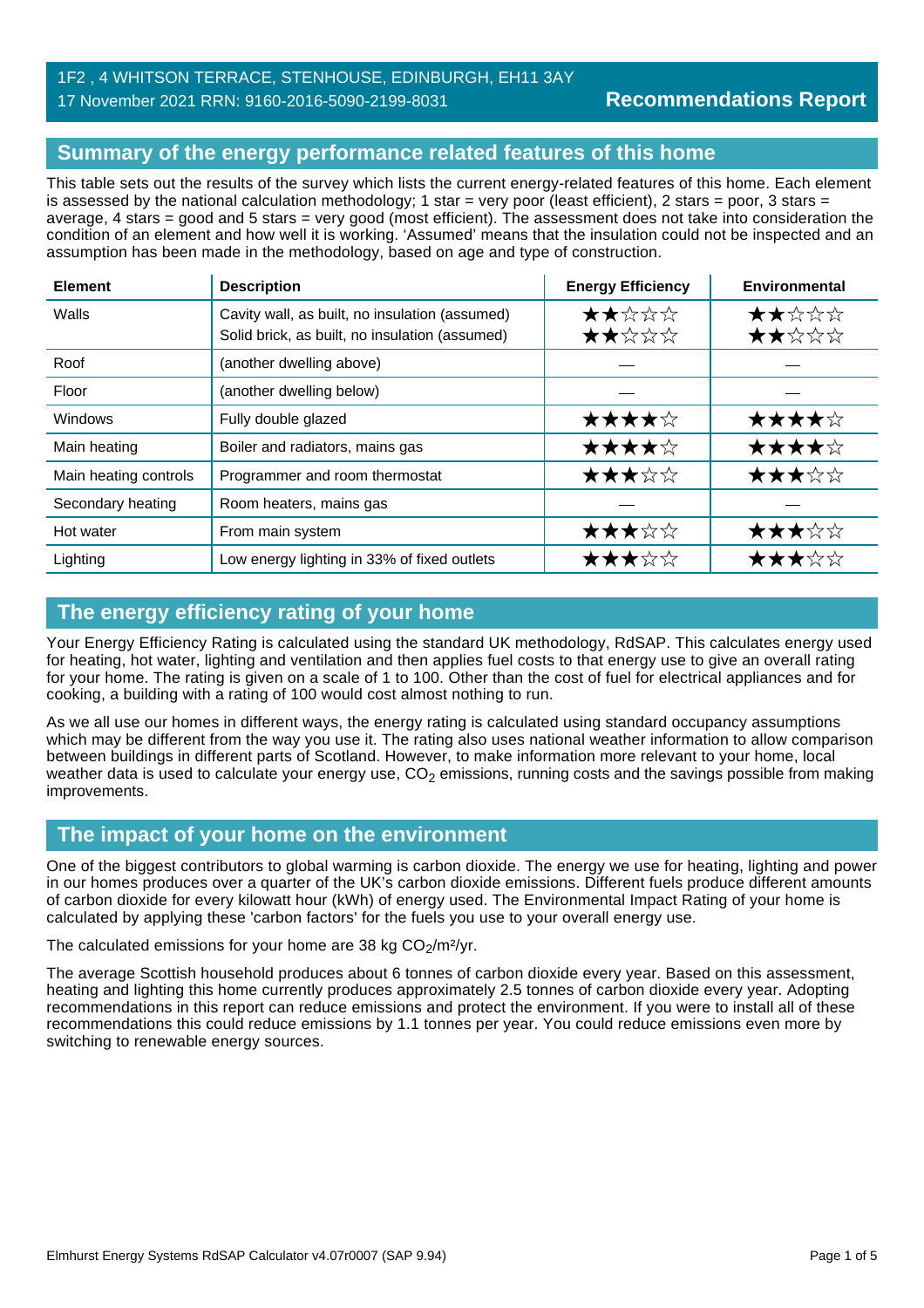# **Estimated energy costs for this home**

| <b>LUMINUM UNUI YY UUUNU TUI MINU MUMU</b> |                             |                               |                                 |
|--------------------------------------------|-----------------------------|-------------------------------|---------------------------------|
|                                            | <b>Current energy costs</b> | <b>Potential energy costs</b> | <b>Potential future savings</b> |
| <b>Heating</b>                             | £1,032 over 3 years         | £696 over 3 years             |                                 |
| <b>Hot water</b>                           | £459 over 3 years           | £306 over 3 years             | <b>You could</b>                |
| Lighting                                   | £294 over 3 years           | £177 over 3 years             | save £606                       |
|                                            | Totals £1,785               | £1,179                        | over 3 years                    |

These figures show how much the average household would spend in this property for heating, lighting and hot water. This excludes energy use for running appliances such as TVs, computers and cookers, and the benefits of any electricity generated by this home (for example, from photovoltaic panels). The potential savings in energy costs show the effect of undertaking all of the recommended measures listed below.

# **Recommendations for improvement**

The measures below will improve the energy and environmental performance of this dwelling. The performance ratings after improvements listed below are cumulative; that is, they assume the improvements have been installed in the order that they appear in the table. Further information about the recommended measures and other simple actions to take today to save money is available from the Home Energy Scotland hotline which can be contacted on 0808 808 2282. Before carrying out work, make sure that the appropriate permissions are obtained, where necessary. This may include permission from a landlord (if you are a tenant) or the need to get a Building Warrant for certain types of work.

| <b>Recommended measures</b> |                                              |                        | <b>Typical saving</b> | <b>Rating after improvement</b> |                    |
|-----------------------------|----------------------------------------------|------------------------|-----------------------|---------------------------------|--------------------|
|                             |                                              | <b>Indicative cost</b> | per year              | <b>Energy</b>                   | <b>Environment</b> |
|                             | Cavity wall insulation                       | £500 - £1,500          | £64                   | C 74                            | C 75               |
|                             | Internal or external wall insulation         | £4,000 - £14,000       | £28                   | C76                             | $\mathbb{C}77$     |
| 3                           | Low energy lighting for all fixed outlets    | £20                    | £34                   | C 77                            | C78                |
| $\overline{4}$              | Replace boiler with new condensing<br>boiler | £2,200 - £3,000        | £77                   | <b>B</b> 81                     | <b>B 83</b>        |

### **Alternative measures**

There are alternative improvement measures which you could also consider for your home. It would be advisable to seek further advice and illustration of the benefits and costs of such measures.

- External insulation with cavity wall insulation
- Micro CHP

# **Choosing the right improvement package**

For free and impartial advice on choosing suitable measures for your property, contact the Home Energy Scotland hotline on 0808 808 2282 or go to www.greenerscotland.org.

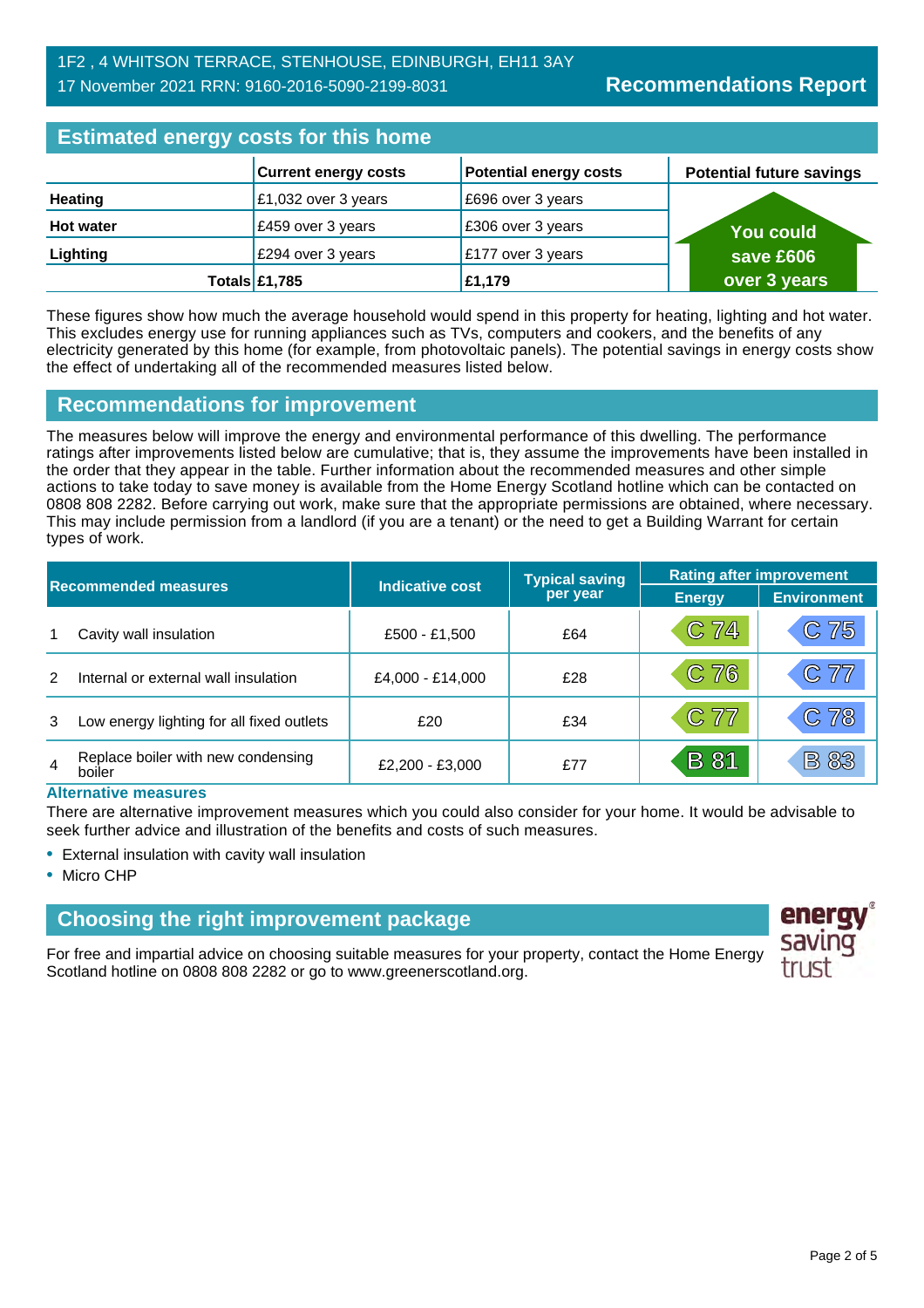# **About the recommended measures to improve your home's performance rating**

This section offers additional information and advice on the recommended improvement measures for your home

### **1 Cavity wall insulation**

Cavity wall insulation, to fill the gap between the inner and outer layers of external walls with an insulating material, reduces heat loss; this will improve levels of comfort, reduce energy use and lower fuel bills. The insulation material is pumped into the gap through small holes that are drilled into the outer walls, and the holes are made good afterwards. As specialist machinery is used to fill the cavity, a professional installation company should carry out this work, and they should carry out a thorough survey before commencing work to ensure that this type of insulation is suitable for this home and its exposure. They should also provide a guarantee for the work and handle any building standards issues. Further information about cavity wall insulation and details of local installers can be obtained from the National Insulation Association (www.nationalinsulationassociation.org.uk).

### **2 Internal or external wall insulation**

Internal or external wall insulation involves adding a layer of insulation to either the inside or the outside surface of the external walls, which reduces heat loss and lowers fuel bills. As it is more expensive than cavity wall insulation it is only recommended for walls without a cavity, or where for technical reasons a cavity cannot be filled. Internal insulation, known as dry-lining, is where a layer of insulation is fixed to the inside surface of external walls; this type of insulation is best applied when rooms require redecorating. External solid wall insulation is the application of an insulant and a weather-protective finish to the outside of the wall. This may improve the look of the home, particularly where existing brickwork or rendering is poor, and will provide longlasting weather protection. Further information can be obtained from the National Insulation Association (www.nationalinsulationassociation.org.uk). It should be noted that a building warrant is required for the installation of external wall insulation. Planning permission may also be required and that building regulations apply to external insulation so it is best to check with your local authority on both issues.

### **3 Low energy lighting**

Replacement of traditional light bulbs with energy saving bulbs will reduce lighting costs over the lifetime of the bulb, and they last many times longer than ordinary light bulbs. Low energy lamps and fittings are now commonplace and readily available. Information on energy efficiency lighting can be found from a wide range of organisations, including the Energy Saving Trust (http://www.energysavingtrust.org.uk/home-energyefficiency/lighting).

### **4 Condensing boiler**

A condensing boiler is capable of much higher efficiencies than other types of boiler, meaning it will burn less fuel to heat this property. This improvement is most appropriate when the existing central heating boiler needs repair or replacement, however there may be exceptional circumstances making this impractical. Condensing boilers need a drain for the condensate which limits their location; remember this when considering remodelling the room containing the existing boiler even if the latter is to be retained for the time being (for example a kitchen makeover). Building regulations generally apply to this work and a building warrant may be required, so it is best to check with your local authority building standards department and seek advice from a qualified heating engineer.

# **Low and zero carbon energy sources**

Low and zero carbon (LZC) energy sources are sources of energy that release either very little or no carbon dioxide into the atmosphere when they are used. Installing these sources may help reduce energy bills as well as cutting carbon.

**LZC energy sources present:** There are none provided for this home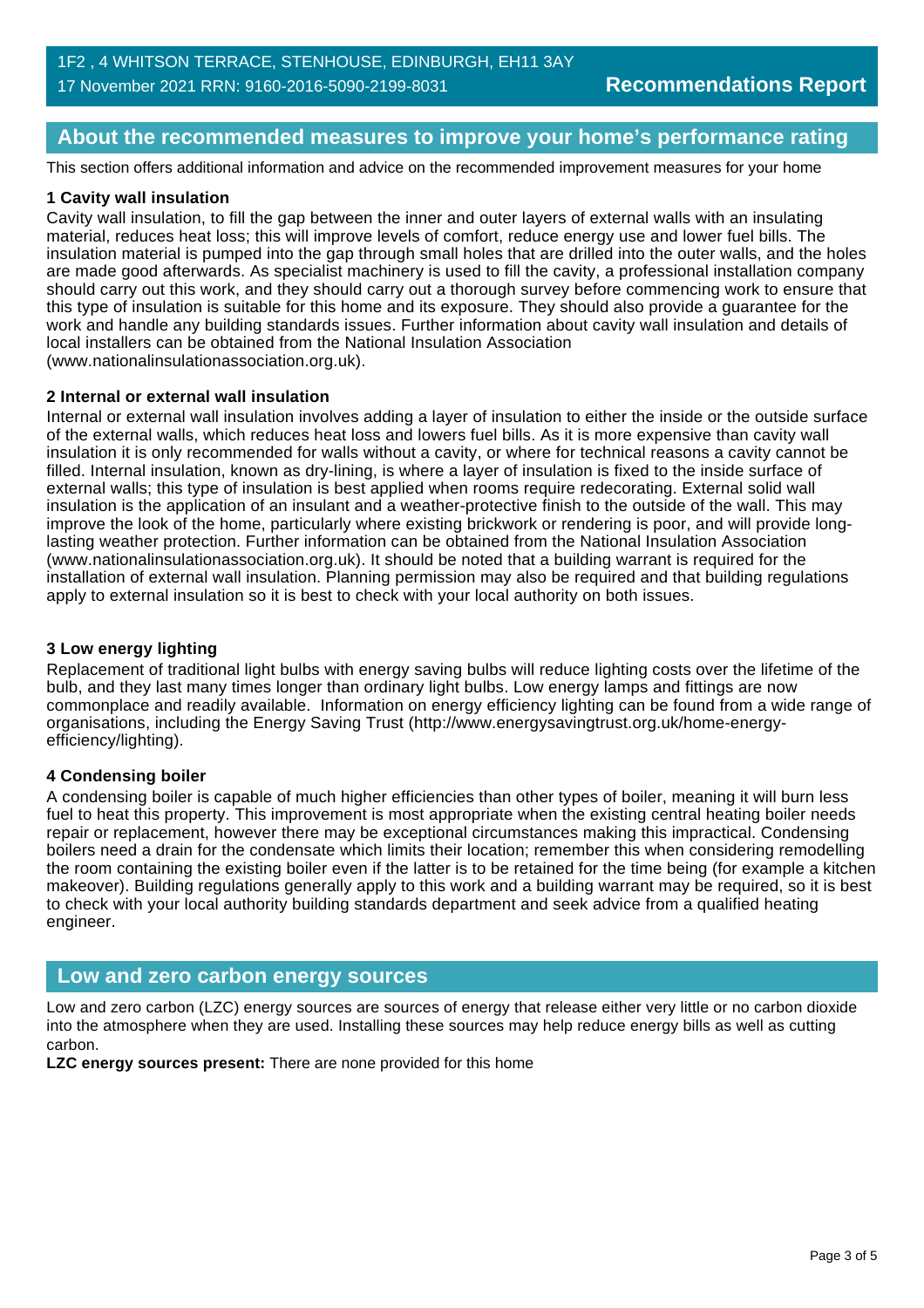# 1F2 , 4 WHITSON TERRACE, STENHOUSE, EDINBURGH, EH11 3AY 17 November 2021 RRN: 9160-2016-5090-2199-8031

# **Your home's heat demand**

You could receive Renewable Heat Incentive (RHI) payments and help reduce carbon emissions by replacing your existing heating system with one that generates renewable heat and, where appropriate, having your loft insulated and cavity walls filled. The estimated energy required for space and water heating will form the basis of the payments. For more information go to www.energysavingtrust.org.uk/scotland/rhi.

| <b>Heat demand</b>           | <b>Existing dwelling</b> | Impact of Joft<br>insulation | Impact of cavity<br>wall insulation | Impact of solid wall<br>insulation |
|------------------------------|--------------------------|------------------------------|-------------------------------------|------------------------------------|
| Space heating (kWh per year) | 3.755                    | N/A                          | (1.082)                             | (473)                              |
| Water heating (kWh per year) | 2.463                    |                              |                                     |                                    |

# **Addendum**

# **About this document**

This Recommendations Report and the accompanying Energy Performance Certificate are valid for a maximum of ten years. These documents cease to be valid where superseded by a more recent assessment of the same building carried out by a member of an Approved Organisation.

The Energy Performance Certificate and this Recommendations Report for this building were produced following an energy assessment undertaken by an assessor accredited by Elmhurst (www.elmhurstenergy.co.uk), an Approved Organisation Appointed by Scottish Ministers. The certificate has been produced under the Energy Performance of Buildings (Scotland) Regulations 2008 from data lodged to the Scottish EPC register. You can verify the validity of this document by visiting www.scottishepcregister.org.uk and entering the report reference number (RRN) printed at the top of this page.

| Mr. John Dixon       |
|----------------------|
| EES/009580           |
| <b>DHKK Limited</b>  |
| 54 Corstorphine Road |
| Edinburgh            |
| <b>EH12 6JQ</b>      |
| 0131 313 0444        |
| survey@dhkk.co.uk    |
| No related party     |
|                      |

If you have any concerns regarding the content of this report or the service provided by your assessor you should in the first instance raise these matters with your assessor and with the Approved Organisation to which they belong. All Approved Organisations are required to publish their complaints and disciplinary procedures and details can be found online at the web address given above.

### **Use of this energy performance information**

Once lodged by your EPC assessor, this Energy Performance Certificate and Recommendations Report are available to view online at www.scottishepcregister.org.uk, with the facility to search for any single record by entering the property address. This gives everyone access to any current, valid EPC except where a property has a Green Deal Plan, in which case the report reference number (RRN) must first be provided. The energy performance data in these documents, together with other building information gathered during the assessment is held on the Scottish EPC Register and is available to authorised recipients, including organisations delivering energy efficiency and carbon reduction initiatives on behalf of the Scottish and UK governments. A range of data from all assessments undertaken in Scotland is also published periodically by the Scottish Government. Further information on these matters and on Energy Performance Certificates in general, can be found at www.gov.scot/epc.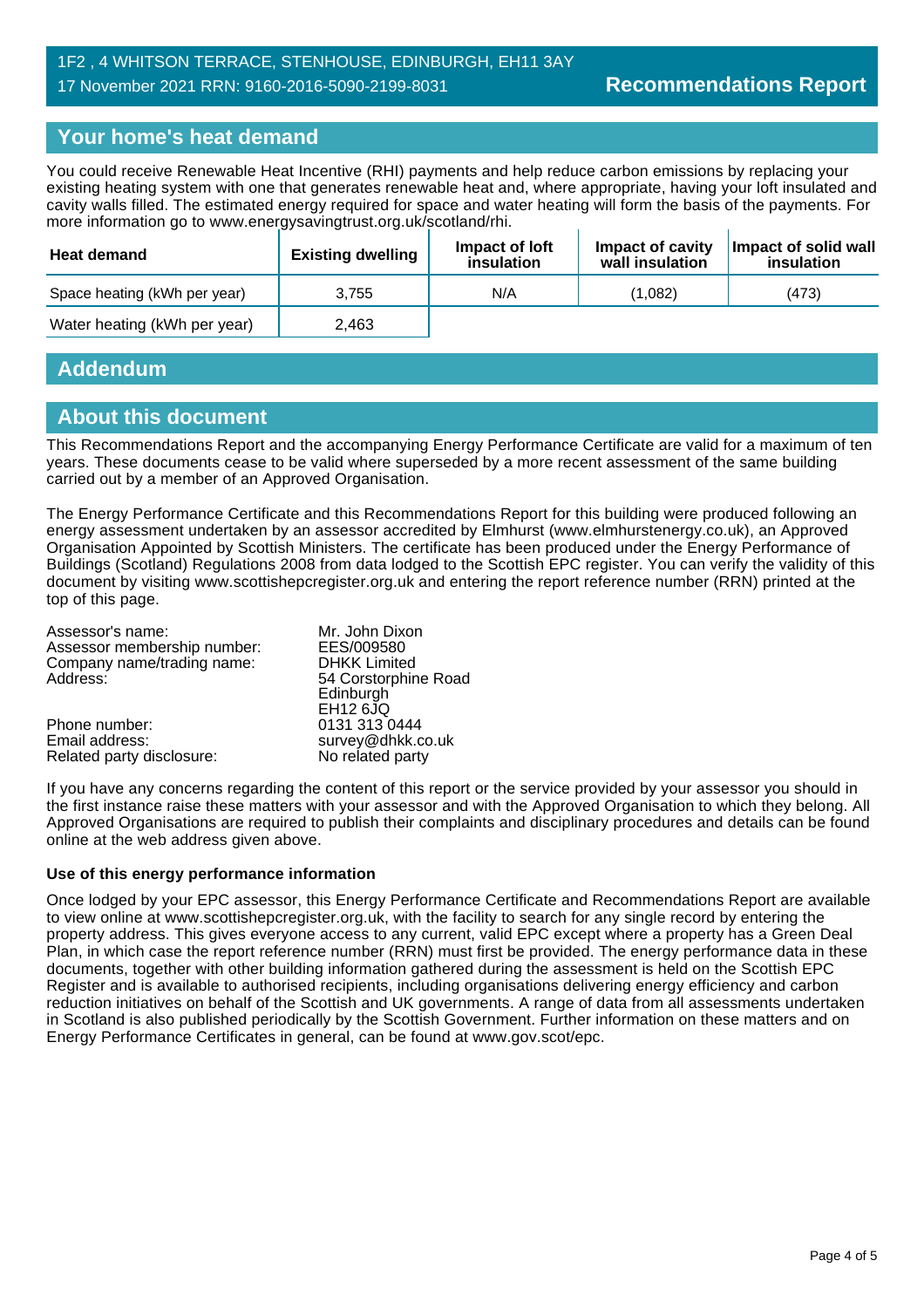# 1F2 , 4 WHITSON TERRACE, STENHOUSE, EDINBURGH, EH11 3AY 17 November 2021 RRN: 9160-2016-5090-2199-8031

# **Advice and support to improve this property**

There is support available, which could help you carry out some of the improvements recommended for this property on page 3 and stop wasting energy and money.For more information, visit greenerscotland.org or contact Home Energy Scotland on 0808 808 2282.

Home Energy Scotland's independent and expert advisors can offer free and impartial advice on all aspects of energy efficiency, renewable energy and more.



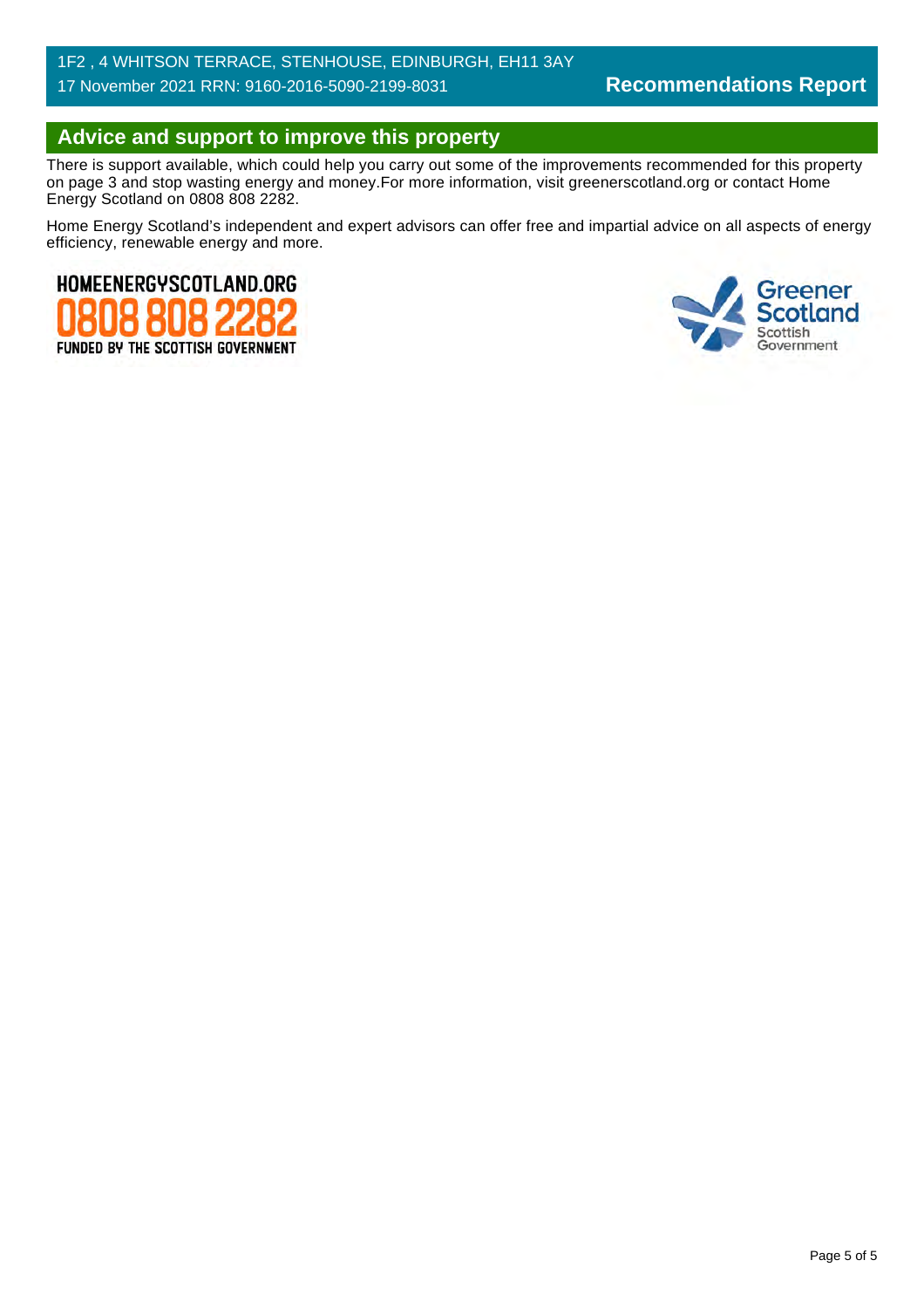| <b>Property address</b> | 4/3 Whitson Terrace, Edinburgh<br><b>EH11 3AY</b> |
|-------------------------|---------------------------------------------------|
|                         |                                                   |

| Seller(s) | Douglas & Bernadette Wood |
|-----------|---------------------------|
|-----------|---------------------------|

| Completion date of property questionnaire   10/11/2021 |  |
|--------------------------------------------------------|--|
|                                                        |  |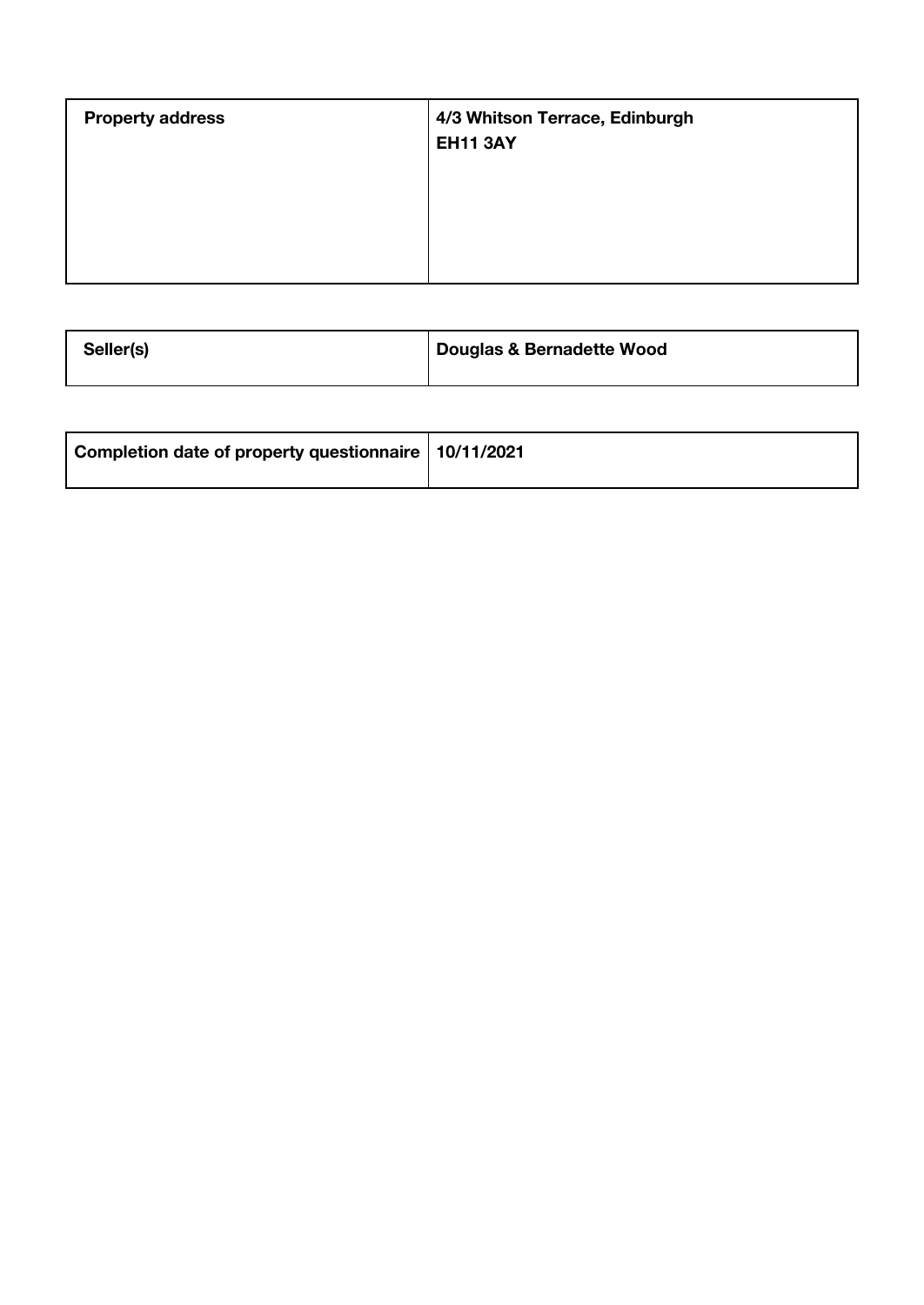# **Note for sellers**

Please complete this form carefully. It is important that your answers are correct.

•

•

•

- The information in your answers will help ensure that the sale of your house goes smoothly. Please answer each question with as much detailed information as you can.
- If anything changes after you fill in this questionnaire but before the date of entry for the sale of your house, tell your solicitor or estate agent immediately.

# **Information to be given to prospective buyer(s)**

| 1. | <b>Length of ownership</b>                                  |
|----|-------------------------------------------------------------|
|    | How long have you owned the property? 15 years              |
| 2. | <b>Council tax</b>                                          |
|    | Which Council Tax band is your property in? (Please circle) |
|    | $(A)$ BCDEFGH<br>A                                          |
| 3. | <b>Parking</b>                                              |
|    | What are the arrangements for parking at your property?     |
|    | (Please tick all that apply)                                |
|    | • Garage                                                    |
|    | • Allocated parking space                                   |
|    | • Driveway                                                  |
|    | • Shared parking                                            |
|    | • On street<br>On Street                                    |
|    | • Resident permit                                           |
|    | • Metered parking                                           |
|    | • Other (please specify):                                   |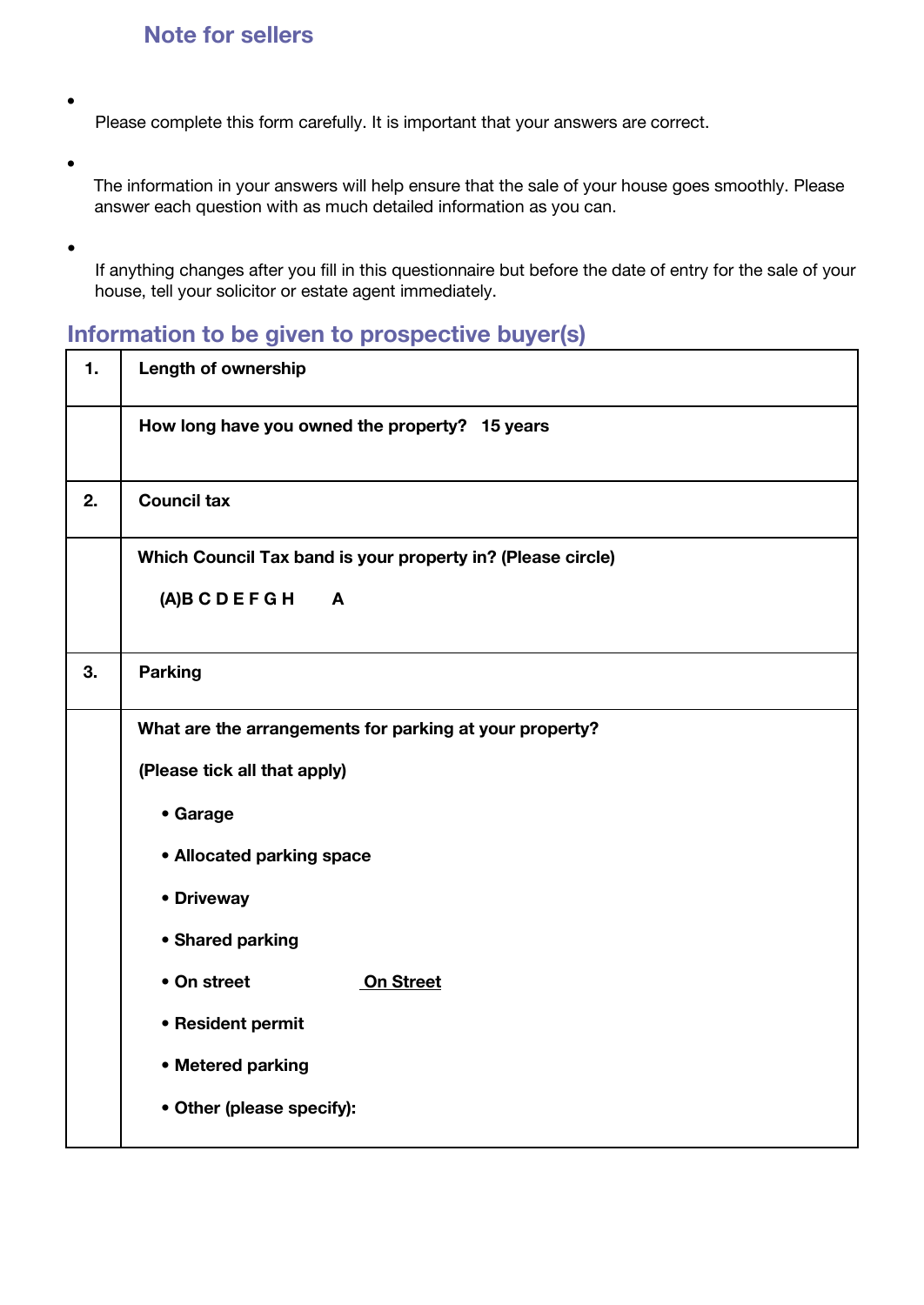| 4. | <b>Conservation area</b>                                                                                                                                                                                 |                       |
|----|----------------------------------------------------------------------------------------------------------------------------------------------------------------------------------------------------------|-----------------------|
|    | Is your property in a designated Conservation Area (that is an area of<br>special architectural or historical interest, the character or<br>appearance of which it is desirable to preserve or enhance)? | Yes/No/<br>Don't know |
|    |                                                                                                                                                                                                          | No                    |

| 5. | <b>Listed buildings</b>                                                                                                                                                                                                                                                                                                                                                                                                                                     |              |
|----|-------------------------------------------------------------------------------------------------------------------------------------------------------------------------------------------------------------------------------------------------------------------------------------------------------------------------------------------------------------------------------------------------------------------------------------------------------------|--------------|
|    | Is your property a Listed Building, or contained within one (that is a<br>building recognised and approved as being of special architectural<br>or historical interest)?                                                                                                                                                                                                                                                                                    | Yes/No<br>No |
| 6. | Alterations/additions/extensions                                                                                                                                                                                                                                                                                                                                                                                                                            |              |
| а. | (i) During your time in the property, have you carried out any<br>structural alterations, additions or extensions (for example,<br>provision of an extra bath/shower room, toilet, or bedroom)?<br>If you have answered yes, please describe below the changes which<br>you have made:                                                                                                                                                                      | Yes/No<br>No |
|    | (ii) Did you obtain planning permission, building warrant,<br>completion certificate and other consents for this work?<br>If you have answered yes, the relevant documents will be needed<br>by the purchaser and you should give them to your solicitor as soon<br>as possible for checking.<br>If you do not have the documents yourself, please note below who<br>has these documents and your solicitor or estate agent will arrange<br>to obtain them: | Yes/No       |
| b. | Have you had replacement windows, doors, patio doors or<br>double glazing installed in your property?<br>If you have answered yes, please answer the three questions below:                                                                                                                                                                                                                                                                                 | Yes/No       |
|    | (i) Were the replacements the same shape and type as the ones<br>you replaced?                                                                                                                                                                                                                                                                                                                                                                              | Yes/No       |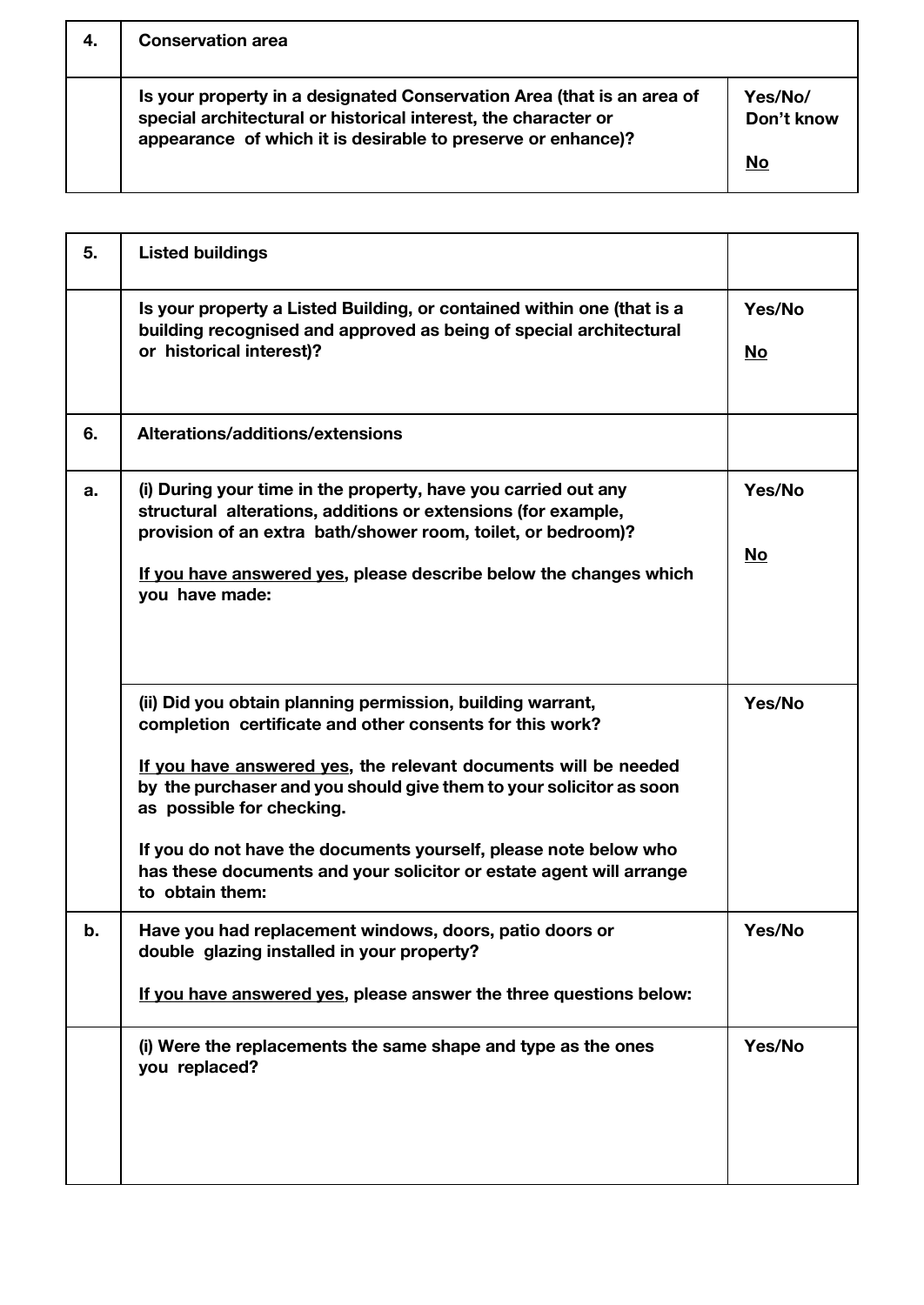| (ii) Did this work involve any changes to the window or door openings?                            | Yes/No |
|---------------------------------------------------------------------------------------------------|--------|
|                                                                                                   |        |
| (iii) Please describe the changes made to the windows doors, or patio doors                       |        |
| (with approximate dates when the work was completed):                                             |        |
| Please give any guarantees which you received for this work to your solicitor or<br>estate agent. |        |

| 7. | <b>Central heating</b>                                                                                                                                                                                                                                                                                                                                                                                                                                                             |                                          |
|----|------------------------------------------------------------------------------------------------------------------------------------------------------------------------------------------------------------------------------------------------------------------------------------------------------------------------------------------------------------------------------------------------------------------------------------------------------------------------------------|------------------------------------------|
| a. | Is there a central heating system in your property?<br>(Note: a partial central heating system is one which does not heat all<br>the main rooms of the property $-$ the main living room, the<br>bedroom(s), the hall and the bathroom).<br>If you have answered yes or partial - what kind of central heating<br>is there?<br>(Examples: gas-fired, solid fuel, electric storage heating, gas warm<br>air). If you have answered yes, please answer the three questions<br>below: | Yes/No/<br><b>Partial</b><br><b>Yes</b>  |
|    | i) When was your central heating system or partial central<br>heating system installed?                                                                                                                                                                                                                                                                                                                                                                                            | Installed by<br><b>Previous</b><br>owner |
|    | (ii) Do you have a maintenance contract for the central heating system?                                                                                                                                                                                                                                                                                                                                                                                                            | Yes/No                                   |
|    | If you have answered yes, please give details of the company with<br>which you have a maintenance contract:                                                                                                                                                                                                                                                                                                                                                                        | No                                       |
|    | (iii) When was your maintenance agreement last renewed?<br>(Please provide the month and year).                                                                                                                                                                                                                                                                                                                                                                                    |                                          |
| 8. | <b>Energy Performance Certificate</b>                                                                                                                                                                                                                                                                                                                                                                                                                                              |                                          |
|    | Does your property have an Energy Performance Certificate which<br>is less than 10 years old?                                                                                                                                                                                                                                                                                                                                                                                      | Yes/No<br><u>Yes</u>                     |
| 9. | Issues that may have affected your property                                                                                                                                                                                                                                                                                                                                                                                                                                        |                                          |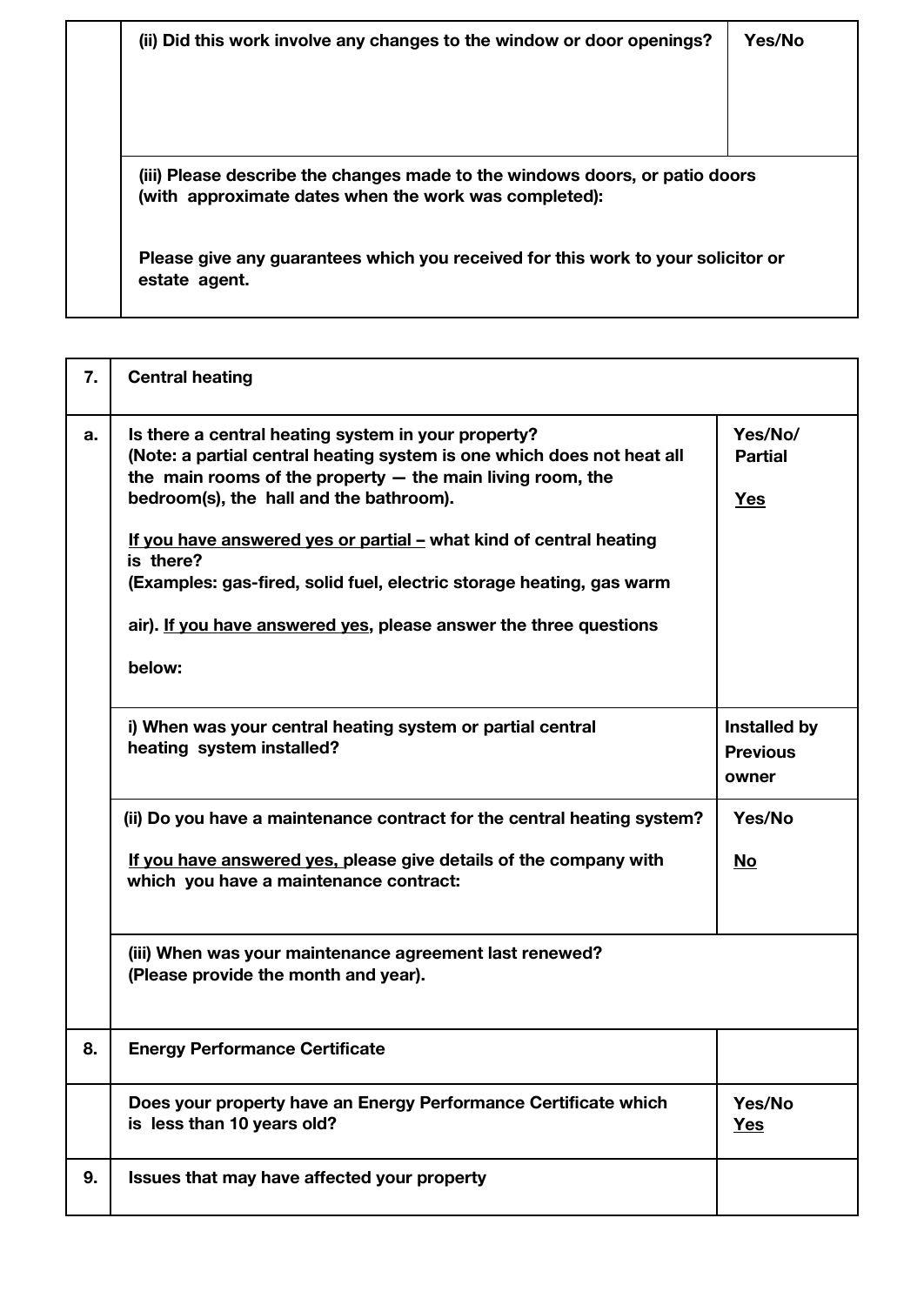| a. | Has there been any storm, flood, fire or other structural damage to<br>your property while you have owned it?<br>If you have answered yes, is the damage the subject of any<br>outstanding insurance claim? | Yes/No<br>No<br>Yes/No |
|----|-------------------------------------------------------------------------------------------------------------------------------------------------------------------------------------------------------------|------------------------|
| b. | Are you aware of the existence of asbestos in your                                                                                                                                                          | Yes/No                 |
|    | property? If you have answered yes, please give details:                                                                                                                                                    | No                     |

| 10. | <b>Services</b>                                                                                |                    |                       |
|-----|------------------------------------------------------------------------------------------------|--------------------|-----------------------|
|     | a. Please tick which services are connected to your property and give details of the supplier: |                    |                       |
|     | <b>Services Connected Supplier</b>                                                             |                    |                       |
|     | Gas or liquid petroleum<br>Gas<br>gas                                                          |                    |                       |
|     | <b>Water mains or private</b><br>water supply                                                  | <b>Mains water</b> |                       |
|     | <b>Electricity</b><br><b>Yes</b>                                                               |                    |                       |
|     | <b>Mains drainage</b><br><b>Yes</b>                                                            |                    |                       |
|     | <b>Telephone</b>                                                                               |                    |                       |
|     | <b>Cable TV or satellite</b>                                                                   |                    |                       |
|     | <b>Broadband</b>                                                                               |                    |                       |
|     |                                                                                                |                    |                       |
|     |                                                                                                |                    |                       |
| b.  | Is there a septic tank system at your property?                                                |                    | Yes/No                |
|     | If you have answered yes, please answer the two questions below:                               |                    | <u>No</u>             |
|     | (i) Do you have appropriate consents for the discharge from your<br>septic tank?               |                    | Yes/No/<br>Don't know |
|     |                                                                                                |                    |                       |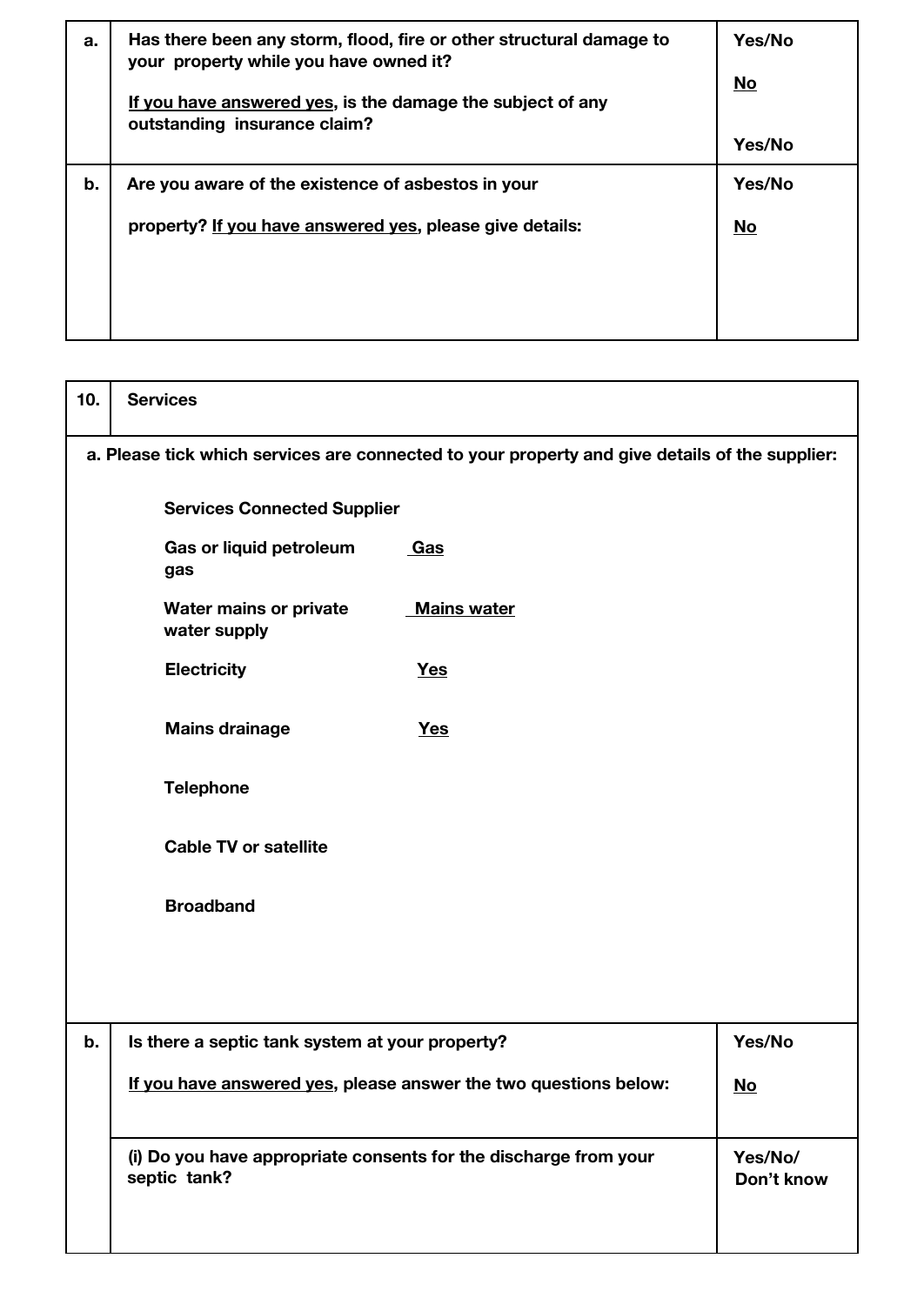| (ii) Do you have a maintenance contract for your septic tank?                                               | Yes/No |
|-------------------------------------------------------------------------------------------------------------|--------|
| If you have answered yes, please give details of the company with<br>which you have a maintenance contract: |        |
|                                                                                                             |        |

| 11. | Responsibilities for shared or common areas                                                                                                                                                                                     |                                        |
|-----|---------------------------------------------------------------------------------------------------------------------------------------------------------------------------------------------------------------------------------|----------------------------------------|
| a.  | Are you aware of any responsibility to contribute to the cost of<br>anything used jointly, such as the repair of a shared drive, private<br>road, boundary, or garden area?<br>If you have answered yes, please give details:   | Yes/No/<br>Don't know<br><u>No</u>     |
| b.  | Is there a responsibility to contribute to repair and maintenance<br>of the roof, common stairwell or other common areas?<br>If you have answered yes, please give details:                                                     | Yes/No/<br>Not applicable<br><u>No</u> |
| c.  | Has there been any major repair or replacement of any part of<br>the roof during the time you have owned the property?                                                                                                          | Yes/No<br><u>No</u>                    |
| d.  | Do you have the right to walk over any of your neighbours'<br>property - for example to put out your rubbish bin or to<br>maintain your boundaries?<br>If you have answered yes, please give details:                           | Yes/No<br><u>No</u>                    |
| e.  | As far as you are aware, do any of your neighbours have the right<br>to walk over your property, for example to put out their rubbish<br>bin or to maintain their boundaries?<br>If you have answered yes, please give details: | Yes/No<br>$\underline{\mathsf{No}}$    |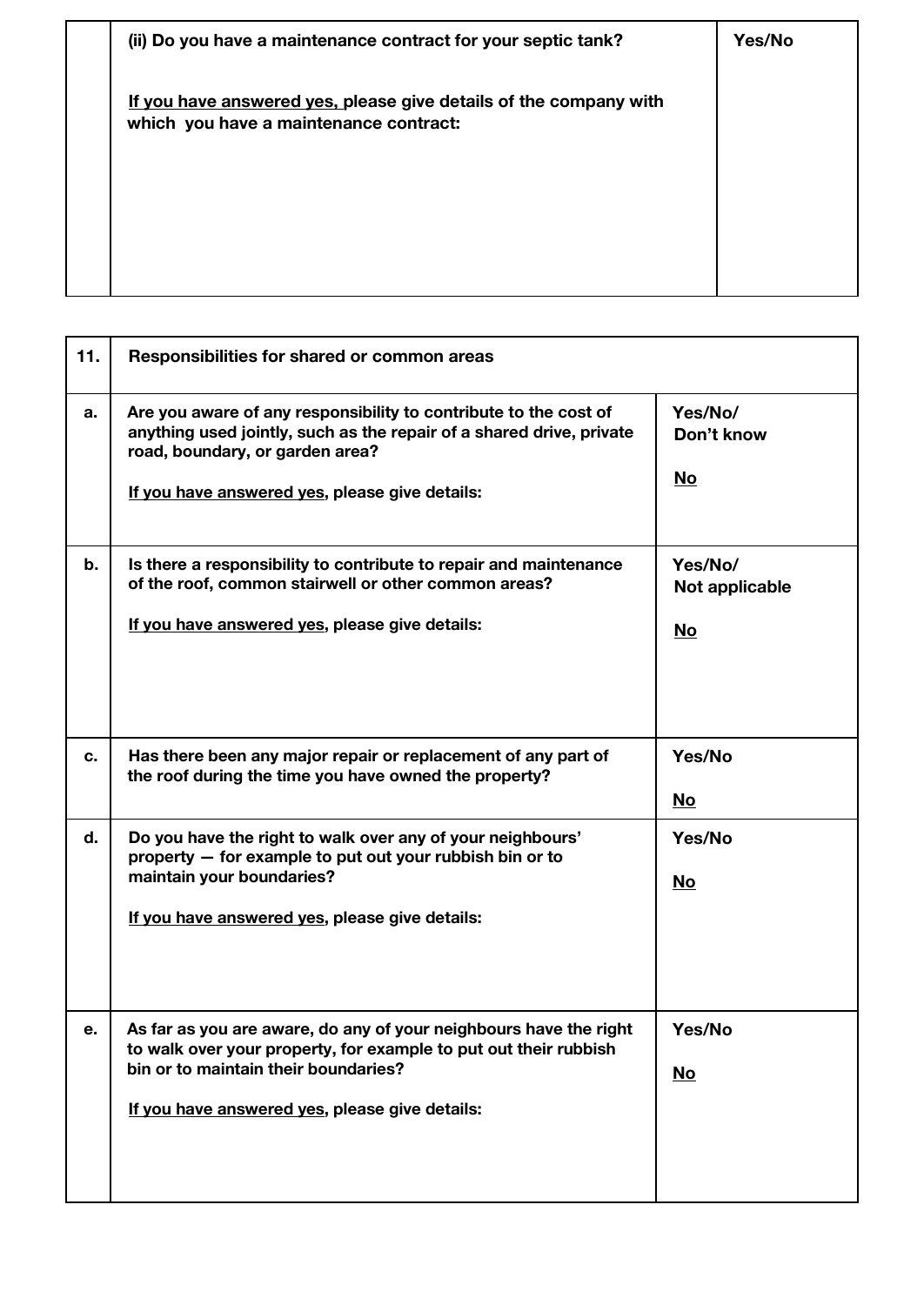| f.  | As far as you are aware, is there a public right of way across<br>any part of your property? (public right of way is a way over<br>which the public has a right to pass, whether or not the land is<br>privately-owned.)<br>If you have answered yes, please give details: | Yes/No<br>No        |
|-----|----------------------------------------------------------------------------------------------------------------------------------------------------------------------------------------------------------------------------------------------------------------------------|---------------------|
| 12. | Charges associated with your property                                                                                                                                                                                                                                      |                     |
| a.  | Is there a factor or property manager for your property?<br>If you have answered yes, please provide the name and address,<br>and give details of any deposit held and approximate charges:                                                                                | Yes/No<br><b>No</b> |

| b.  | Is there a common buildings insurance policy?                                                                                                                                                                                                                                                                            | Yes/No/<br>Don't know |
|-----|--------------------------------------------------------------------------------------------------------------------------------------------------------------------------------------------------------------------------------------------------------------------------------------------------------------------------|-----------------------|
|     | If you have answered yes, is the cost of the insurance included in<br>your monthly/annual factor's charges?                                                                                                                                                                                                              | No                    |
|     |                                                                                                                                                                                                                                                                                                                          | Yes/No/<br>Don't know |
| c.  | Please give details of any other charges you have to pay on a regular basis for the<br>upkeep of common areas or repair works, for example to a residents' association, or<br>maintenance or stair fund.                                                                                                                 |                       |
| 13. | <b>Specialist works</b>                                                                                                                                                                                                                                                                                                  |                       |
| а.  | As far as you are aware, has treatment of dry rot, wet rot, damp<br>or any other specialist work ever been carried out to your<br>property?<br>If you have answered yes, please say what the repairs were for,<br>whether you carried out the repairs (and when) or if they were<br>done before you bought the property. | Yes/No<br><u>No</u>   |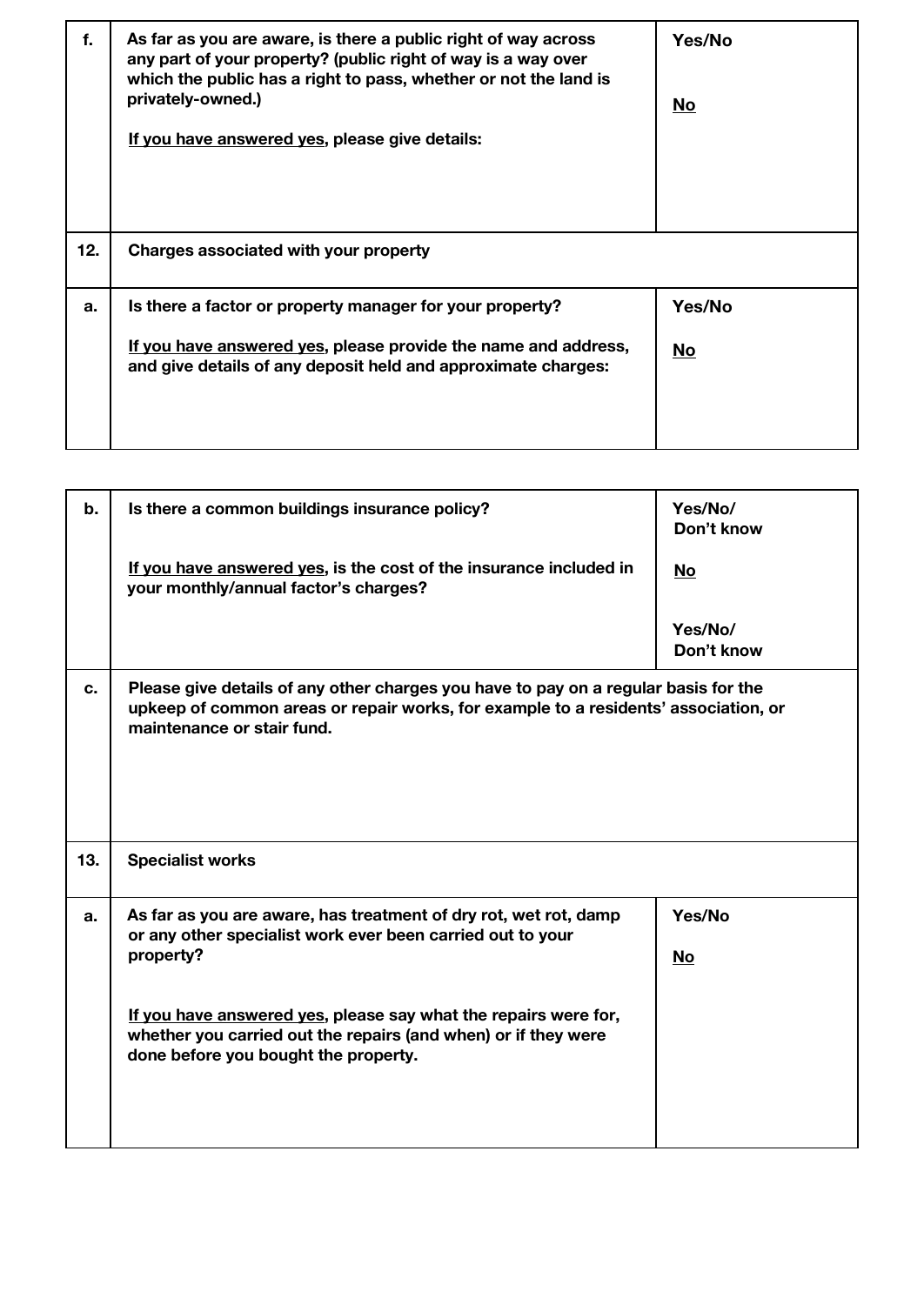| b. | As far as you are aware, has any preventative work for dry rot,<br>wet rot, or damp ever been carried out to your property?<br>If you have answered yes, please give details:                                                                                                                                                                                                                                                                                                                                                                                           | Yes/No<br><u>No</u> |
|----|-------------------------------------------------------------------------------------------------------------------------------------------------------------------------------------------------------------------------------------------------------------------------------------------------------------------------------------------------------------------------------------------------------------------------------------------------------------------------------------------------------------------------------------------------------------------------|---------------------|
| c. | If you have answered yes to 13(a) or (b), do you have any<br>guarantees relating to this work?<br>If you have answered yes, these guarantees will be needed by<br>the purchaser and should be given to your solicitor as soon as<br>possible for checking. If you do not have them yourself please<br>write below who has these documents and your solicitor or<br>estate agent will arrange for them to be obtained. You will also<br>need to provide a description of the work carried out. This may<br>be shown in the original estimate.<br>Guarantees are held by: | Yes/No              |

| 14.   | <b>Guarantees</b>                                                         |           |            |               |                      |      |
|-------|---------------------------------------------------------------------------|-----------|------------|---------------|----------------------|------|
| a.    | Are there any guarantees or warranties for any of the following:          |           |            |               |                      |      |
| (i)   | <b>Electrical work</b>                                                    | <b>No</b> | <b>Yes</b> | Don't<br>know | <b>With</b><br>title | Lost |
|       |                                                                           | <u>No</u> |            |               | deeds                |      |
| (ii)  | Roofing                                                                   | <b>No</b> | <b>Yes</b> | Don't<br>know | <b>With</b><br>title | Lost |
|       |                                                                           | <u>No</u> |            |               | deeds                |      |
| (iii) | <b>Central heating</b>                                                    | <b>No</b> | <b>Yes</b> | Don't<br>know | <b>With</b><br>title | Lost |
|       |                                                                           | <u>No</u> |            |               | deeds                |      |
| (iv)  | <b>National House Building</b><br><b>Council (NHBC)</b>                   | <b>No</b> | <b>Yes</b> | Don't<br>know | <b>With</b><br>title | Lost |
|       |                                                                           | No        |            |               | deeds                |      |
| (v)   | Damp course                                                               | <b>No</b> | <b>Yes</b> | Don't<br>know | <b>With</b><br>title | Lost |
|       |                                                                           | <u>No</u> |            |               | deeds                |      |
| (vi)  | Any other work or installations?<br>(for example, cavity wall insulation, | <b>No</b> | <b>Yes</b> | Don't<br>know | <b>With</b><br>title | Lost |
|       | underpinning, indemnity policy)                                           | <u>No</u> |            |               | deeds                |      |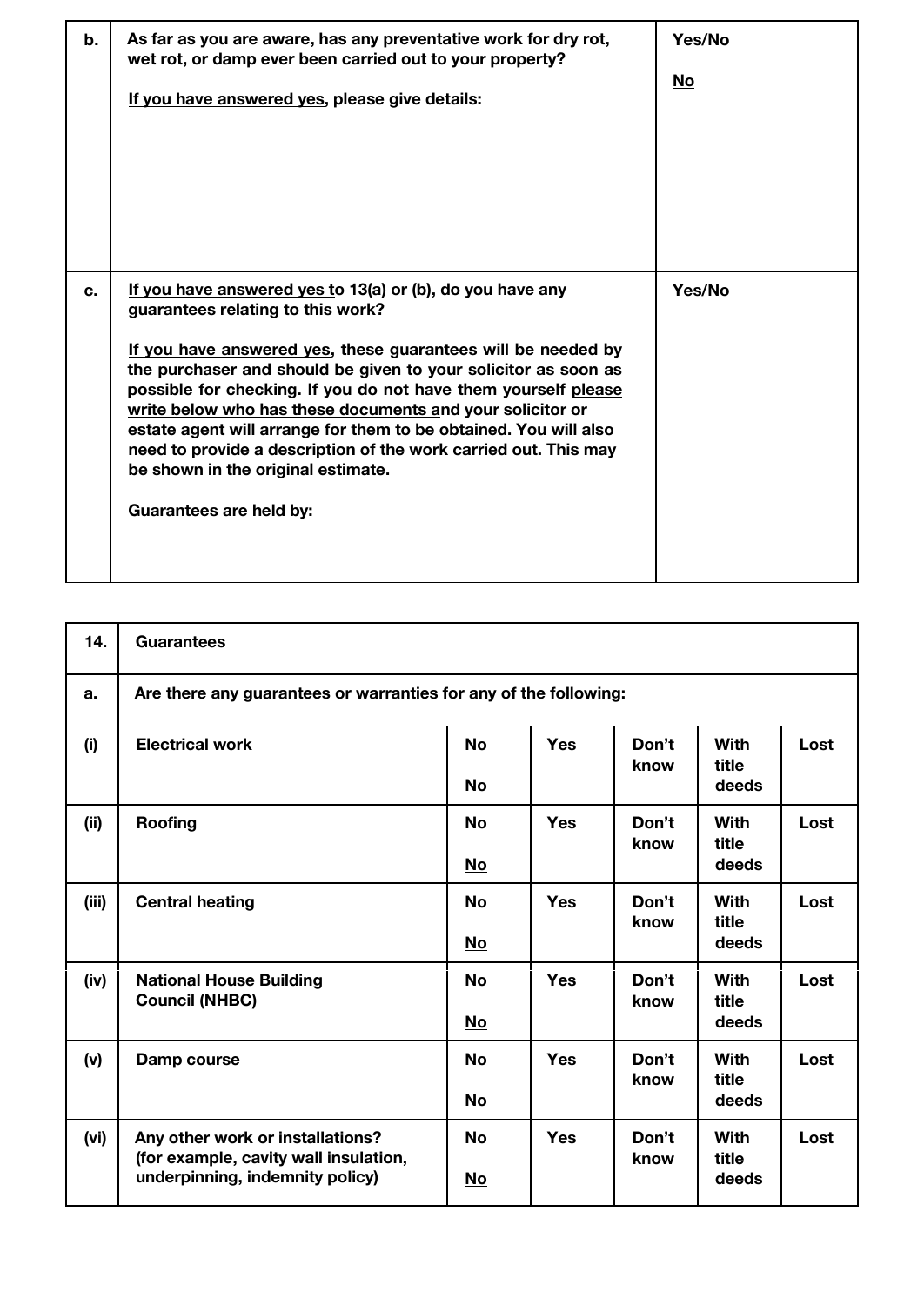| b.  | If you have answered 'yes' or 'with title deeds', please give details of the work or<br>installations to which the guarantee(s) relate(s):       |                                             |
|-----|--------------------------------------------------------------------------------------------------------------------------------------------------|---------------------------------------------|
| c.  | Are there any outstanding claims under any of the guarantees listed above?<br>If you have answered yes, please give details:                     | Yes/No                                      |
| 15. | <b>Boundaries</b>                                                                                                                                |                                             |
|     | So far as you are aware, has any boundary of your property been moved in the<br>last 10 years?<br>If you have answered yes, please give details: | Yes/<br>No/<br>Don't<br><b>Know</b><br>$No$ |

| 16. | Notices that affect your property                                                                                                                                                                                           |                     |  |  |  |
|-----|-----------------------------------------------------------------------------------------------------------------------------------------------------------------------------------------------------------------------------|---------------------|--|--|--|
|     | In the past three years have you ever received a notice:                                                                                                                                                                    |                     |  |  |  |
| a.  | advising that the owner of a neighbouring property has made a<br>planning application?                                                                                                                                      | Yes/No<br>No        |  |  |  |
| b.  | that affects your property in some other way?                                                                                                                                                                               | Yes/No<br>No        |  |  |  |
| C.  | that requires you to do any maintenance, repairs or improvements to<br>your property?                                                                                                                                       | Yes/No<br><b>No</b> |  |  |  |
|     | If you have answered yes to any of $a-c$ above, please give the notices to your solicitor<br>or estate agent, including any notices which arrive at any time before the date of entry<br>of the purchaser of your property. |                     |  |  |  |